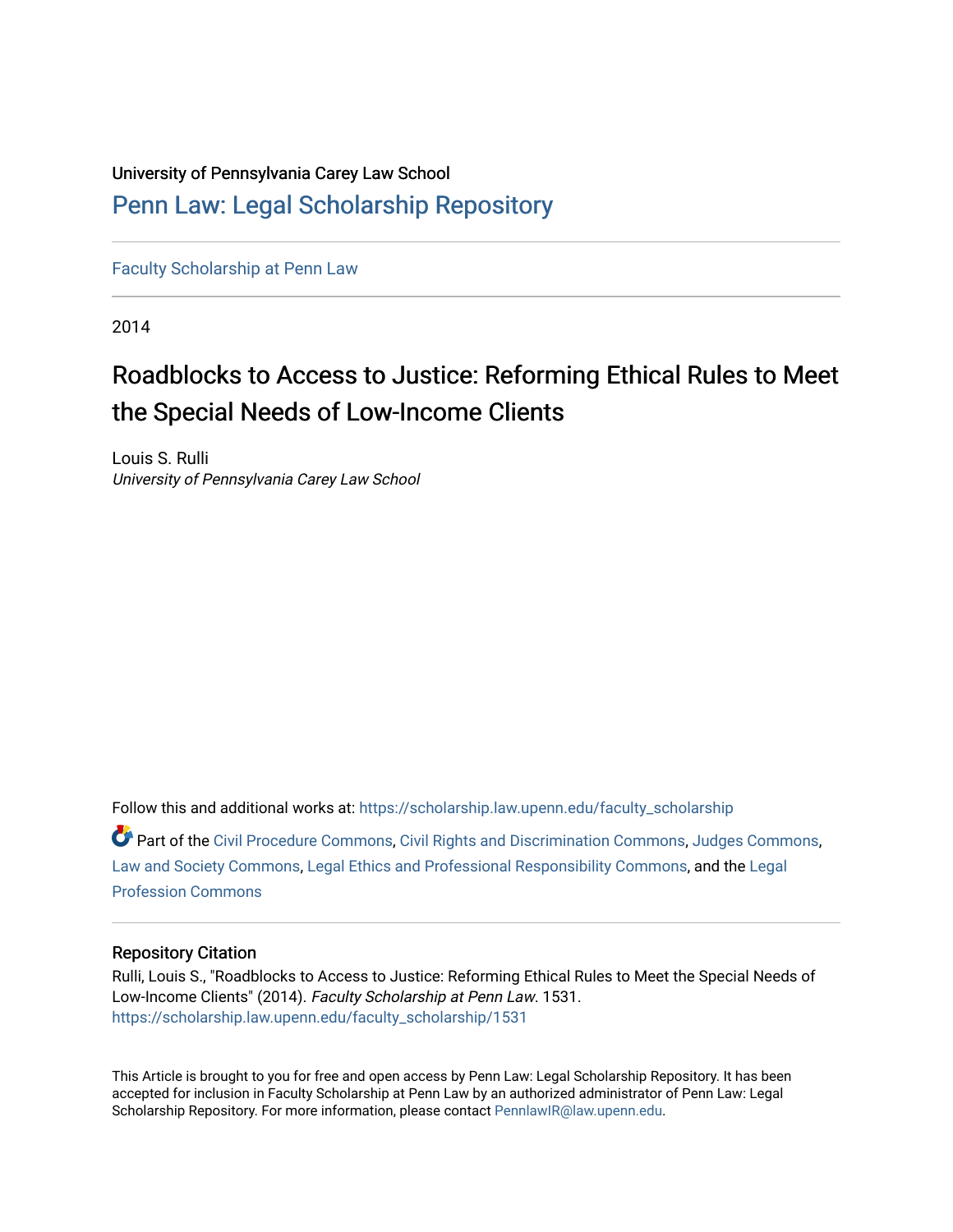# ROADBLOCKS TO ACCESS TO JUSTICE: REFORMING ETHICAL RULES TO MEET THE SPECIAL NEEDS OF LOW-INCOME CLIENTS

#### LOUIS S. RULLI

#### INTRODUCTION

The fiftieth anniversary of *Gideon v. Wainwright*<sup>1</sup> sparked a robust conversation about our nation's justice system and the difficult barriers that ordinary citizens confront in seeking access to justice.<sup>2</sup> A right to counsel for the accused has made our criminal courtrooms fairer, as Justice Hugo Black envisioned when he authored the Supreme Court's unanimous opinion in *Gideon* and recited Justice Sutherland's prophetic words, "The right to be heard would be, in many cases, of little avail if it did not comprehend the right to be heard by counsel."<sup>3</sup> But the true promise of *Gideon* remains unrealized. We have yet to muster the political will and financial resources for indigent defense representation that are needed to balance the scales of justice.<sup>4</sup>

*Gideon*'s anniversary has also focused needed attention on our civil courtrooms. The decline in financial support for civil legal assistance to the poor and years of economic recession have only deepened the nation's justice gap, with millions of vulnerable residents having to stand alone in court when attempting to protect their most important interests.<sup>5</sup> The organized bar, in collaboration with legal aid organizations, has provided a consistent voice for expanding access to justice by raising public awareness of this crisis and mounting strong efforts to increase public funding for civil legal assistance, obtain greater pro bono legal assistance, and promote a right to

Practice Professor of Law and Director of Clinical Programs, University of Pennsylvania Law School. I would like to express my sincere gratitude and thanks to Dustin Marlan (L'12) and Thomas Wheeler (L'15), two very talented members of the Penn Law community, who provided such able research assistance and feedback in the preparation of this Article.

<sup>1</sup> 372 U.S. 335, 339-42 (1963) (holding that individuals accused of a crime have a right to legal assistance and that state courts must appoint counsel for indigent defendants who cannot afford counsel).

<sup>2</sup> Yale Law Journal's 2013 symposium focused on the fiftieth anniversary of *Gideon* and included articles on the current status of *Gideon*, its effects, and potential changes. *See generally* Symposium, *The* Gideon *Effect: Rights, Justice, and Lawyers Fifty Years After* Gideon v. Wainwright, 122 YALE L.J. 2106 (2013).

<sup>3</sup> *Gideon*, 372 U.S. at 344-45 (quoting Powell v. Alabama, 287 U.S. 45, 68-69 (1932)).

<sup>4</sup> Public defense must provide effective representation in order to pass the *Gideon* standard of counsel. This burden is not met when systematic flaws due to an inadequate budget deprive indigent criminal defendants of Sixth Amendment right to counsel. *See* Wilbur v. City of Mount Vernon, 989 F. Supp. 2d 1122, 1131 (W.D. Wash. Dec. 4, 2013) ("Mere appointment of counsel to represent an indigent defendant is not enough to satisfy the Sixth Amendment's promise of the assistance of counsel."); *see also id.* at 1137 ("The notes of freedom and liberty that emerged from Gideon's trumpet a half a century ago cannot survive if that trumpet is muted and dented by harsh fiscal measures that reduce the promise to a hollow shell of a hallowed right."). Further, public defenders need to be able to meet their ethical burdens on each case individually rather than fail to meet it on any when overburdened. *See* Pub. Defender, Eleventh Judicial Circuit of Fla. v. State, 115 So. 3d 261, 281-82 (Fla. 2013) (holding that the overworked public defender's office may withdraw from assigned cases and reject new ones where crippling caseloads threaten the ability of defenders to meet ethical obligations).

<sup>5</sup> *See infra* notes 10-29 and accompanying text.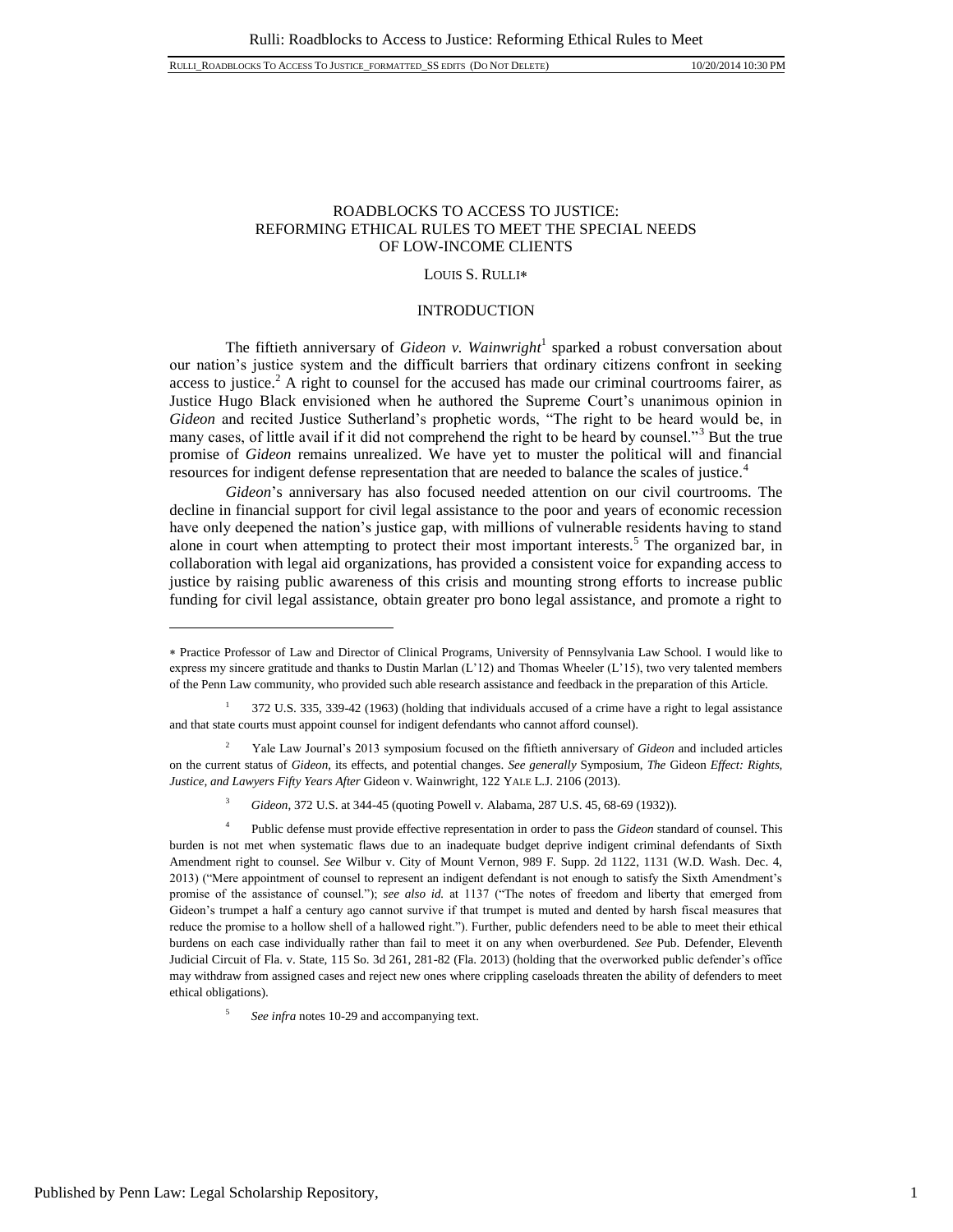# 348 *UNIV. OF PENNSYLVANIA JOURNAL OF LAW AND SOCIAL CHANGE* [Vol. 17

counsel in civil matters involving basic human needs. The judiciary has also increasingly become a leader and innovator in these efforts. Many prominent state court judges have assumed leadership roles in advocating for increased funding for legal aid, while also developing pilot programs and implementing changes in court rules that promise to expand access to legal help.<sup>6</sup> Rapid change defines the current legal environment, and bold and aggressive measures are needed to make headway at ameliorating the justice gap.<sup>7</sup>

While many states have modified court rules to increase funding for civil legal assistance and expand pro bono legal assistance to the poor, there have been relatively few changes to the Model Rules of Professional Conduct over the past fifteen years aimed at promoting access to justice for those who are unable to afford counsel.<sup>8</sup> The Model Rules have failed to keep pace with the changing ways in which lawyers are struggling to provide legal help to the poor. Our profession's ethical rules remain largely situated in a traditional lawyering paradigm where lawyers meet with paying clients in the comfort of their offices and have ample time and resources to explore the full range of client needs. This model assumes that clients have the financial means and freedom of choice to select lawyers who best meet their needs. Based upon this paradigm, the Model Rules impose reasonable constraints on lawyering activities designed to prevent lawyer overreaching and protect the public in the delivery of for-profit services. The Model Rules purposely employ vagueness and ambiguity to give lawyers flexibility in exercising professional judgment in situations where context often makes an important difference.<sup>9</sup>

Today, however, low-income individuals infrequently encounter the traditional paradigm when they need legal help. Rather, in their non-traditional lawyering world, legal help is

7 *See* Sheldon Krantz, *Aggressive Action – Not Tinkering – Is Required to Resolve the Access to Justice Crisis*, A.B.A. J. (Feb. 6, 2014, 9:00 AM), http://www.abajournal.com/legalrebels/article/aggressive\_action- not\_tinkering--is\_required\_access\_to\_justice/ (discussing current shortcomings in the legal profession's approach to solving the justice gap and offering several solutions).

<sup>6</sup> *See, e.g.*, James C. McKinley, Jr., *Rule Change Could Ease 'Justice Gap' For the Poor*, N.Y. TIMES, Dec. 3, 2013, at A22 (detailing rule changes by the New York chief judge to increase the availability of lawyers by allowing out-of-state non-licensed corporate lawyers to engage in pro bono work); Press Release, Supreme Court of Ill., Chief Justice Kilbride and the Illinois Supreme Court Announce New Initiative to Ease Access to Courts 2 (June 13, 2012), *available at* http://www.state.il.us/court/media/PressRel/2012/061312.pdf (discussing such initiatives as creating standardized forms and utilizing law students, as well as the similar commissions created in 26 other states); *Judge Rizzo on White House Panel*, PHILA. BAR REP. Jan. 2011, at 8, *available at* http://www.philabar.org/WebObjects/ PBAReadOnly.woa/Contents/WebServerResources/CMSResources/Jan\_2011.pdf (discussing Philadelphia's widely acclaimed Residential Mortgage Foreclosure Diversion Pilot Program launched by Judge Annette Rizzo of the Philadelphia Court of Common Pleas).

<sup>8</sup> *See generally* LEGAL SERVS. CORP., REPORT OF THE PRO BONO TASK FORCE (2012), http://www.lsc.gov/sites/default/files/LSC/lscgov4/PBTF\_%20Report\_FINAL.pdf (noting that changes in the rules of areas such as bar admission, student practice, and emeritus lawyers could significantly increase pro bono access). The Model Rules have been amended on nine separate occasions since February 2002 with many of the changes directed to multijurisdictional practice, corporate responsibility, client protection, conflicts of interest, and technology and global legal practice developments. *See, e.g.*, AM. BAR ASS'N, CLIENT REPRESENTATION IN THE 21ST CENTURY: REPORT OF THE COMMISSION ON MULTIJURISDICTIONAL PRACTICE 4-6 (2002), *available at* http://www.americanbar.org/ content/dam/aba/migrated/final\_mjp\_rpt\_121702\_2.authcheckdam.pdf (summarizing adopted recommendations to amend the Model Rules of Professional Conduct to better address the legal work of lawyers in jurisdictions in which they are not admitted to practice law). There have been several important changes affecting access to justice, largely taken from the report of the Ethics 2000 Commission, and these are discussed more fully in this Article.

<sup>9</sup> *See infra* notes 49-51 and accompanying text.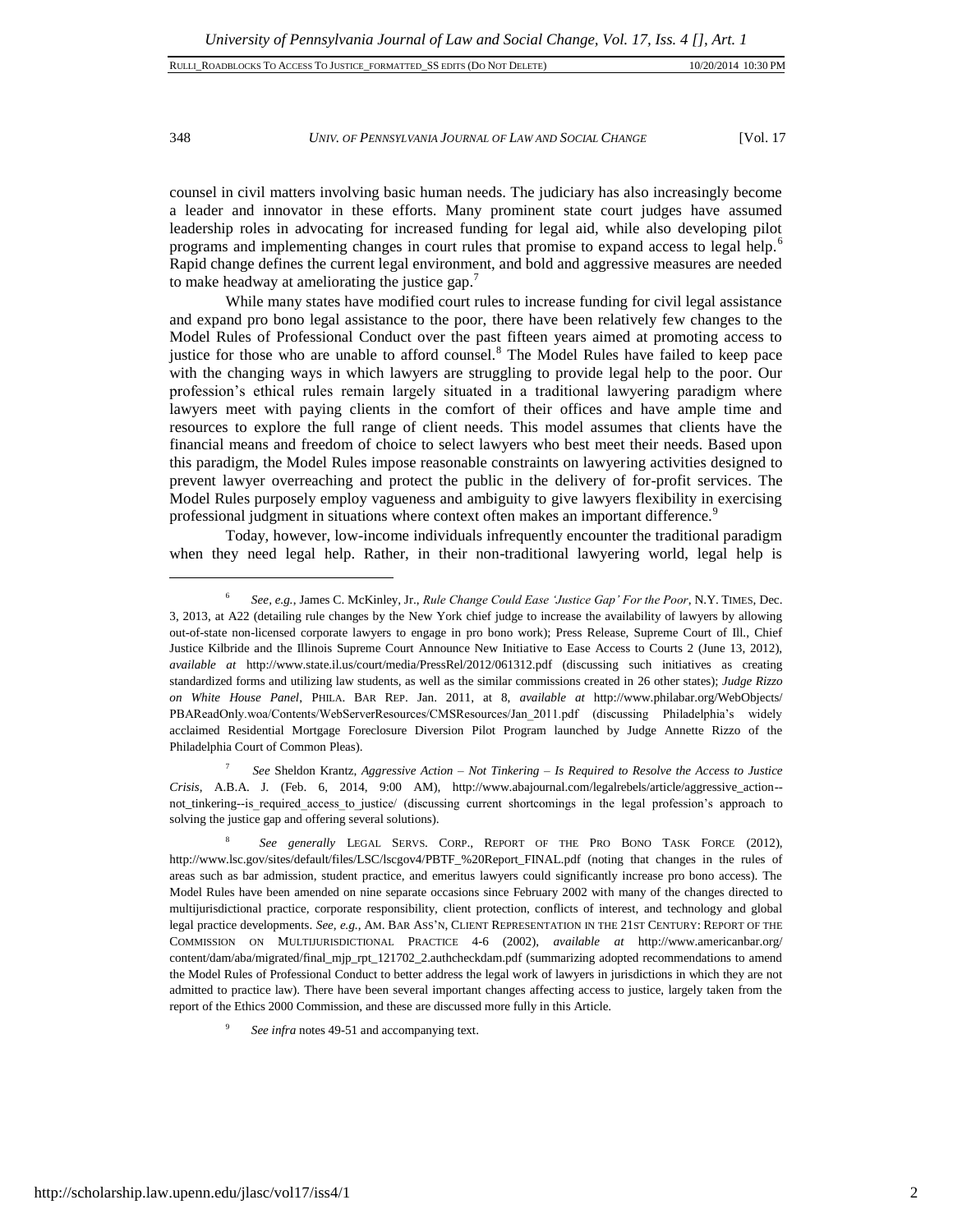increasingly delivered by agencies of last resort at a high volume and in community settings or courtroom corridors quite distant from the comfort of well-resourced law firm offices. It is in these non-traditional settings that the profession has an obligation to ask: Do the Model Rules of Professional Conduct promote or hinder access to justice? Have the Model Rules kept pace with a rapidly changing legal environment that does not often resemble the traditional lawyering paradigm upon which so many of our ethical rules are squarely based?

This Article contends that the Model Rules have not kept pace with the demands of the justice gap. The Model Rules unnecessarily constrain public interest and pro bono lawyers based upon assumptions grounded in a traditional, for-profit paradigm that have little to do with the delivery of short-term legal services in a high-volume, non-profit world. Ambiguity and vagueness in the Model Rules that serve the needs of traditional, private sector attorneys too often act to chill needed help from public interest or pro bono lawyers who are uncertain whether their well-intended efforts will be regarded as professional misconduct.

This Article also describes how the current Model Rules impair the ability of lawyers to provide discrete services to unrepresented individuals, extend financial assistance to indigent clients, and conclude agreed-upon representation in pro bono matters. Through these examples, the Article illustrates the need for the Model Rules to adapt more quickly to the realities of the justice gap and to meet the special challenges that legal aid and volunteer lawyers face when helping the poor. There is a greater need than ever for the appointment of a high level, blue ribbon ethics commission, populated generously by leaders of legal aid and pro bono organizations and of state courts that serve the poor, to conduct a comprehensive review of the Model Rules viewed through the lens of a non-traditional lawyering paradigm. This commission should be charged with the goal of promoting access to justice through ethical lawyering.

#### *The Justice Gap in an Inverted Funding Environment*

The funding mechanism for civil justice functions exactly the opposite of how it should. Resources for civil justice evaporate when they are needed most. As the need for free legal help explodes in economically distressed times, the very funding sources designed to support civil legal assistance are almost certain to decline. Currently, there is unprecedented need for free legal help, as poverty rates are near their highest levels in fifty years.<sup>10</sup> The poor are struggling to hold on to their homes and incomes, as we see record rates of mortgage foreclosures and increased predatory lending practices only growing more nefarious with the passage of time. As unemployment and poverty rates have increased, $11$  public resources for civil legal assistance have declined.

Federal funding for civil legal aid has once again become a predictable victim of federal budget cuts, with the total appropriations from Congress dropping to pre-1980 levels.<sup>12</sup> Interest on

<sup>10</sup> Hope Yen, *U.S. Poverty on Track to Rise to Highest Since 1960s*, HUFFINGTON POST (July 22, 2012, 5:47 PM), http://www.huffingtonpost.com/2012/07/22/us-poverty-level-1960s\_n\_1692744.html.

<sup>&</sup>lt;sup>11</sup> See CARMEN DENAVAS-WALT ET AL., U.S. CENSUS BUREAU, INCOME, POVERTY, AND HEALTH INSURANCE COVERAGE IN THE UNITED STATES: 2012, at 13 fig. 4 (2013), *available at* http://www.census. gov/prod/2013pubs/p60-245.pdf (showing a recent rise in poverty rate); *see also Household Data*, BUREAU OF LABOR STATISTICS, http://www.bls.gov/cps/cpsaat01.pdf (showing the percent of the labor force unemployed from 1943 to 2013).

<sup>12</sup> *See Funding History*, LEGAL SERVS. CORP., http://www.lsc.gov/congress/funding/funding-history (last visited Oct. 3, 2014) (documenting the historical amount of Legal Services Corporation funding and showing that 2013 funding was less than half the 1980 funding level when adjusted for inflation)*.*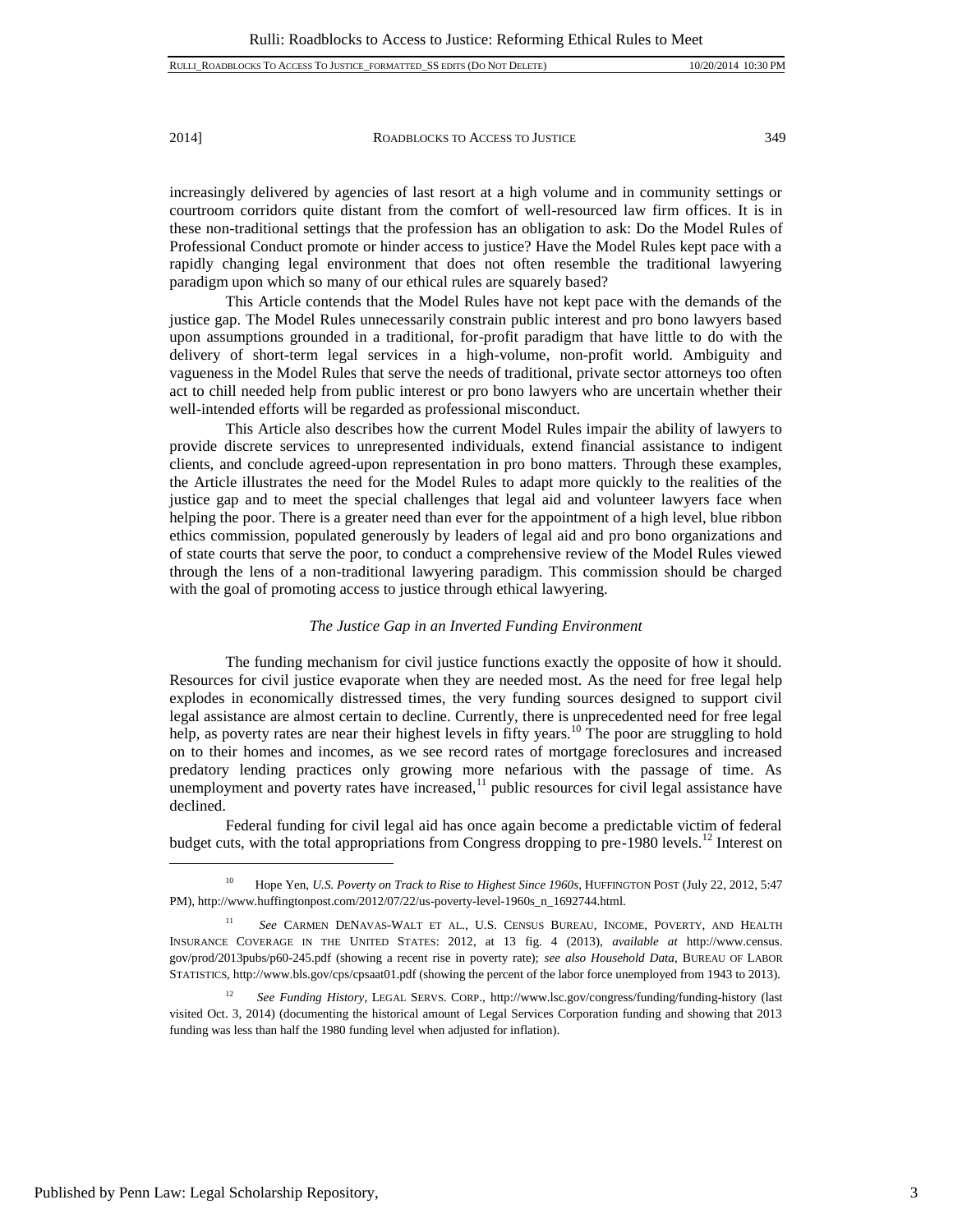# 350 *UNIV. OF PENNSYLVANIA JOURNAL OF LAW AND SOCIAL CHANGE* [Vol. 17

Lawyer Trust Accounts ("IOLTA") funding, the nation's second largest funding source for civil legal assistance to the poor, has plummeted with near-zero interest rates and declining business activity.<sup>13</sup> Supplemental funding streams adopted in some states, such as surcharges on court filings, have also declined as the number of new court filings has fallen with decreased business activity.<sup>14</sup> During tough economic times, when the poor need their lawyers most, the funding streams that make free legal assistance possible decline markedly, leaving behind a serious justice gap that undermines our civil justice system.<sup>15</sup>

We spend less on civil legal aid during times of economic distress, even though research has shown that legal needs rise sharply and that having a lawyer makes a real difference for the poor.<sup>16</sup> With legal help, low-income families have a much better chance of saving their homes, obtaining needed public benefits, and escaping intimate partner violence.<sup>17</sup> Research studies predictably tie evidence of a lawyer's value to enhanced litigation outcomes.<sup>18</sup> Litigation outcomes alone, however, cannot capture the non-quantitative benefits derived from having a lawyer. Most litigants are better able to accept unfavorable results and maintain confidence in the integrity of the justice system when they believe the process was fair and their voices were

<sup>14</sup> *See* PA. INTEREST ON LAWYERS TRUST ACCOUNT BD., IOLTA ANNUAL REPORT 2012, at 22 (2012), *available at* http://www.paiolta.org/operations/2012-IOLTA.pdf; *id*. at 31-32 (detailing the importance of new administrative fees for funding IOLTA programs).

The problem of reverse order funding is perhaps most apparent in the case of IOLTA funding, where during prosperous economic times business activity increases and interest rates rise, producing much higher IOLTA revenues to support civil legal assistance. But when economic conditions falter, IOLTA funds fall dramatically just as legal need is at its highest. The challenge for public funding is to build funding streams that grow with legitimate demand, rather than shrink when needed most. *See* Jonathan Lippman, *New York's Template to Address the Crisis in Civil Legal Services*, 7 HARV. L. & POL'Y REV. 13, 13 (2013) ("There is a growing justice gap between the dire need for civil legal services and the dwindling resources available.").

<sup>16</sup> *See, e.g.*, Russell Engler, *Connecting Self-Representation to Civil* Gideon*: What Existing Data Reveal About When Counsel Is Most Needed*, 37 FORDHAM URB. L.J. 37, 64-65 (2010) ("Studies of state tax appeals, Federal Compensation Act ('FECA') claims, and claims for veterans benefits all report a jump in success rates of 15% to 20% for represented claimants compared to unrepresented ones. Regarding welfare 'fair hearings,' the data is both murkier and dated. Two reports describe minimal or no benefit from attorney representation, while others show a sizable benefit. Recent data from Massachusetts falls within the 15-20% gap in success rates."); *see also* BOS. BAR ASS'N TASK FORCE ON THE CIVIL RIGHT TO COUNSEL, THE IMPORTANCE OF REPRESENTATION IN EVICTION CASES AND HOMELESSNESS PREVENTION 15 (2012), *available at* http://www.bostonbar.org/docs/default-document-library/bba-crtc-final-3-1-12.pdf (finding in a randomized study in Quincy, Massachusetts that tenants with full representation "fared, on average, twice as well in terms of retaining possession, and almost five times as well in terms of rent waived and monetary awards."). *But see* D. James Greiner & Cassandra Wolos Pattanayak, *Randomized Evaluation in Legal Assistance: What Difference Does Representation (Offer and Actual Use) Make?*, 121 YALE L.J. 2118, 2118 (2012) ("Our randomized evaluation found that the offers of representation from the clinic had no statistically significant effect on the probability that unemployment claimants would prevail in their 'appeals,' but that the offers did delay proceedings by, on average, about two weeks.").

<sup>17</sup> *See supra* note 16; Amy Farmer & Jill Tiefenthaler, *Explaining the Recent Decline in Domestic Violence*, 21 CONTEMP. ECON. POL'Y 158, 167 (2003) ("Most services provided to help battered women do not impact the likelihood of abuse, but the provision of legal services significantly lowers the incidence of domestic violence.").

See supra note 16.

<sup>13</sup> *See* Terry Carter, *IOLTA Programs Find New Funding to Support Legal Services*, A.B.A. J. (Mar. 1, 2013, 1:29 AM), http://www.abajournal.com/magazine/article/iolta\_programs\_find\_new\_funding\_to\_support\_ legal\_services/ (discussing the significant decrease in IOLTA funding due to a zero percentage interest rate and the inadequacy of potential changes to the system).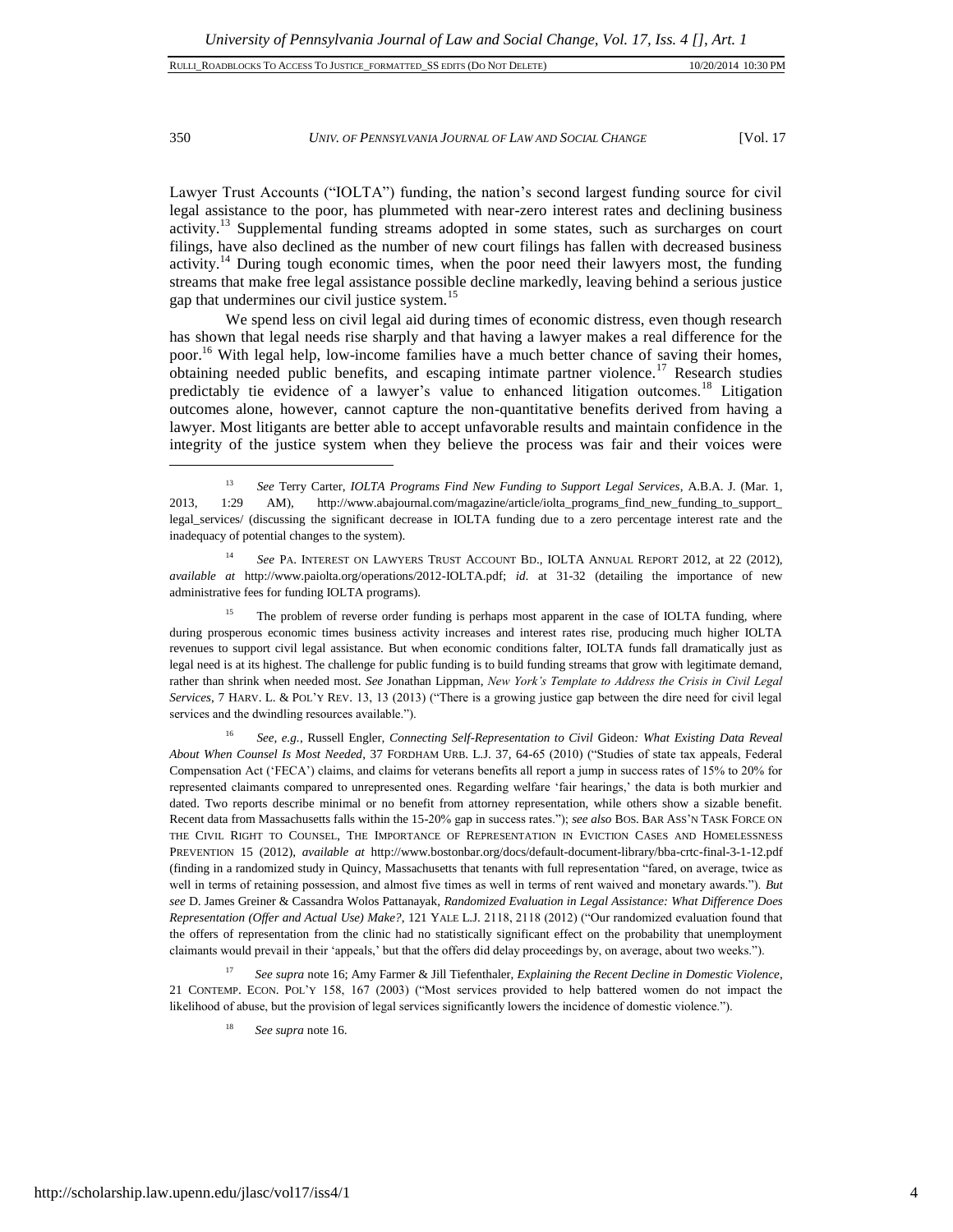l

2014] ROADBLOCKS TO ACCESS TO JUSTICE 351

heard.<sup>19</sup> We all win when litigants have confidence in the rule of law and in the fairness of our justice system, whether or not a given individual prevails on a particular claim or defense.

Providing lawyers to the poor also produces significant financial benefits to states and local communities.<sup>20</sup> Recent economic impact studies have documented that between three and eleven dollars are returned to states and local communities for each dollar spent on legal aid to the poor.<sup>21</sup>

Despite tangible proof of societal benefits from the provision of civil legal assistance to

 $20$  An increasing number of empirical studies of the economic impact of legal services to the poor have revealed that the gains from such programs significantly outpace their costs. *See generally Philadelphia Bar Association's Civil Gideon Corner – Studies*, PHILA. BAR ASS'N, http://www.philadelphiabar.org/page/CivilGideonStudies?appNum=2 (last visited Oct. 3, 2014) (providing links to various empirical studies on civil legal assistance). When indigent clients receive increased representation, it introduces savings and increased welfare to the economy, the state, and the individual. *See, e.g.*, LAURA K. ABEL, NAT'L CTR. FOR ACCESS TO JUSTICE AT CARDOZO LAW SCH., ECONOMIC BENEFITS OF CIVIL LEGAL AID 1-2 (2012), *available at* http://ncforaj.org/wp-content/uploads/2012/09/final-economic-benefits-of-legal-aid-9- 5-2012.pdf (asserting that civil legal aid saves public money by reducing domestic violence, helping children leave foster care more quickly, reducing evictions, and protecting patients' health); Louis S. Rulli, *Money Well Spent: The Value of Civil Legal Assistance to the Poor*, PHILA. LAW., Fall 2012 at 24, 25 ("In a report dated April 11, 2012, researchers found that for each dollar spent on legal aid, \$11 of quantifiable economic outcomes and savings were realized for all residents of the Commonwealth.") (internal quotations omitted). Beyond economics, civil legal assistance supports important societal values by boosting both trust in the community and accountability by government. *Id.* at 28 ("Perhaps the most important lesson about the value of civil legal assistance is that it bolsters the poor's view of our justice system and holds government accountable to make sure that everyone is treated with respect and fairness. This guiding principle fosters trust and hope that keeps low-income families connected to mainstream society and enhances their ability to move out of poverty.").

<sup>21</sup> *See, e.g.*, IOWA LEGAL AID, THE ECONOMIC IMPACT OF IOWA LEGAL AID 1 (2013) (reporting a \$6.71 return per dollar invested in Iowa Legal Aid), *available at* http://www.iowalegalaid.org/files/A3ED30CF-AFFE-7431- 9310-0D521E4312AF/attachments/CF9C722F-986A-48F4-A399-D664E1837D79/economic-impact-study-1-22-13.pdf; KENNETH A. SMITH & ANDREA J. BREWER, RES. FOR GREAT PROGRAMS, INC., ECONOMIC IMPACTS OF CIVIL LEGAL AID ORGANIZATIONS IN VIRGINIA: CIVIL JUSTICE FOR LOW-INCOME PEOPLE PRODUCES RIPPLE EFFECTS THAT BENEFIT EVERY SEGMENT OF THE COMMUNITY 14 (2011), *available at* http://www.vplc.org/wp-content/uploads/2012/10/VA-Report-on-Economic-Impacts.pdf (reporting a \$5.27 return per dollar invested in Virginia legal aid programs); MD. ACCESS TO JUSTICE COMM'N, ECONOMIC IMPACT OF CIVIL LEGAL SERVICES IN MARYLAND 14 (2013), *available at* http://mdcourts.gov/mdatjc/pdfs/economicimpactofcivillegalservicesinmd201301.pdf (reporting a \$190 million per year rise in "economic activity, cost savings, and productivity" for Maryland attributable to legal aid providers); THE PERRYMAN GROUP, CURRENT AND POTENTIAL ECONOMICS BENEFITS OF LEGAL AID SERVICES IN TEXAS: 2013 UPDATE 9 (2013), *available at* http://www.teajf.org/news/docs/Impact-of-Legal-Aid-2013-FINAL.pdf ("For every direct dollar expended in the state for indigent civil legal services, the overall annual gains to the economy are found to be \$7.48 in total spending, \$3.59 in output (gross product), and \$2.22 in personal income. Moreover, this activity generates approximately \$47.5 million in yearly fiscal revenues to State and local government entities."); *Economic Impact Studies: An Argument for Funding*, DIALOGUE (Winter 2012), http://www.americanbar.org/content/dam/aba/publishing/ dialogue/ls\_dial\_wi12\_full\_issue.authcheckdam.pdf ("The savings and economic impact in New York State totaled nearly \$1 billion representing a five to one gain in the monies spent for civil legal services.").

<sup>&</sup>lt;sup>19</sup> The view of the courts by self-represented litigants is based on their perception of "procedural justice" as being fair – meaning that they were able to tell their story, their process was without error, and they received an outcome based on the cumulative facts of the case. *See* Paula Hannaford-Agor & Nicole Mott, *Research on Self-Represented Litigation: Preliminary Results and Methodological Considerations*, 24 JUST. SYS. J. 163, 179 (2003) ("[R]esearch has shown people are more affected by the fairness of the process or the procedures followed to arrive at a decision. Most notably, Thibaut and Walker (1975) found that people were more apt to accept court decisions if they thought the court procedures were fair, subsequently coining the term *procedural justice*.").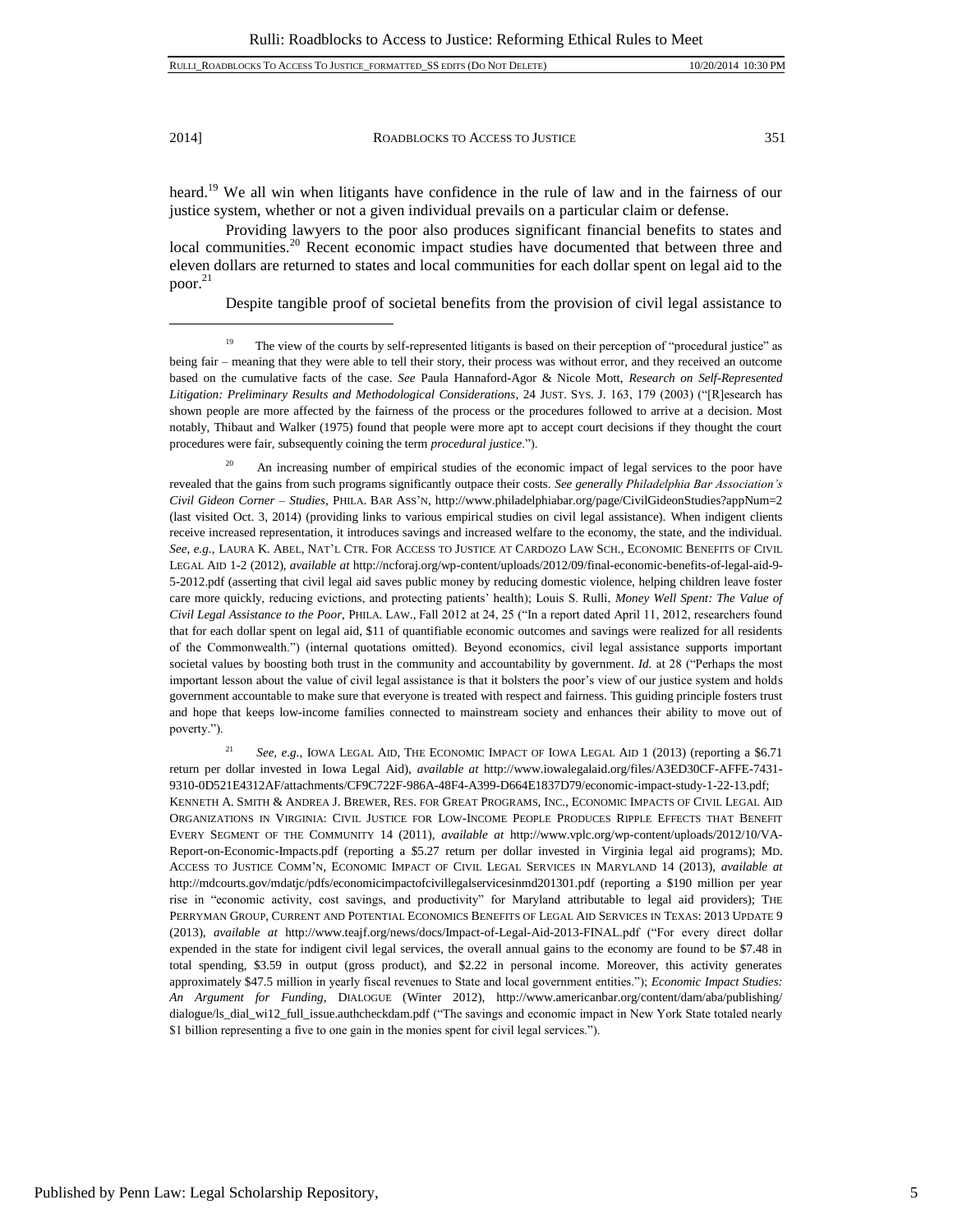$\overline{a}$ 

352 *UNIV. OF PENNSYLVANIA JOURNAL OF LAW AND SOCIAL CHANGE* [Vol. 17

the poor, the justice gap continues to grow at an alarming pace. Legal aid providers, judges, and bar leaders are working together to respond in bold and innovative ways to promote access to justice. To enhance the success of these efforts, the Conference of Chief Justices and the Conference of State Court Administrators have urged all states to establish blue-ribbon commissions dedicated to promoting access to justice.<sup>22</sup> Known as Access to Justice Commissions, these entities bring together key stakeholders to promote access to justice and remove obstacles that hamper civil legal assistance to the poor.<sup>23</sup> These Commissions explore ways to boost legal aid funding, encourage pro bono legal services, improve court access for selfrepresented individuals, and consider the extension of a right to counsel to additional areas of civil legal assistance.<sup>24</sup> Thirty-one states have already established access to justice commissions, and other states are actively considering doing so. $^{25}$  Access to justice commissions operate mostly under the auspices of state supreme courts and usually include the active participation of state judges at all levels.<sup>26</sup>

The increasing role of state judges, and particularly that of chief justices, in leading efforts to expand access to justice is making a vital difference across the nation. Chief Judge Jonathan Lippman of New York has championed bold initiatives that have boosted public funding for civil legal assistance, initiated pilot projects, and adopted new court rules requiring fifty hours of pro bono legal assistance as a condition of admission to the New York State bar, to name just a few.<sup>27</sup> Chief Justices John Broderick of New Hampshire and Ronald George of California collaborated in an article published in the *New York Times* that voiced deep concern over the increasing number of unrepresented individuals and the need to assist courts in assuring that

<sup>&</sup>lt;sup>22</sup> See generally CONFERENCE OF CHIEF JUSTICES & CONFERENCE OF STATE COURT ADM'RS, RESOLUTION 13: REAFFIRMING COMMITMENT TO ACCESS TO JUSTICE LEADERSHIP AND EXPRESSING APPRECIATION FOR ACCESS TO JUSTICE PROGRESS AND COLLABORATION (2013), *available at* http://ccj.ncsc.org/~/media/Microsites/Files/CCJ /Resolutions/07312013-Reaffirming-Commitment-Justice-Leadership-Expressing-ATJ-Collaboration-CCJ-COSCA.ashx (reaffirming the conferences' support of access to justice programs).

<sup>23</sup> *See generally* CTR. ON COURT ACCESS TO JUSTICE FOR ALL, ACCESS BRIEF: ACCESS TO JUSTICE COMMISSIONS 1-5 (Jan. 2013), *available at* http://ncsc.contentdm.oclc.org/utils/getfile/collection/accessfair/id/271 (describing different issues and potential solutions for current problems in access to justice).

<sup>24</sup> *Resource Center for Access to Justice Initiatives*, AM. BAR ASS'N, http://www.americanbar.org/groups/ legal\_aid\_indigent\_defendants/initiatives/resource\_center\_for\_access\_to\_justice.html (last visited Oct. 3, 2014).

<sup>25</sup> *See Resource Center for Access to Justice Initiatives – State ATJ Commission Directory*, AM. BAR ASS'N, http://www.americanbar.org/groups/legal\_aid\_indigent\_defendants/initiatives/resource\_center\_for\_access\_ to\_justice/state\_atj\_commissions.html (last visited Oct. 3, 2014) (providing a directory of links for the various state access to justice initiatives).

<sup>26</sup> *See* CTR. ON COURT ACCESS TO JUSTICE FOR ALL, *supra* note 23, at 2-4 (discussing the role of state supreme courts and state judges in lower courts).

<sup>&</sup>lt;sup>27</sup> Lippman, *supra* note 15, at 13. Chief Judge Lippman also authored a leading article on the work of the task force that he put into place. *Id.* at 17-21 (discussing the burden on the court presented by unrepresented litigants and emphasizing the importance of judicial leadership in solving this gap, including targeting the problems specifically, establishing task forces, increasing funding, and reforming the court process to make it simpler). In 2014, Judge Lippman also announced a pro bono scholars program for the final semester of law school. *See* James C. McKinley, Jr., *New York State's Top Judge Permits Early Bar Exam in Exchange for Pro Bono Work*, N.Y. TIMES, Feb. 11, 2014, at A22 (discussing Chief Judge Lippman's initiative to allow New York law students to take the bar exam in February "in return for devoting their last semester to pro bono work").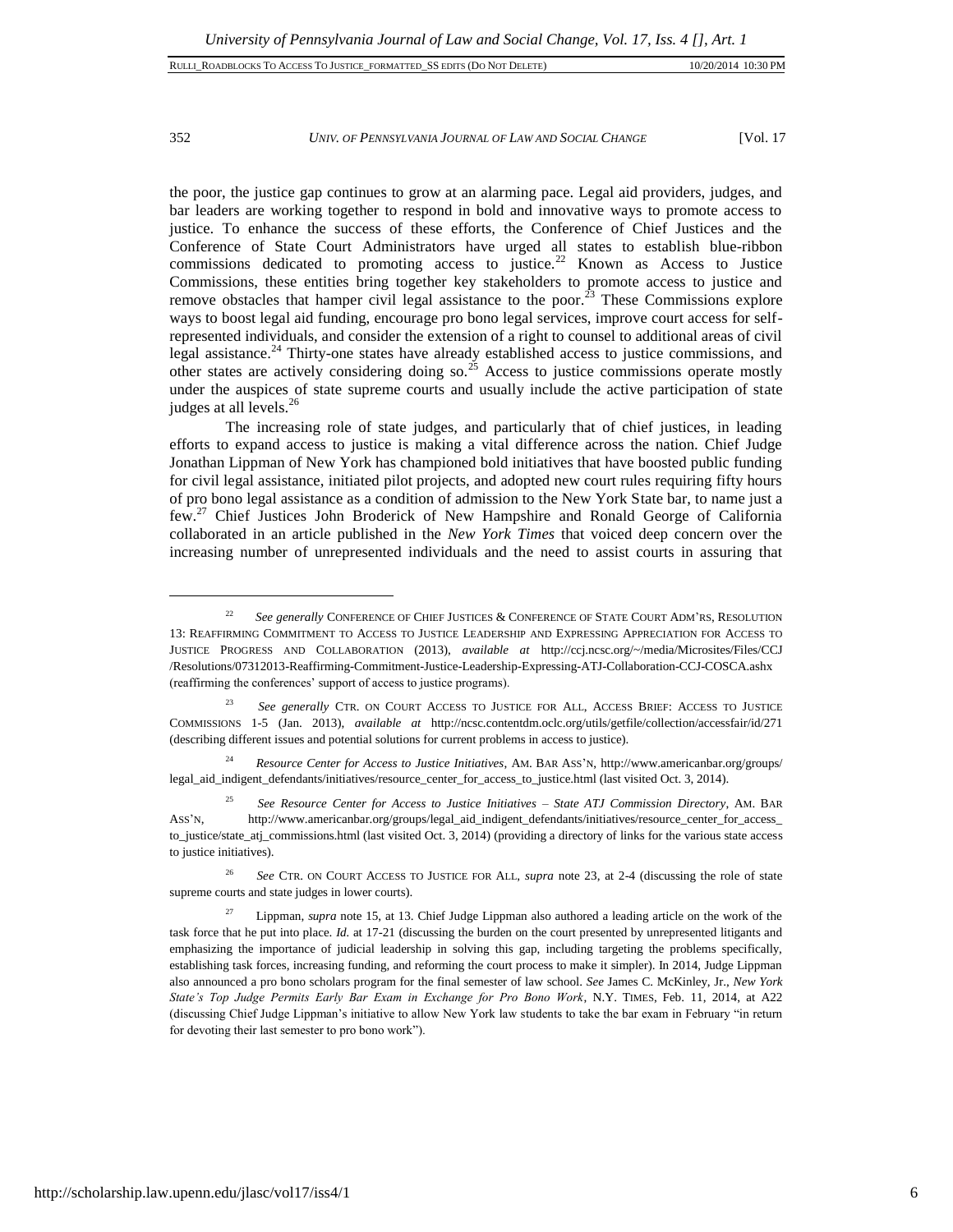$\overline{a}$ 

2014] ROADBLOCKS TO ACCESS TO JUSTICE 353

justice is available to all.<sup>28</sup> Chief Justice Ronald Castille of Pennsylvania led his court to adopt a *cy pres* rule that requires that half of undistributed residual funds in state court class actions go to Pennsylvania's IOLTA program for distribution to providers of free civil legal assistance,<sup>29</sup> and to direct the Court's pro hac vice funds to support a statewide student loan repayment assistance program for lawyers working in qualifying public interest organizations.<sup>30</sup>

While state judicial leaders have been outspoken advocates for promoting access to justice for the poor,<sup>31</sup> leaders of the federal judiciary have been disappointingly silent. The 2013 year-end report on the federal judiciary delivered by Chief Justice John Roberts failed to acknowledge the civil justice gap or even the fiftieth anniversary of *Gideon v. Wainwright*. 32 Similarly, the 2012 year-end report noted the comparatively small amount of funding consumed by the judiciary in the overall federal budget as well as multi-year efforts of the judiciary to contain costs, but failed to mention decreased federal funding for civil legal aid or the plight of low-income litigants who are unable to obtain legal help in the federal courts.<sup>33</sup> The Chief Justice's year-end reports for 2011 and 2010 were equally silent about the need to promote access to justice for low-income Americans, choosing instead to focus on the budgetary concerns of the

In a news release issued on June 28, 2010, the Supreme Court of Pennsylvania "announced a student loan forgiveness program for attorneys employed by agencies that help people who cannot afford legal representation." News Release, Admin. Office of Pa. Cts., Student Loan Assistance to Boost Public Legal Service (June 28, 2010) *available at* http://www.pacourts.us/assets/files/newsrelease-1/file-1380.pdf?cb=10a509. The program is administered by the Pennsylvania Bar Foundation using the Supreme Court's pro hac vice funds granted to the Foundation by the Pennsylvania IOLTA program. *See id*; *see also Pennsylvania Bar Foundation–PA IOLTA Board Loan Repayment Assistance Program*, PA. BAR FOUND. http://www.pabarfoundation.org/lrap/lrap.aspx (last visited Oct. 3, 2014); *Statewide Loan Repayment Assistance Program Begins Fifth Year*, PA. LEGAL AID NETWORK, http://www.palegalaid.net/news/plan-e-news/statewideloan-repayment-assistance-program-begins-fifth-year (last visited Oct. 3, 2014).

<sup>31</sup> *See* Maura Dolan, *A Chief Justice's Lament in a Legal History Lesson*, L.A. TIMES (Mar. 12, 2013), http://articles.latimes.com/2013/mar/12/local/la-me-chief-justice-20130312 (noting the significant "civil rights crisis" California faces following budget cuts).Further examples include Judge Fern A. Fisher's efforts as Director of New York State Courts Access to Justice Program and Judge Annette Rizzo's mortgage foreclosure diversion pilot program in Philadelphia. *See* JONATHAN LIPPMAN ET AL., NEW YORK STATE COURTS ACCESS TO JUSTICE PROGRAM 2013 REPORT iii (2014), *available at* http://www.nycourts.gov/ip/nya2j/pdfs/NYA2J\_2013report.pdf (featuring Judge Fisher's letter describing the efforts undertaken this year and the problems still faced); Peter Hall, *Phila. Anti-Foreclosure Program Touted as National Model*, LEGAL INTELLIGENCER, Oct. 27, 2008 (discussing the mandatory free counseling and other features of the pilot program and their effects on access to justice outcomes) (accessible through Lexis).

<sup>32</sup> *See generally* JOHN G. ROBERTS, JR., 2013 YEAR-END REPORT ON THE FEDERAL JUDICIARY (2013). While the Supreme Court has recognized increased challenges in accessing justice, the high Court's primary focus in yearend reports has been on the Court's limited budget and cost-savings effected by the Court, with little or no mention of the crisis in civil legal assistance to the poor. *See id.* at 1 ("The budget remains the single most important issue facing the courts.").

<sup>28</sup> *See* John T. Broderick, Jr. & Ronald M. George, *A Nation of Do-It-Yourself Lawyers*, N.Y. TIMES, Jan. 2, 2010, at A21 (discussing the importance of coordinating judicial efforts and noting specifically their own efforts in New Hampshire and California working with other legal actors in order to shrink the access gap).

<sup>29</sup> *See* Michael P. Tremoglie, *Pa. Starting New Procedures for 'Cy Pres' Funds*, LEGAL NEWSLINE (May 14, 2012, 11:29 AM), http://legalnewsline.com/news/236144-pa-starting-new-procedures-for-cy-pres-funds (reporting the modifications to the Pennsylvania civil procedure rules for *cy pres* to direct 50% to IOLTA).

<sup>33</sup> *See generally* JOHN G. ROBERTS, JR., 2012 YEAR-END REPORT ON THE FEDERAL JUDICIARY 3-5 (2012) (discussing specific administrative cost saving changes made by the courts).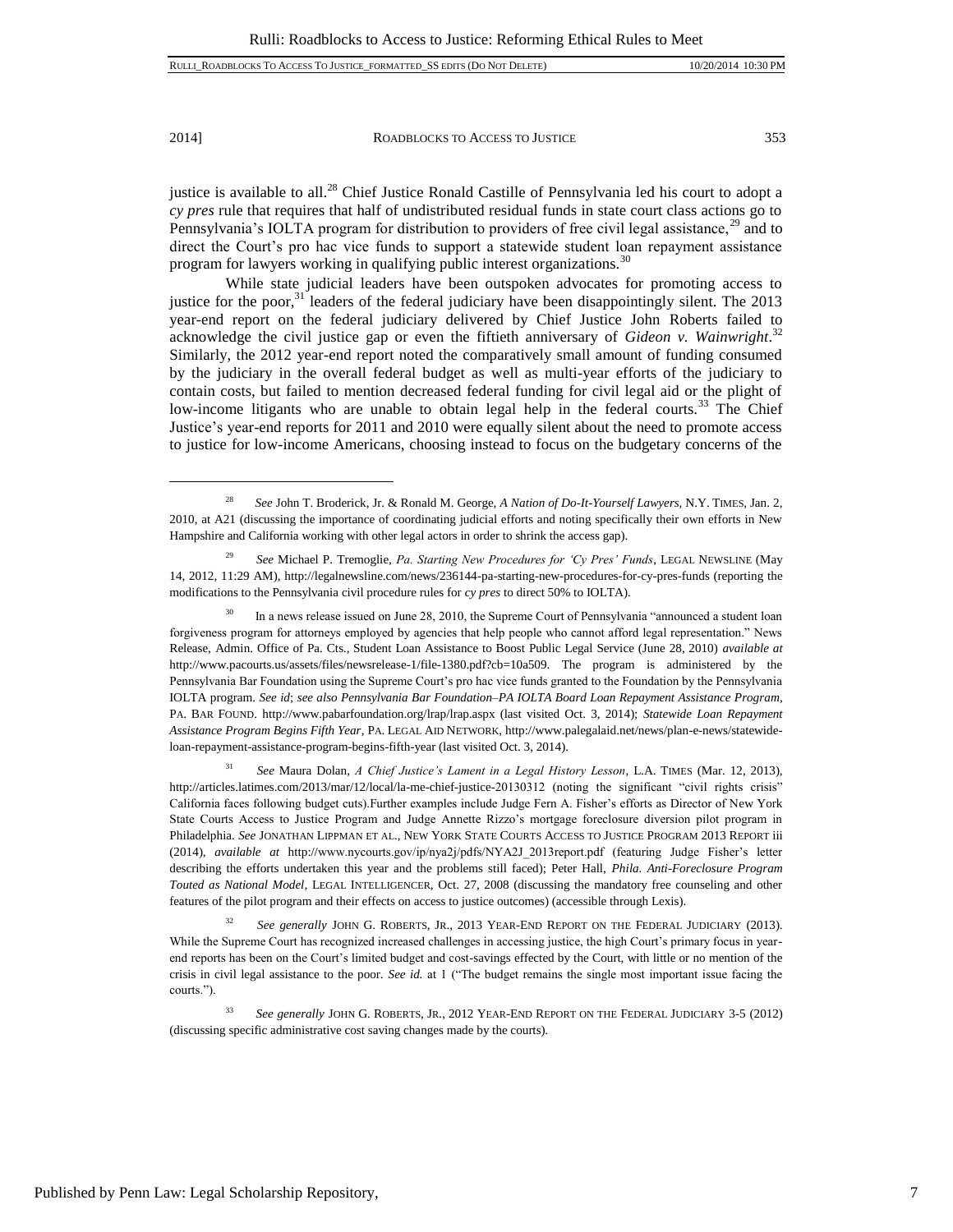354 *UNIV. OF PENNSYLVANIA JOURNAL OF LAW AND SOCIAL CHANGE* [Vol. 17

Court.<sup>34</sup>

 $\overline{a}$ 

There is a need for strong leadership at all levels of the judiciary. The justice gap threatens fairness in every court and reminds us that much work needs to be done if *Gideon's* full promise is to be achieved in our justice system. Unfortunately, there is no silver bullet that will solve this crisis quickly. The most promising strategy is a comprehensive, multi-layered approach that integrates many methods of delivering legal assistance to those who cannot afford legal counsel.

At its core, we must continue to aspire to achieve the gold standard of full representation for as many indigent families as possible, especially in high priority matters that threaten shelter, sustenance, health, safety, and the well-being of children. Full representation is what corporations and wealthy individuals expect and receive when their vital legal interests are threatened. In 2006, the American Bar Association ("ABA") adopted Resolution 112A calling for the provision of counsel for indigent individuals as a matter of right in contested matters where basic human needs are at stake.<sup>35</sup> This action reignited the civil *Gideon* movement, fostering activities throughout the states and intensifying the call for legal help as a matter of right in serious civil cases.<sup>36</sup> Many believe that our constitutional framework demands no less.  $37$ 

Advocates of a right to counsel in civil cases pressed for recognition of such a right before the Supreme Court in *Turner v. Rogers,* but the high Court rejected a constitutional right to legal help in that child support contempt case even though the child's father (support-obligor) spent a full year in a South Carolina jail without having the benefit of a lawyer.<sup>38</sup> While this result

<sup>&</sup>lt;sup>34</sup> *See generally JOHN G. ROBERTS, JR., 2010 YEAR-END REPORT ON THE FEDERAL JUDICIARY (2010)* (detailing the problems the court had faced in 2010 and providing for budget goals going forward); JOHN ROBERTS, JR., 2011 YEAR-END REPORT ON THE FEDERAL JUDICIARY 2-3 (2011) (describing changes in the judicial ethics code exclusively). While the Federal Judiciary did release a strategic plan in 2010 organized around seven fundamental policy questions or challenges affecting the judiciary's mission, including discussion of providing justice in a more effective manner and enhancing access to courts, much of the plan still focused on the Court's budgetary concerns. *See generally* JUDICIAL CONFERENCE OF THE U.S., STRATEGIC PLAN FOR THE FEDERAL JUDICIARY (Sept. 14, 2010) *available at* http://www.uscourts.gov/uscourts/FederalCourts/Publications/StrategicPlan2010.pdf (detailing strategies in response to problems faced by the federal judiciary, including simplifying court processes to lower costs).

<sup>35</sup> *See* AM. BAR ASS'N, REPORT TO THE HOUSE OF DELEGATES, RESOLUTION 112A, 1, 12 (2006), *available at* http://www.americanbar.org/content/dam/aba/administrative/legal\_aid\_indigent\_defendants/ls\_sclaid\_06A112A. authcheckdam.pdf (urging governments to "provide legal counsel as a matter of right at public expense to low income persons . . . where basic human needs are at stake, such as those involving shelter, sustenance, safety, health or child custody, as determined by each jurisdiction" and arguing that the "right proposed in this resolution is long overdue and deeply embedded in the nation's promise of justice for all.").

<sup>36</sup> *See* JUDICIAL COUNCIL OF CAL., FACT SHEET: SARGENT SHRIVER CIVIL COUNSEL ACT (AB 590) (FEUER) 1-4 (2012), *available at* http://www.courts.ca.gov/documents/AB-590.pdf (detailing the pilot programs promoting civil counsel access for basic needs in California); *see also* BOS. BAR ASS'N TASK FORCE ON EXPANDING THE CIVIL RIGHT TO COUNSEL, GIDEON'S NEW TRUMPET: EXPANDING THE CIVIL RIGHT TO COUNSEL IN MASSACHUSETTS 26-29 (2008), *available at* https://www.bostonbar.org/prs/reports/GideonsNewTrumpet.pdf (detailing the Boston Bar Association's inquiry into the civil right to counsel following the 2006 ABA Resolution and proposing solutions). *See generally* NAT'L COAL. FOR A CIVIL RIGHT TO COUNSEL, http://www.civilrighttocounsel.org (last visited Oct. 3, 2014).

<sup>37</sup> *See* John Nethercut, *"This Issue Will Not Go Away": Continuing to Seek the Right to Counsel in Civil Cases*, CLEARINGHOUSE REV. J. OF POVERTY L. & POL'Y 481, 481-84 (2004) (discussing the role of a constitutionally recognized to counsel and potential strategies to obtain it).

<sup>38</sup> 131 S. Ct. 2507, 2519-2520 (2011).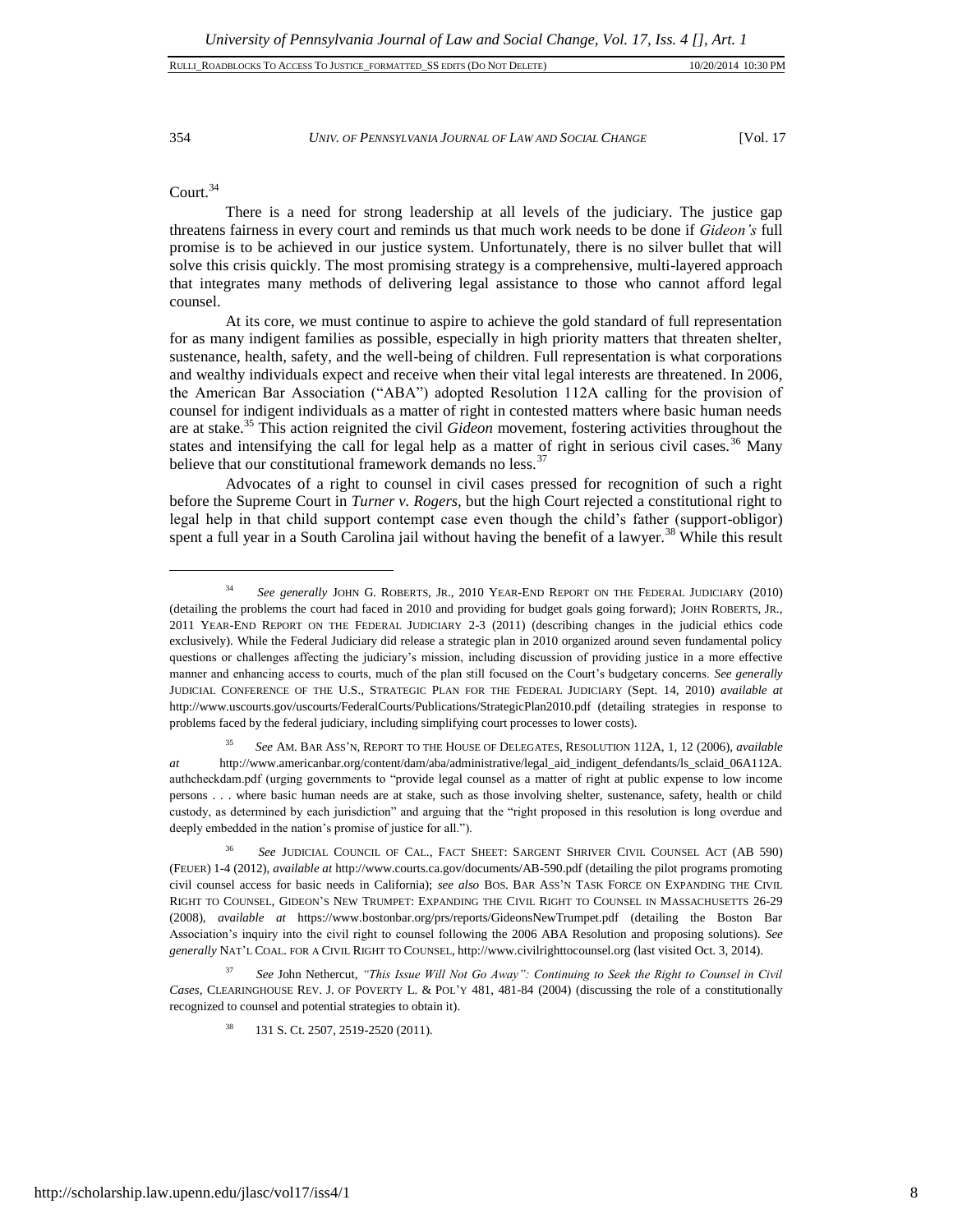disappointed advocates seeking to extend *Gideon's* promise to civil proceedings, especially where a liberty interest was so directly at stake, the *Turner* opinion also brought new hope to advocates. The Supreme Court discussed a court's duty to ensure that courtrooms are fair to all parties and suggested that more complex civil proceedings or actions in which opposing governmental parties are routinely represented by counsel may require an appointment of counsel in order to satisfy basic due process protections.<sup>39</sup>

The challenge now falls to advocates to bring this language to life in individual cases where such special conditions exist or where courtroom procedures fail to meet fairness standards.<sup>40</sup> Without strong advocacy, the *Turner* decision is prone to be misread by courts as simply a rejection of a right to counsel, without engaging in a probing due process determination as to whether counsel is required under the circumstances of an individual case. For this reason, lawyers for the poor have a special challenge to educate trial courts and actively press in appropriate cases for an appointment of counsel under *Turner*, as well as to step up efforts to push state legislatures and state courts to expand substantive areas in which counsel should be provided as a matter of state law or sound public policy.<sup>41</sup>

While there is no substitute for full-time, paid professionals experienced in the special legal needs of the poor, we must also add to their ranks by boosting pro bono participation from experienced members of the private bar, law students, newly-admitted lawyers, retired lawyers, government lawyers, and in-house counsel, among others. We need all hands on deck, and lawyers at both the beginning and twilight of their careers have much to contribute.

l

<sup>41</sup> For example, several state legislatures have mandated a right to counsel in dependency, adoption, involuntary termination of parental rights and involuntary mental health treatment civil proceedings. *See generally* Paul Marvy & Laura Klein Abel, *Current Developments in Advocacy to Expand the Civil Right to Counsel*, 25 TOURO L. REV. 131, 132-34 (2009) (detailing updates by bar associations and state legislatures in expanding civil access to justice in special cases up to 2009); JOHN POLLOCK, NAT'L COAL. FOR A CIVIL RIGHT TO COUNSEL, MOST RECENT CIVIL RIGHT TO COUNSEL DEVELOPMENTS 1-6 (2013), *available at* http://www.americanbar.org/content/dam/aba/events/legal\_aid\_ indigent\_defendants/2013/05/nat\_l\_mtg\_of\_accesstojusticecmmnchairs/ls\_sclaid\_atj\_memo\_on\_recent\_rtc\_efforts.authch eckdam.pdf (detailing the many changes at the state and federal level in law to promote access to justice for families, the mentally handicapped, and other groups). One court has construed Section 504 of the Rehabilitation Act to mandate a right to counsel in immigration cases involving the incompetent. KATE M. MANUEL, CONG. RESEARCH SERV., R43613, ALIENS' RIGHT TO COUNSEL IN REMOVAL PROCEEDINGS: IN BRIEF 9 (2014) (citing Franco-Gonzalez v. Holder, 828 F. Supp. 2d 1133, 1145 (C.D. Cal. 2011)).

<sup>39</sup> *See id.*

<sup>40</sup> *See* Daniel Curry, *The March Toward Justice: Assessing the Impact of Turner v. Rogers on Civil Accessto-Justice Reforms*, 25 GEO. J. LEGAL ETHICS 487, 487 (2012) ("But in *Turner v. Rogers*, the Supreme Court held there is no categorical right to counsel for low-income individuals, even when the proceeding could result in incarceration. Nevertheless, *Turner* is a landmark decision for poor and self-represented litigants. The decision requires judges to affirmatively act to ensure due process for self-represented litigants, supports a right to counsel in certain proceedings, and bolsters numerous access-to-justice reforms. This Note argues that the Supreme Court's opinion in *Turner v. Rogers* requires court reforms ensuring that everyone, regardless of income, can seek justice in civil courts."); *see also* Richard Zorza, *A New Day for Judges and the Self-Represented: The Implications of Turner v. Rogers, JUDGES' J. Fall 2011, at 16,* 21 ("Turner holds that judicial intervention is appropriate and sometimes necessary to ensure due process in selfrepresented cases. The best practices described here suggest the relative ease of making such interventions where the parties lack representation. These interventions clearly lie within the traditional discretionary power of a judge to manage the courtroom and the receipt of evidence. Finally, it must not be forgotten that, under *Turner*, if a judge feels that the procedures that he or she can appropriately adopt are not sufficient to ensure fairness and accuracy in the protection of constitutionally protected interests, there may be a constitutional requirement for counsel.").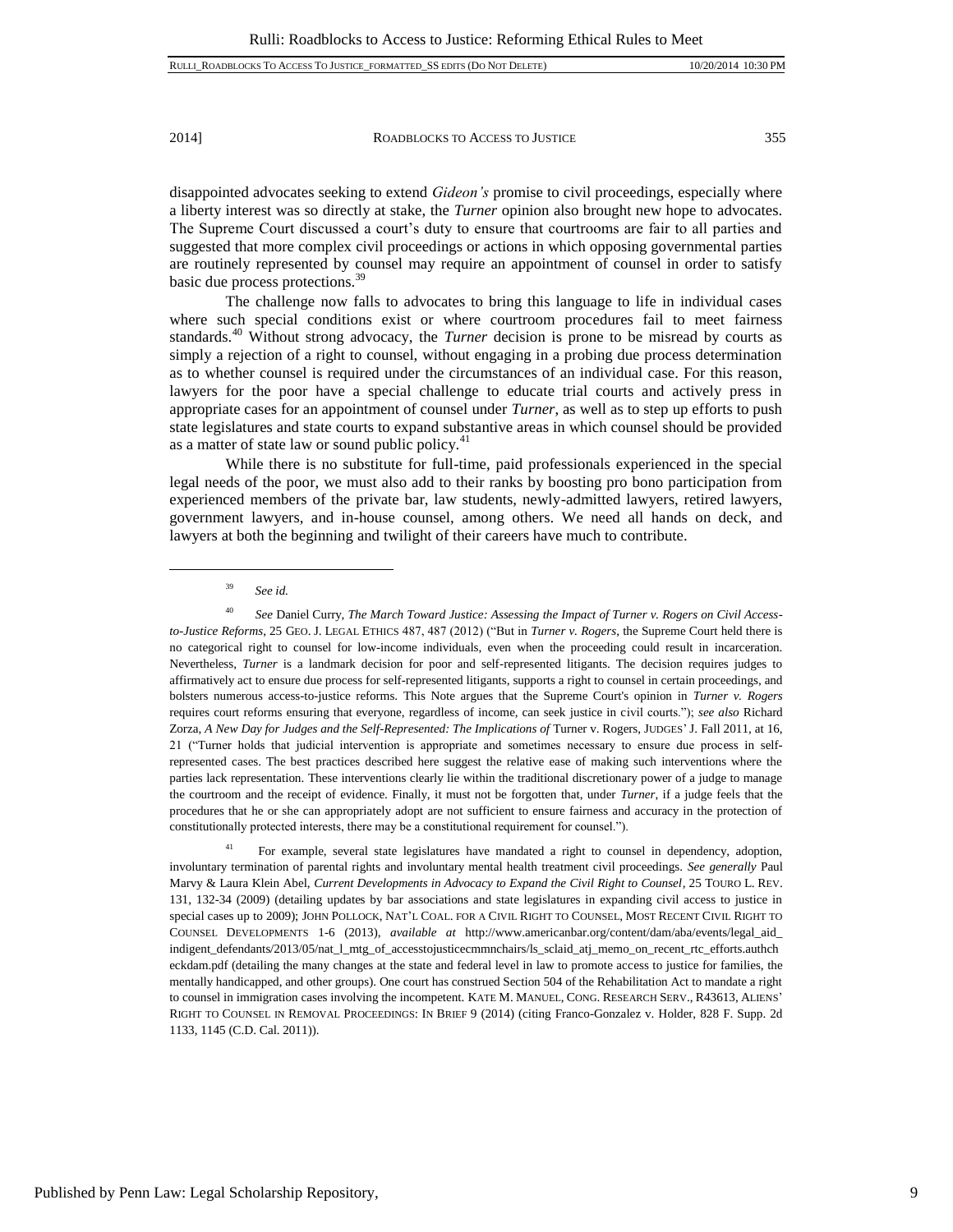356 *UNIV. OF PENNSYLVANIA JOURNAL OF LAW AND SOCIAL CHANGE* [Vol. 17

As we move forward, we cannot afford to be stuck in only one mode of legal services delivery to the poor. New technologies and changes in the legal environment permit greater use of limited scope representation, pilot projects, and court-sponsored or non-profit-sponsored initiatives (such as telephone hotlines, help desks, advice-only clinics, and internet resources) to ameliorate barriers that impede access to our courts. We certainly can do more to identify court procedures that should be simplified or shortened, asking ourselves routinely for each legal objective sought: Should a lawyer really be necessary to obtain the desired objective? We must make it easier for the public to handle simple matters on their own when other options are just not available.<sup>42</sup>

There are many other measures that might enhance access to justice, but which are less likely to secure broad consensus from the organized bar. For example, at least one state now licenses non-lawyers to be legal technicians who are permitted to provide basic legal help in simple matters after training and licensing, and with supervision.<sup>43</sup> More extreme, some scholars propose an end to the legal profession's long-standing ban on the corporate practice of law as a way of giving the public broad access to routine legal services from large-scale corporate entities in places where consumers routinely purchase other goods and services.<sup>44</sup> Measures such as these are controversial, but they are likely to gain increased support if other measures to expand legal help do not succeed.

As many diverse measures go forward to address the justice gap, lawyers also have a heightened duty to ensure that ethical rules that regulate the legal profession promote, and do not hinder, access to justice. It is here that we must question whether the Model Rules of Professional Conduct, which heavily influence the adoption of state ethical rules, have kept pace with the needs of the profession and the public.<sup>45</sup>

#### *Model Rules of Professional Conduct*

Ethical rules are designed to promote high standards for the legal profession and to protect clients and the public from lawyer misconduct.<sup>46</sup> A genuine commitment to self-regulation

<sup>43</sup> *See* WASH. ADMISSION TO PRACTICE R. 28 (2013) (allowing non-lawyers to provide technical help on routine matters).

<sup>44</sup> *See, e.g.*, Gillian K. Hadfield, *The Cost of Law: Promoting Access to Justice through the (Un)Corporate Practice of Law*, 38 INT'L REV. L. & ECON. 43, 51-52 (Supp. 2014) (noting the importance of large scale legal providers that are not lawyers in lowering legal access costs).

<sup>45</sup> Rigorous ethics standards designed for profit-sector lawyering have had an unintended chilling effect on pro bono representation and other resources. *See* Esther Lardent, *Do Our Ethical Rules Impair Access to Justice?*, NAT'L L.J. (May 30, 2013) (outlining ways the current judicial and lawyer ethics codes inhibit representation due to conflict of interest concerns, multi-state practice limitations, student limitations, and other reasons) (accessible through Lexis).

<sup>46</sup> *See* MODEL CODE OF PROF'L RESPONSIBILITY pmbl. (1980) ("Lawyers, as guardians of the law, play a vital role in the preservation of society. The fulfillment of this role requires an understanding by lawyers of their relationship with and function in our legal system.").

 $42$  A comment was added to Rule 2.2 (Impartiality and Fairness) of the Model Code of Judicial Conduct that clarified judges may assist pro se litigants without violating their duties of impartiality and fairness. *See* MODEL CODE OF JUDICIAL CONDUCT R. 2.2 cmt. ¶ 4 (2011 ed.), *available at* http://www.americanbar.org/groups/professional\_ responsibility/publications/model\_code\_of\_judicial\_conduct/model\_code\_of\_judicial\_conduct\_canon\_2/rule2\_2impartiali tyandfairness/commentonrule2\_2.html ("It is not a violation of this Rule for a judge to make reasonable accommodations to ensure pro se litigants the opportunity to have their matters fairly heard.").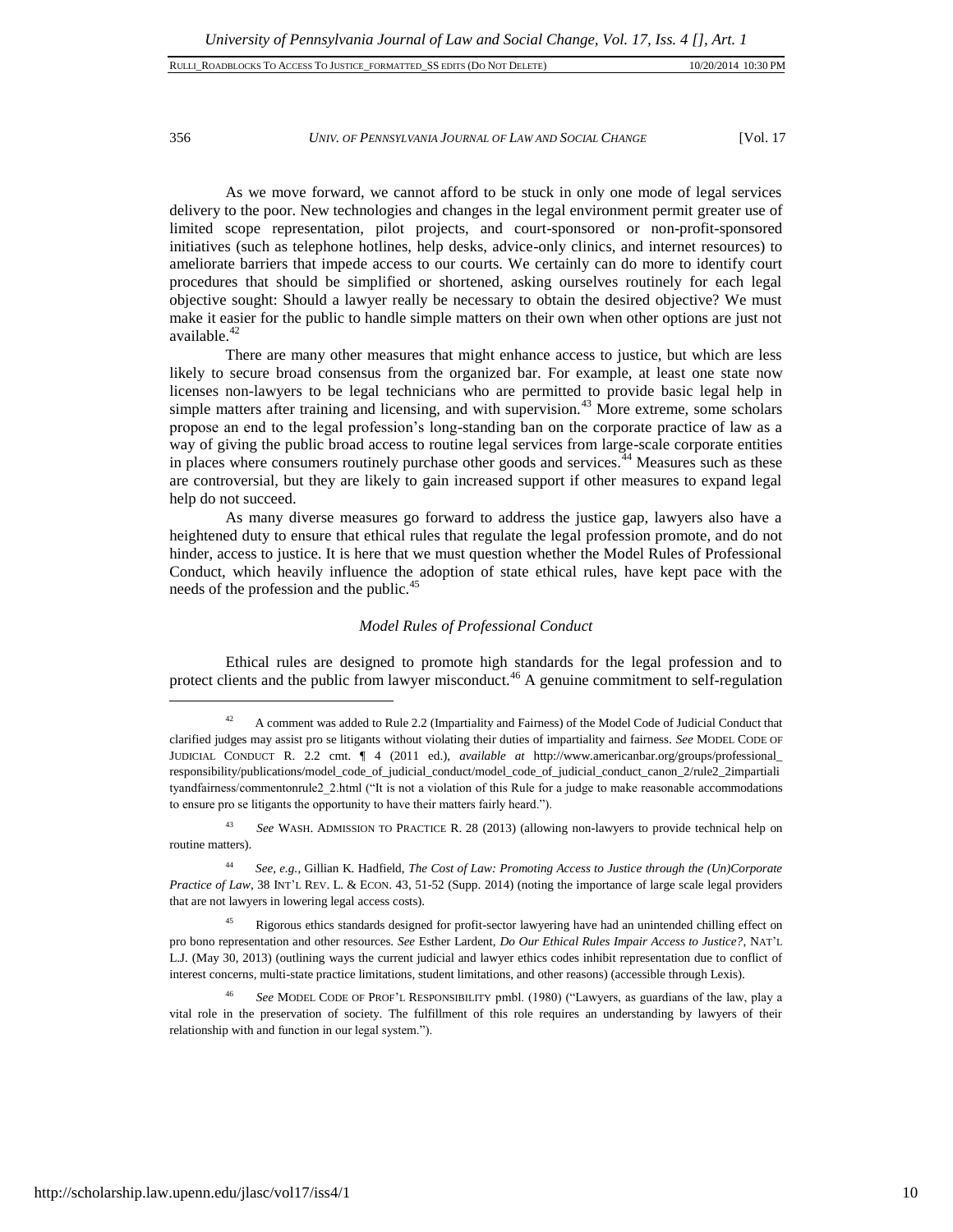$\overline{a}$ 

2014] ROADBLOCKS TO ACCESS TO JUSTICE 357

is a hallmark of the legal profession and is especially important today, as law is increasingly viewed as a business. The preamble of the Model Rules instructs, "The profession has a responsibility to assure that its regulations are conceived in the public interest and not in furtherance of parochial or self-interested concerns of the bar."<sup>47</sup> The Model Rules are the organized bar's voice in providing guidance to lawyers as they are called upon to fulfill their responsibilities to clients, the legal system, and themselves.<sup>48</sup>

Viewed in their entirety, the ethical rules are framed primarily from the perspective of a traditional lawyering model in which for-profit lawyers provide legal services to paying clients after careful review and detailed discussion in traditional office settings conducive to the needs of both lawyer and client. The lawyer chooses whether to accept a prospective client for representation after review of the prospective client's objectives, the merits of potential claims and defenses, and the client's ability to pay the fees of the lawyer. In this model, prospective clients possess the financial resources and sophistication to shop around and to help shape the terms of a representation agreement reasonably tailored to the client's needs, after consideration of material benefits and risks. In this traditional model, the marketplace works for many, but not for all.

To promote the ethical practice of law in a self-regulated profession, the Model Rules constrain a lawyer's conduct in dealing with clients, tribunals, and third persons. The Rules also integrate ambiguity and vagueness in order to give lawyers flexibility to exercise professional judgment when balancing competing interests in situations where context matters greatly.<sup>49</sup> Ambiguity and vagueness also serve important enactment purposes that permit drafters to agree upon text that will be flexible enough to provide guidance in many different contexts.<sup>50</sup> Ambiguity and vagueness are not without cost, however, especially when they combine to chill needed lawyering activities that would otherwise expand the availability of legal help to underserved populations.<sup>51</sup>

Unfortunately, the Model Rules infrequently acknowledge the unique challenges of

<sup>49</sup> *See* MODEL RULES OF PROF'L CONDUCT pmbl. **¶** 16 (2013) (noting that the rules are enforced through voluntary efforts and "provide a framework for the ethical practice of law").

<sup>50</sup> *See* Joseph A. Grundfest & A.C. Pritchard, *Statutes with Multiple Personality Disorders: The Value of Ambiguity in Statutory Design and Interpretation*, 54 STAN. L. REV. 627, 628 (2002) ("Ambiguity serves a legislative purpose. When legislators perceive a need to compromise they can, among other strategies, obscure the particular meaning of a statute, allowing different legislators to read the obscured provisions the way they wish.") (internal quotations omitted).

<sup>51</sup> *See* David Hricik, *Uncertainty, Confusion, and Despair: Ethics and Large-Firm Practice in Texas*, 16 REV. LITIG. 705, 707 (1997) ("The principal impact of the legal ethical rules is to create uncertainty, doubt, and confusion with regard to the propriety of many activities which occur on a daily basis in the legal profession . . . . Because of this uncertainty, inefficiencies result, hampering the delivery of legal services."); *see also In re* Application of Okla. Bar Ass'n to Amend the Okla. Rules of Prof'l Conduct, 171 P.3d 780, 781 (Okla. 2007) ("The Rules of Professional Conduct often prescribe terms for resolving such conflicts. Within the framework of these Rules, however, many difficult issues of professional discretion can arise.") (emphasis omitted); Mark H. Aultman, *Moral Character and Professional Regulation*, 8 GEO. J. LEGAL ETHICS 103, 110 (1994) ("[T]here are many due process short-cuts necessary to keep discipline systems functioning . . . . They make the system more unfair to lawyers against whom it is applied, but they are less likely to be applied against lawyers who can effectively demand fairness.").

<sup>47</sup> MODEL RULES OF PROF'L CONDUCT pmbl. **¶** 12 (2013).

<sup>48</sup> *See* MODEL RULES OF PROF'L CONDUCT pmbl. **¶** 9 (2013) (noting the many potential conflicts that may arise in a lawyer's practice and prescribing guidance through the rules).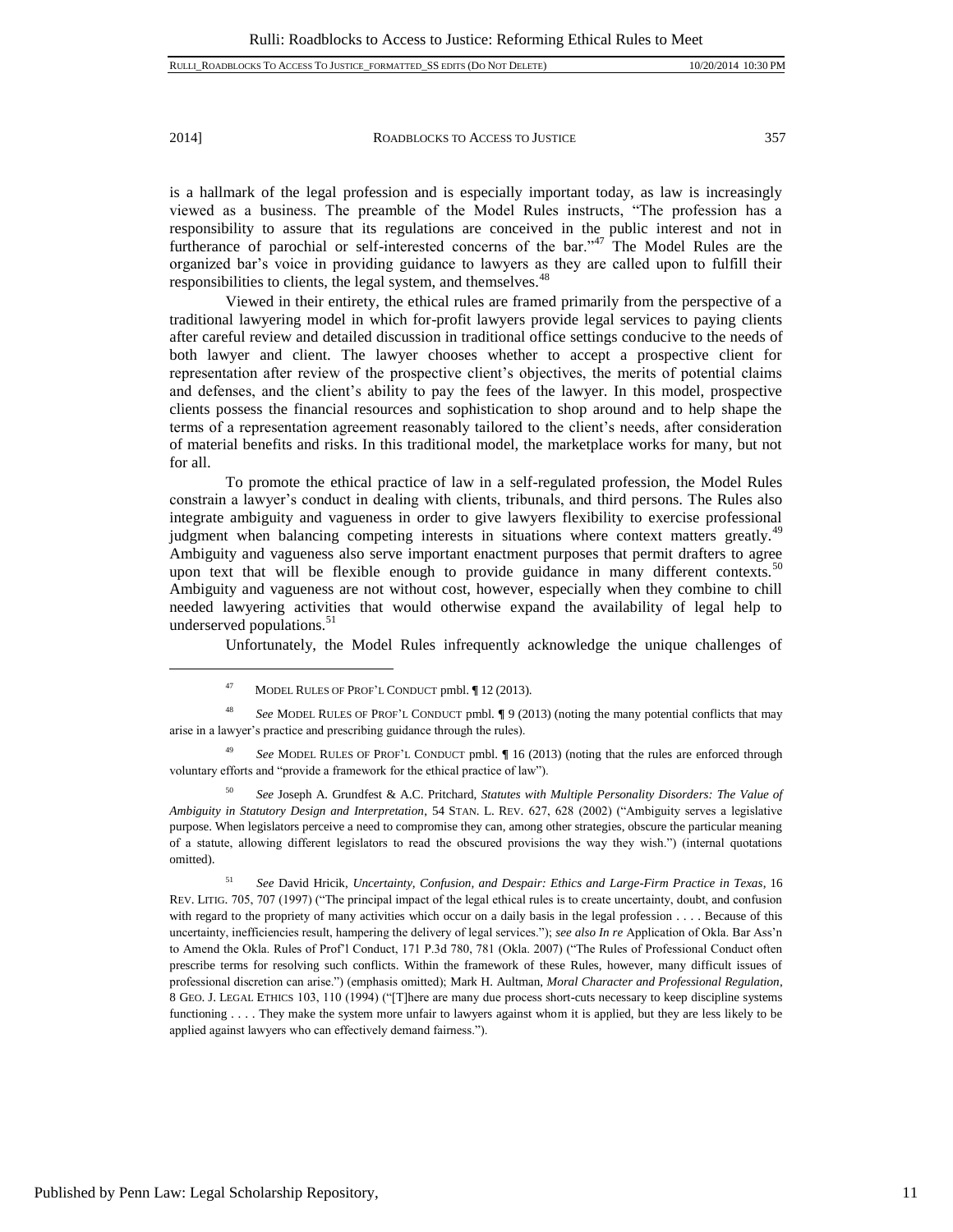#### 358 *UNIV. OF PENNSYLVANIA JOURNAL OF LAW AND SOCIAL CHANGE* [Vol. 17

providing legal services to indigent clients in settings that do not resemble the traditional lawyering model. The rules provide very little guidance about fulfilling professional responsibilities when lawyers attempt to serve poor or disadvantaged litigants in high volume settings that occur outside of traditional law offices. Despite enormous changes in the legal profession and rapid advances in technology over the past decade, there have been relatively few changes to the Model Rules that provide meaningful guidance to lawyers who struggle in nontraditional settings to assist low-income individuals who have little access to legal help.

Model Rule 6.1 recognizes the importance of encouraging pro bono legal services, but the rule remains aspirational and it has not been modified since the Ethics 2000 Commission completed its review almost fifteen years ago. At a time when the poor so desperately need legal help, Rule 6.1's call for fifty hours of annual pro bono legal service is honored more in the breach. $52$  According to the ABA's latest pro bono survey of lawyers, only one-third of lawyers reach the fifty-hour goal.<sup>53</sup> Despite this fact and the widening justice gap, Model Rule 6.1 remains static. At the same time, some states are adopting new court rules in an attempt to secure greater pro bono assistance from retired lawyers, in-house counsel, law students, and newly minted lawyers. Model Rule 6.1 is stuck at the status quo.

The two most significant changes to the Model Rules since 2000 relating to access to justice are probably Model Rules  $6.5$  and  $1.2(c)$ . As discussed later in this Article, Rule  $6.5$ relaxes conflict rules for lawyers when participating in court-sponsored or non-profit legal services projects. Yet the rule surprisingly speaks only to that one issue, and not to the many other ethical issues implicated by short-term service in such projects. Rule 6.5 appears to be directed mostly at private lawyers, without corresponding consideration of the range of ethical challenges that confront all lawyers, especially full-time public interest lawyers, in these special settings.

Similarly, more recent amendments to Model Rule 1.2(c) encourage greater use of limited scope representation so that unbundled legal services may reach the poor, but once again the amended rule is written largely from the perspective of for-profit lawyers without serious mention of the unique settings in which non-profit lawyers find themselves when delivering expanded access to the poor. Rule 1.2(c) appears more concerned with lowering the cost of legal services for paying clients so that larger segments of middle- and upper-class Americans will be encouraged to seek greater legal help from the private bar, rather than addressing the challenges of non-profit and pro bono lawyers trying to serve low-income communities in discrete ways.

Legal aid organizations struggle to provide legal help to millions of indigent individuals and families who need their help.<sup>54</sup> For these prospective clients, obtaining full representation from a legal services lawyer is sometimes compared to winning the lottery. It is more likely than not that they will be turned down because demand so greatly outstrips supply.<sup>55</sup> As a result, many

<sup>52</sup> *See* JANET BUCZEK ET AL., ABA STANDING COMM. ON PRO BONO & PUBLIC SERV., SUPPORTING JUSTICE III: A REPORT ON THE PRO BONO WORK OF AMERICA'S LAWYERS 34 (2013) *available at* http://www.americanbar.org/content/dam/aba/administrative/probono\_public\_service/ls\_pb\_Supporting\_Justice\_III\_final. authcheckdam.pdf (finding that only one-third of all lawyers satisfy the aspirational goal of fifty hours of pro bono service annually, and eleven percent of all lawyers provide no pro bono service at all).

<sup>53</sup> *Id.*

<sup>&</sup>lt;sup>54</sup> For example, the Legal Services Corporation estimates that 61.8 million Americans were eligible for services in 2012 – a year in which legal aid organizations served nearly two million people. *See* LEGAL SERVS. CORP., 2012 FACT BOOK 7, 22 (2013), *available at* http://www.lsc.gov/sites/lsc.gov/files/LSC/lscgov4/AnnualReports/ 2012\_Fact%20Book\_FINALforWEB.pdf.

<sup>55</sup> *See* LEGAL SERVS. CORP., DOCUMENTING THE JUSTICE GAP IN AMERICA: THE CURRENT UNMET CIVIL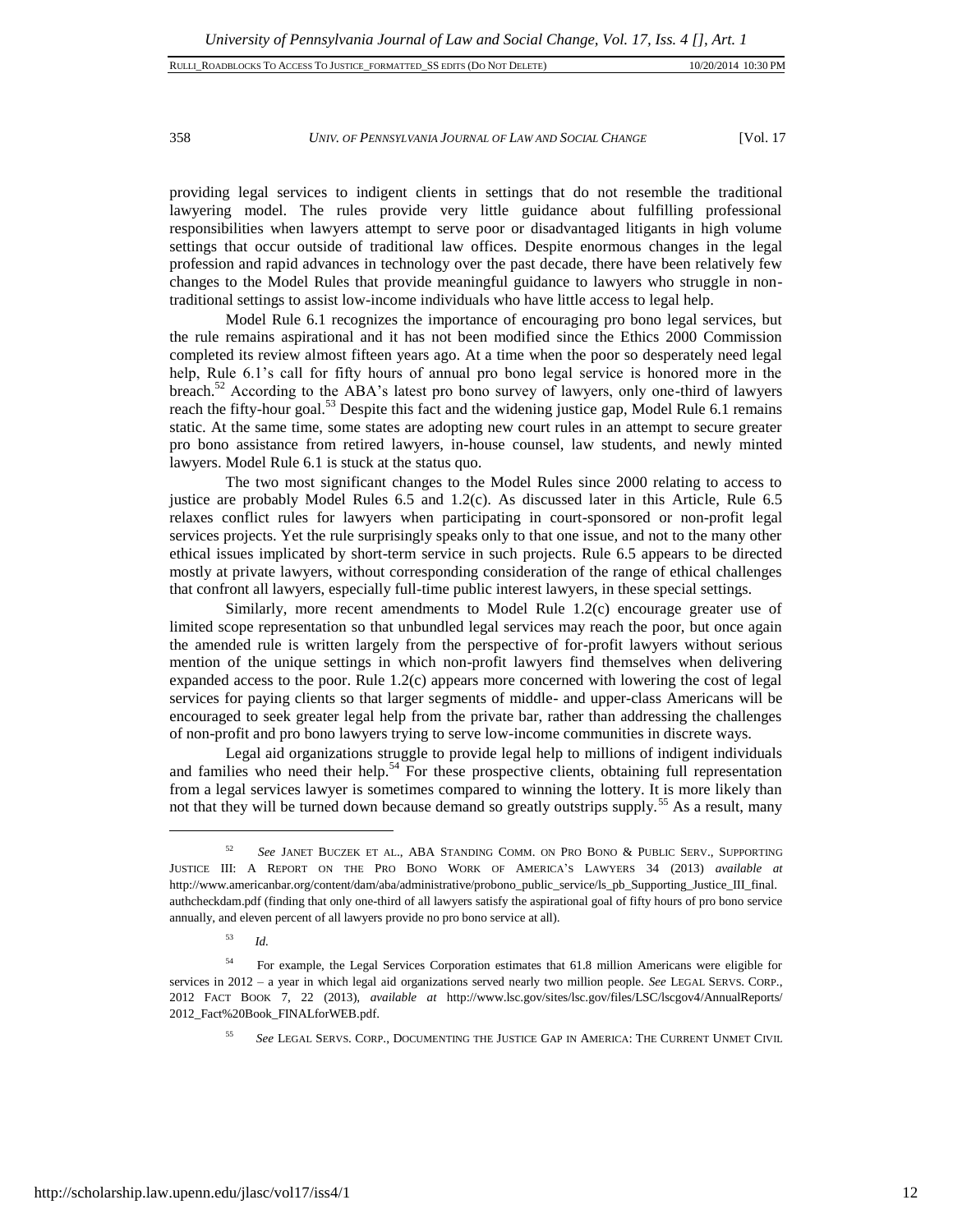l

2014] ROADBLOCKS TO ACCESS TO JUSTICE 359

indigent clients are only able to obtain pieces of information, small doses of advice, or limited assistance through hotlines, help desks, Internet resources, and advice-only clinics. The reality is that indigent litigants frequently proceed without any representation in state courts:

Nationally, more than three out of five cases have at least one unrepresented party. Particularly high volume courts, such as traffic, housing, family, and small claims, are crowded with pro se litigants. While the reasons for the dramatic increase in pro se representation may vary, the impact on courts' operations is considerable.<sup>56</sup>

The legal community is encouraged to develop programs that will assist self-represented individuals, as the number of self-represented litigants is unlikely to decrease without a substantial response from the bar.<sup>57</sup> Most troubling, of course, to this direction is that "pro se litigants are less likely to obtain equal justice when compared to litigants represented by competent counsel."<sup>58</sup>

In most instances, the ethical rules that constrain private lawyers representing corporations and paying individuals apply equally to lawyers providing free legal help to indigent clients where there is no profit motive involved. While there is good reason to hold all lawyers to the same high level of professional duty regardless of the financial status of their clients, there must also be recognition that some constraints are unnecessary in non-profit settings and may actually diminish the availability of legal help when it is needed most.

<sup>56</sup> Alicia M. Farley, *An Important Piece of the Bundle: How Limited Appearances Can Provide an Ethically Sound Way to Increase Access to Justice for Pro Se Litigants*, 20 GEO. J. LEGAL ETHICS 563, 564 (2007) (footnotes omitted) (emphasis omitted).

<sup>57</sup> *See* Alan T. Schroeder, Jr., *Why Access to Justice Is Important*, AALL SPECTRUM, July 2010 at 24, 27 ("Justices Broderick and George encourage the legal community to pitch in during these times by creating various programs for *pro se* litigants . . . More now then [sic] ever, 'Access to Justice' and 'Equal Access to Justice' type programs are critical for our society. The self-represented litigant isn't going away anytime soon."); Richard Zorza, *An Overview of Self-Represented Litigation Innovation, Its Impact, and an Approach for the Future: An Invitation to Dialogue*, 43 FAM. L.Q. 519, 521 (2009) ("There is absolutely no reason to believe that the phenomenon of selfrepresentation is going to go away. On the contrary, there is every reason to believe that it will increase. The vast majority of the self-represented make that choice, not for any political or self-image reason, but for simple economic reasons. . . . The current trends in the economy can only make matters worse, forcing more litigants to forgo lawyers.").

<sup>58</sup> *See* Farley, *supra* note 56 (noting specifically the worse outcomes in North Carolina); *see also* Sande L. Buhai, *Access to Justice for Unrepresented Litigants: A Comparative Perspective*, 42 LOY. L.A. L. REV. 979, 979 (2009) ("The problem of access to justice is one that affects the ordinary American who cannot afford an attorney and is disqualified from receiving free legal aid, and thus must rely on self-representation in court. But, the unrepresented litigant often does not stand a chance against the represented litigant. Herein lies the problem—unequal access to justice. Self-help centers, alternative dispute resolution options, and the unbundling of legal services have not adequately addressed this problem. Judges may be able to help unrepresented litigants, but under the American adversarial system of justice, stringent limitations on judicial activism prohibit such interference. In contrast, in many civil law countries, the legal system and the role of the judge are construed differently, resulting in greater access to justice for ordinary citizens. There are aspects of the civil law system that the American system may borrow in its effort to expand access to justice for all.").

LEGAL NEEDS OF LOW-INCOME AMERICANS 9 (2009), *available at* http://www.lsc.gov/sites/default/files/ LSC/pdfs/documenting\_the\_justice\_gap\_in\_america\_2009.pdf ("[F]or every client served by an LSC-funded program, at least one person seeking help will be turned down due to limited resources. This conclusion is almost identical to the 'Unable to Serve' finding of the 2005 study.") (emphasis omitted).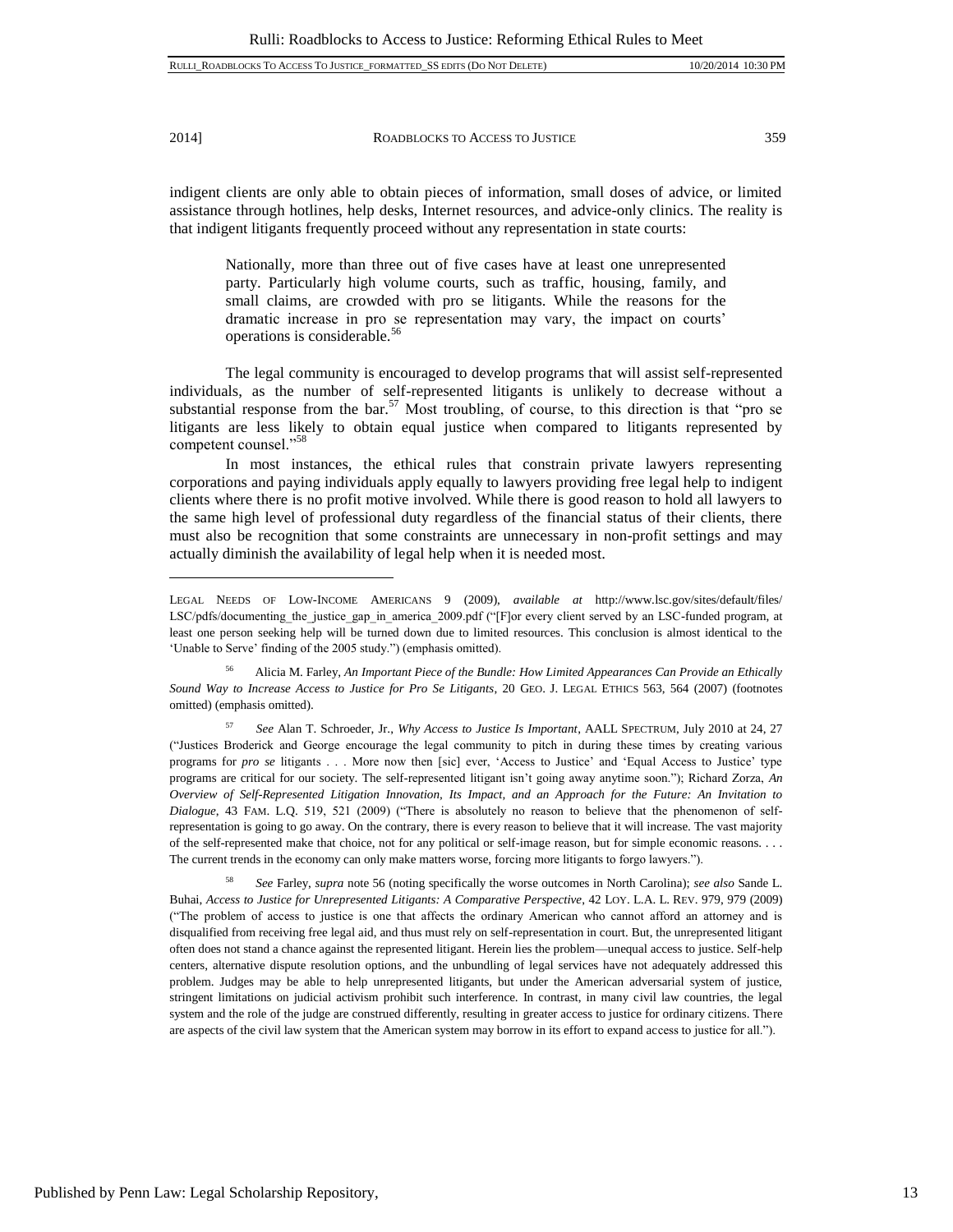360 *UNIV. OF PENNSYLVANIA JOURNAL OF LAW AND SOCIAL CHANGE* [Vol. 17

In short, some ethical rules grounded in the traditional lawyering model do not translate well to public interest projects where profit motives are not present. It is in these settings that such rules can actually hinder the flow of free legal services. The profession should ask itself whether one rule really fits all, especially when lawyers are helping the poor by delivering unbundled services in community or other non-traditional settings. Model Rule 6.5 can be viewed as an acknowledgment that the public and the profession are better served when ethical requirements that are designed for formal settings, but which actually hinder pro bono help in community settings, are relaxed to expand legal assistance to the poor. Similarly, an easing of certain other ethical constraints in non-profit contexts will achieve important societal objectives without undermining ethical standards of the profession.

In the following sections, this Article looks briefly at three model rules of professional conduct to illustrate areas of possible change in light of access to justice goals. All three rules are critically important to indigent clients. First, the Article examines document assistance and limited scope representation under Model Rules 1.2 and 6.5, which are vital to self-represented litigants who seek help from court-sponsored or non-profit projects. Second, the Article questions the wisdom of current restrictions on financial assistance by lawyers under Rule 1.8 when financial help to the poor is needed to preserve the status quo or prevent immediate harm while awaiting the outcome of legal proceedings. Third, the Article discusses withdrawal of representation rules under Model Rule 1.16 and suggests that modifications would facilitate increased volunteer assistance from lawyers wishing to assist self-represented individuals in limited ways. From a more global perspective, this Article questions whether key assumptions underlying the Model Rules, which are appropriate in a traditional, profit-making lawyering paradigm, should apply to constrain lawyers when delivering free legal services to the poor. This Article argues that outright prohibitions contained in some model rules, and intentional ambiguity and vagueness in others, act to inhibit access to justice.

#### I. LIMITED SCOPE REPRESENTATION

In 2013, the American Bar Association urged lawyers to increase the availability, use, and advertising of unbundled legal services. ABA Resolution 108, adopted on February 11, 2013, encouraged lawyers to limit the scope of their representation in order to increase the public's access to legal help.<sup>59</sup> Model Rule 1.2(c), which was last revised in 2002, provides that "[a] lawyer may limit the scope of the representation if the limitation is reasonable under the circumstances and the client gives informed consent."<sup>60</sup> Since its adoption, forty-one states have enacted an identical or similar limited representation rule. $61$ 

Over the past decade, the organized bar has expressed increasing concern that many Americans are not using legal services even when they can afford to purchase them, and may not be aware of their ability to limit the scope of representation and thereby reduce costs through the sharing of responsibilities. Bar leaders have also received input from trial judges about the need to

<sup>59</sup> ABA House of Delegates, Res. 108, at 44 (2013), *available at* http://www.americanbar.org/content/ dam/aba/events/legal\_aid\_indigent\_defendants/2013/05/nat\_l\_mtg\_of\_accesstojusticecmmnchairs/ls\_sclaid\_atj\_adopted\_ unbundling\_resolution\_108.authcheckdam.pdf.

 $60$  MODEL RULES OF PROF'L CONDUCT R. 1.2(c) (2013).

 $61$  ABA House of Delegates, Res. 108, at 49 (2013). Some states have adopted a modified rule requiring the client's consent in writing, and several others have "set out a checklist of tasks to be assumed when the lawyer provides a limited scope of representation." *Id.*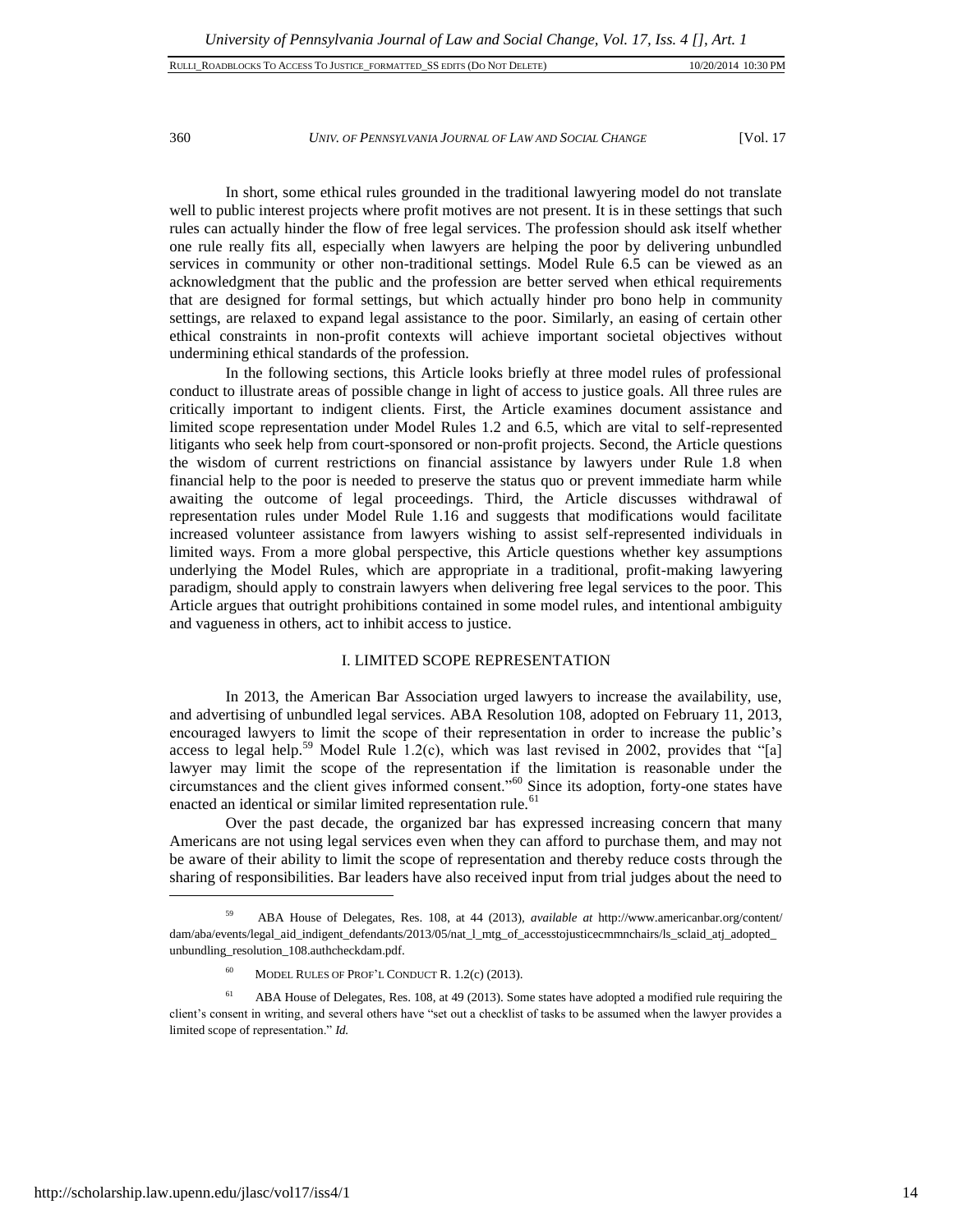provide greater legal assistance to self-represented litigants.<sup>62</sup> Resolution 108 urges lawyers to embrace limited scope representation because "[t]he organized bar has an obligation to use all reasonable resources to assure people have access to the benefits that can only be provided by lawyers."<sup>63</sup>

While limited scope representation permits lawyers to unbundle their services, they are not excused from meeting many professional obligations required in full representation. Resolution 108 states:

Rule [1.2(c)] places the burden on the lawyer to determine if and when limited scope representation is appropriate. The lawyer must measure the capacity of the potential client to assume the responsibility of the segmented tasks. . . . The lawyer must both measure the capability of the potential client and the complexity of the legal issue to meet this standard. Consequently, the lawyer must be every bit as competent in the subject matter as a lawyer who exclusively provides full services in that field.<sup>64</sup>

Under Rule 1.2(c), "[a] lawyer may limit the scope of the representation if the limitation is reasonable" and the lawyer obtains informed consent from the client.<sup>65</sup> The comment to Rule 1.2(c) emphasizes that "limited representation does not exempt a lawyer from the duty to provide competent representation, [although] the limitation is a factor to be considered when determining the legal knowledge, skill, thoroughness and preparation reasonably necessary for the representation."<sup>66</sup> Agreements to limit representation must be in accord with the Rules of Professional Conduct and other law, $67$  and a lawyer must be competent in the subject matter for which limited representation is provided.<sup>68</sup>

In 2002, the ABA modified the language of Rule  $1.2(c)$ .<sup>69</sup> Originally, the rule read, "A lawyer may limit the *objectives* of the representation if the client *consents after consultation*."<sup>70</sup> The revision reads, "A lawyer may limit the *scope* of the representation if *the limitation is reasonable under the circumstances and* the client *gives informed consent*."<sup>71</sup> Informed consent

<sup>63</sup> *Id.* at 52.

 $\overline{a}$ 

- <sup>64</sup> *Id.* at 49.
- <sup>65</sup> MODEL RULES OF PROF'L CONDUCT R. 1.2(c) (2013).
- <sup>66</sup> MODEL RULES OF PROF'L CONDUCT R. 1.2 cmt ¶ 7 (2013).
- <sup>67</sup> MODEL RULES OF PROF'L CONDUCT R. 1.2 cmt. ¶ 8 (2013).

<sup>68</sup> ABA House of Delegates, Res. 108, at 49 (2013) ("Consequently, the lawyer must be every bit as competent in the subject matter as a lawyer who exclusively provides full services in that field.").

<sup>69</sup> *See Ethics 2000 Commission Report on the Model Rules of Professional Conduct Rule 1.2*, AM. BAR ASS'N (2002), http://www.americanbar.org/groups/professional\_responsibility/policy/ethics\_2000\_commission/e2k\_ rule12.html.

- <sup>70</sup> *Id.* (emphasis added).
- <sup>71</sup> *Id.* (emphasis added).

See id. at 46 ("High percentages of judges reported that self-represented litigants failed to include important evidence, committed procedural errors and were ineffective in raising objections, examining witnesses and crafting arguments. Nearly two-thirds of the judges reported that the outcomes of self-represented parties were worse than if they had been represented.").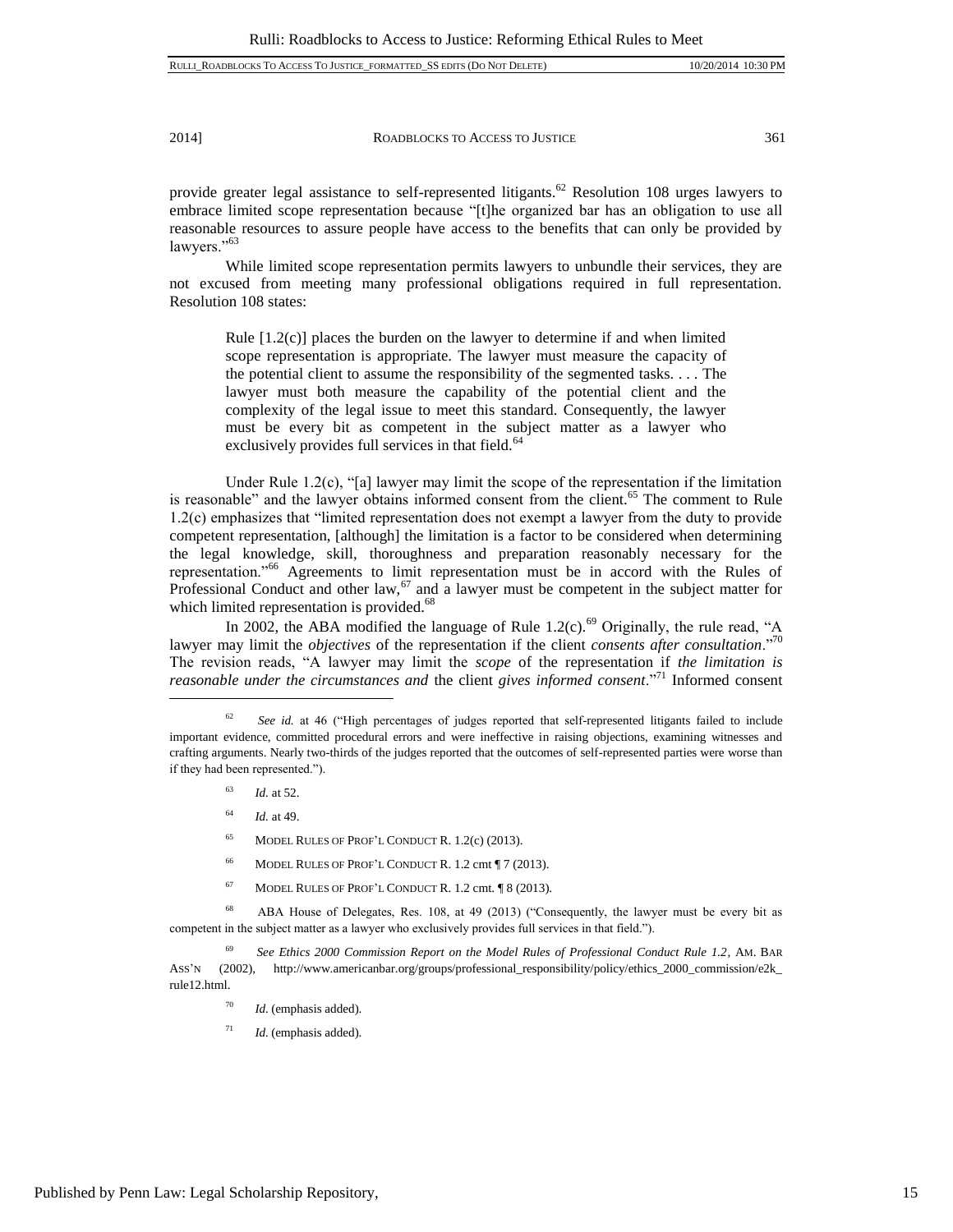# 362 *UNIV. OF PENNSYLVANIA JOURNAL OF LAW AND SOCIAL CHANGE* [Vol. 17

requires the lawyer to explain to the client the material risks of a proposed course of action and to inform the client of reasonably available alternatives to a proposed course of conduct.<sup>72</sup> Equally important, a lawyer must make a careful judgment whether competent assistance may be rendered in a limited fashion. To do so, the lawyer is expected to assess "the legal knowledge, skill, thoroughness, and preparation reasonably necessary" for limited representation.<sup>73</sup>

In short, a lawyer who unbundles legal services is not excused from complying with core ethical requirements that apply to full representation, including duties of competence, $74$ diligence,<sup>75</sup> communication,<sup>76</sup> confidentiality,<sup>77</sup> conflict avoidance,<sup>78</sup> and formation of representation agreements.<sup>79</sup> Resolution 108 emphasizes that local bar associations should take measures to assure that practitioners who limit the scope of their representation do so with "full understanding and recognition of their professional obligations . . . . "<sup>80</sup>

The fulfillment of these formal ethical duties anticipates a traditional lawyering model in which a lawyer and prospective client meet in the lawyer's office and have ample time to discuss the respective merits of full representation versus limited representation and the attendant benefits and risks of each. It assumes that prospective clients do not present language barriers, literacy issues, or learning disabilities, and are able to provide informed consent for limited representation, after full consideration of the reasonable alternatives available to them. In the real world, however, this is a scenario that more accurately describes what takes place in the traditional lawyering model with well-resourced clients who desire to limit representation in order to reduce costs or who are willing and able to undertake shared responsibilities. But, in the context of high volume clinics or legal hotlines, in which lawyers struggle to provide limited assistance to the poor on the theory that some help is better than none, it is a scenario that is unrealistic and unworkable.<sup>81</sup>

How does a responsible lawyer meet such professional duties over the telephone while

<sup>73</sup> *See* MODEL RULES OF PROF'L CONDUCT R. 1.1 (2013) (noting the competence required in any kind of representation, including limited representation).

<sup>74</sup> *Id.*

 $\overline{a}$ 

- <sup>75</sup> MODEL RULES OF PROF'L CONDUCT R. 1.3 (2013).
- <sup>76</sup> MODEL RULES OF PROF'L CONDUCT R. 1.4 (2013).
- <sup>77</sup> MODEL RULES OF PROF'L CONDUCT R. 1.6 (2013).

<sup>78</sup> MODEL RULES OF PROF'L CONDUCT R. 1.7-1.12 (2013); *see also* MODEL RULES OF PROF'L CONDUCT R. 6.5 (2013) (noting conflict checks for a lawyer providing short-term legal services).

- <sup>79</sup> MODEL RULES OF PROF'L CONDUCT R. 1.5 (2013).
- <sup>80</sup> ABA House of Delegates, Res. 108, at 53.

<sup>81</sup> *See* ABA STANDING COMM. ON THE DELIVERY OF LEGAL SERVS., AN ANALYSIS OF RULES THAT ENABLE LAWYERS TO SERVE PRO SE LITIGANTS 8 (2009), *available at* http://www.americanbar.org/content/ dam/aba/migrated/legalservices/delivery/downloads/prose\_white\_paper.authcheckdam.pdf ("While written consent to a limited representation is clearly a best practice . . . the Committee believed that such an ethical requirement would frustrate the ability of lawyers to provide services through telephone hotlines . . . or other electronic communications that do not lend themselves to an exchange of written or signed documents."). This acknowledgement that expression of informed consent could occur verbally allowed an expansion of limited representation but did not fully resolve potential ethical conflicts under the Rules of Professional Conduct or applicable civil procedure rules, though there continue to be key questions in its execution from state to state. *See id.* at 8-10 (detailing different rules adopted by various states).

<sup>&</sup>lt;sup>72</sup> MODEL RULES OF PROF'L CONDUCT R.  $1.0(e)$  (2013).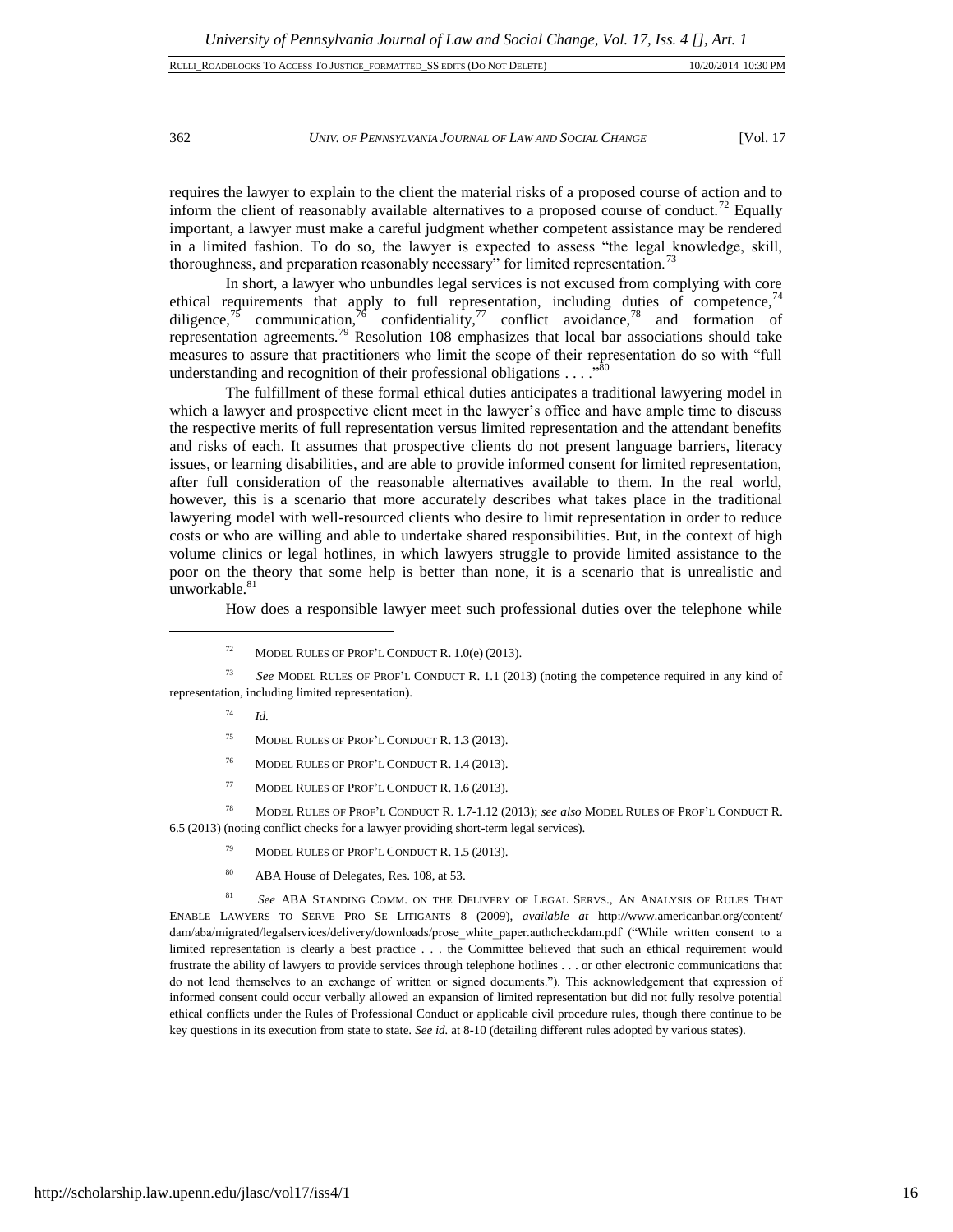many other callers are waiting to access the hotline? How does a lawyer help a client to weigh benefits and risks of limited representation, knowing that the prospective client has no realistic alternatives for legal help? How does a lawyer determine the reasonableness of limited representation when full representation is simply not an option? How does a client provide informed consent when the proposed course of action is largely beyond the client's comprehension or capacity due to no fault of the client? These are just some of the difficult questions that arise in non-traditional venues where limited help to the poor is frequently needed. It is in the courthouse corridors or over the telephone that lawyers are increasingly called upon to make these professional judgments on the spot. And, yet, the Model Rules are silent or, at best, vague about the real world ethical challenges that public interest lawyers routinely confront and which too often deter private lawyers from volunteering for fear of violating ethical duties. $82$ 

#### *A. Document Assistance to Self-Represented Litigants*

One of the most important forms of limited scope representation to the poor takes the form of document assistance. Indigent clients frequently need help in preparing documents for filing in court so that they may preserve claims, vacate default judgments, or comply with technical court rules that are beyond their understanding or skill. Consider the plight of a lowincome tenant who is unable to attend an eviction hearing due to her child's serious health problems and later discovers that a default judgment has been entered against her. She bears the burden of filing a motion, memorandum of law, or other legal document in an attempt to open the judgment so that she may have her day in court. To be successful, she will be expected to know the legal requirements for opening a default judgment and to apply the facts of her situation to the legal requirements in a timely, coherent court filing. Many indigent individuals cannot manage this task successfully without legal help; yet full representation is often unavailable due to scarce resources. The only realistic option for this tenant may be to turn to a help desk or advice-only clinic, if they exist in her locale, in order to obtain limited help in preparing court documents that might offer her a fair chance of having her day in court and preventing the loss of her home.

The need for document assistance arises in almost every substantive area of the law affecting the poor. Consider the legal needs of a minimum-wage, immigrant restaurant employee who busses tables for several weeks but is never paid fully for his work. He files a wage claim on his own in small claims court and successfully represents himself before a judge. He is gratified by a favorable court decision, but soon learns that the restaurant's counsel has filed an appeal to the county court of general jurisdiction where the employer has a right to a trial *de novo*. The lowincome worker is now in a formal court and must prepare and file proper legal pleadings to prosecute his claim. He may also need to respond to discovery requests or legal motions, but he is unable to do this on his own and the local legal aid program does not have sufficient resources to represent him. Without legal help, the worker runs a serious risk of losing the benefit of the prior judgment he rightfully earned, not because his claim lacks merit but solely because he cannot navigate the technical requirements of a more formal court on his own. His only hope may be to

<sup>&</sup>lt;sup>82</sup> Under Rule 1.1 and its comment, a lawyer is required to exercise "[c]ompetent handling of a particular matter [that] includes inquiry into and analysis of the factual and legal elements of the problem . . . [but an] agreement between the lawyer and the client regarding the scope of the representation may limit the matters for which the lawyer is responsible." MODEL RULES OF PROF'L CONDUCT R. 1.1 cmt. ¶ 5 (2013). Even with this exception, the requirement of "inquiry" still leads to an unsettled question of whether a lawyer who provides only limited help or information, especially in a clinic-like setting, complies with the rule.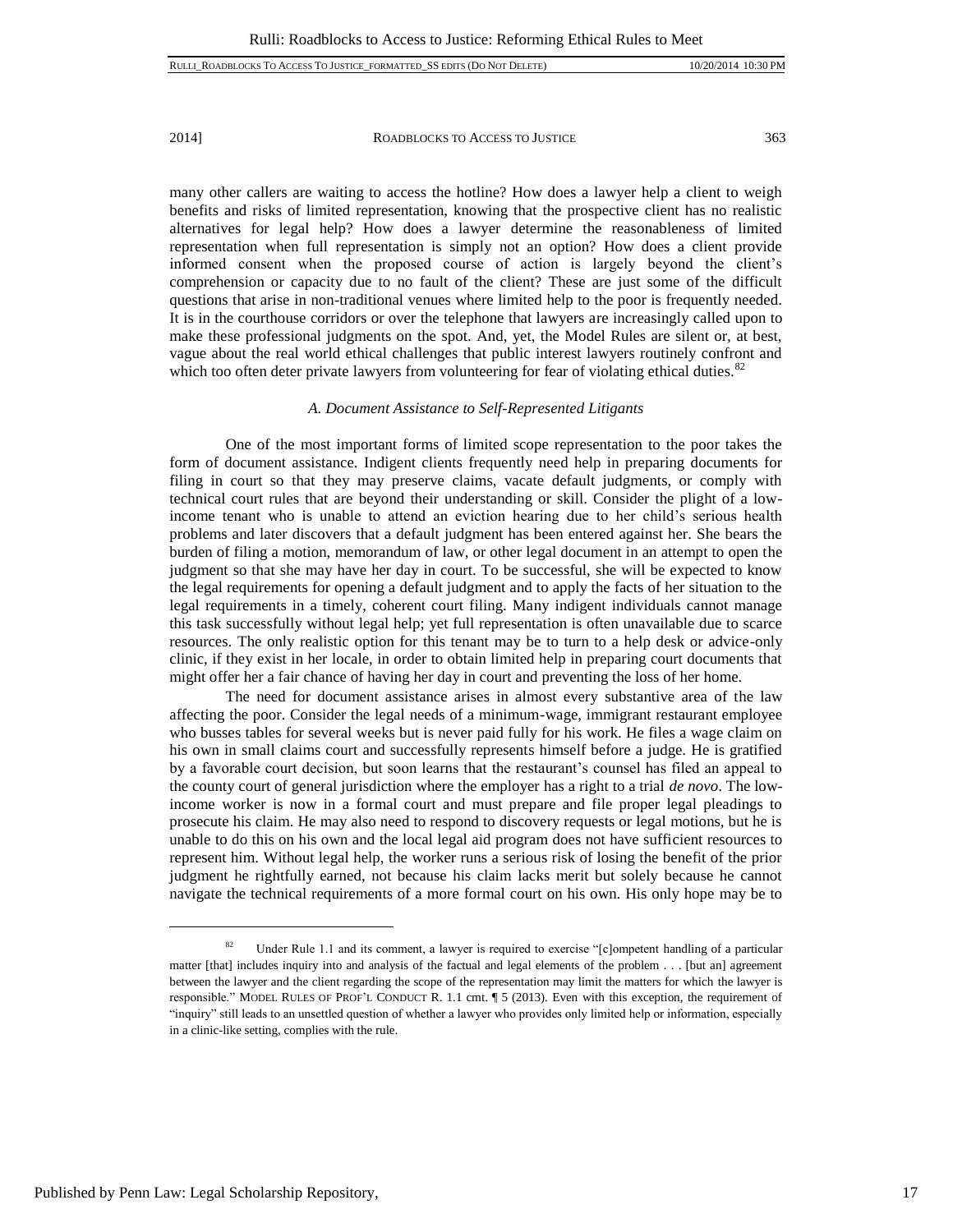364 *UNIV. OF PENNSYLVANIA JOURNAL OF LAW AND SOCIAL CHANGE* [Vol. 17

reach out for document assistance from a non-profit legal provider, court-sponsored help desk, or advice-only clinic. Without any help, he is plunged into a legal world that is unfriendly and unforgiving.

In circumstances such as these, lawyers who are unable to undertake full representation may be willing to provide a limited amount of undisclosed help that will give clients a fair chance of having their claims or defenses heard. But, many lawyers are hesitant to provide undisclosed document assistance because they know that some courts have labeled this form of limited assistance "ghostwriting"<sup>83</sup> and have criticized it as unethical. At times, some judges have even sanctioned lawyers for engaging in this practice.<sup>84</sup>

Federal courts in particular have harshly criticized the practice of ghostwriting. At least two circuit courts of appeals have long held that lawyers may not ghostwrite appellate briefs.<sup>85</sup> Federal district courts have also frequently condemned ghostwriting by lawyers. A Pennsylvania district court found that ghostwriting for a pro se litigant "implicates the lawyer's duty of candor to the Court[,] . . . . interfere[s] with the Court's ability to superintend the conduct of counsel and parties during the litigation[,]" and misrepresents the litigant's right to a more liberal construction of his pleadings as a pro se litigant.<sup>86</sup> Similarly, a New Jersey district court opined that ghostwriting contravenes the spirit of Federal Rule of Civil Procedure 11, and held that undisclosed ghostwriting of briefs or other submissions to the Court is improper.<sup>87</sup>

More recently, a Nevada federal court condemned ghostwriting as a violation of Rule 11 responsibilities and a misrepresentation to the court.<sup>88</sup> A federal court in Virginia issued a "Ghost-Writer Warning" to lawyers, specifically warning that sanctions may arise from such unethical activities.<sup>89</sup> In the past few years, several other district courts have condemned ghostwriting as a

<sup>84</sup> *See, e.g.*, John C. Rothermich, Note, *Ethical and Procedural Implications of "Ghostwriting" for Pro Se Litigants: Toward Increased Access to Civil Justice*, 67 FORDHAM L. REV. 2687, 2701 ("[In 1985, the Illinois State Bar Association] admonished as unethical a bankruptcy attorney who provided limited drafting services to his clients and subsequently refused to attend hearings or meetings with creditors.").

<sup>85</sup> *See* Duran v. Carris, 238 F.3d 1268, 1272-73 (10th Cir. 2001) (cautioning that a lawyer must sign ghostwritten briefs); Ellis v. Maine, 448 F.2d 1325, 1328 (1st Cir. 1971) (noting that a member of the bar must sign any briefs he substantially helps to prepare).

<sup>86</sup> *See* United States v. Eleven Vehicles, 966 F. Supp. 361, 367 (E.D. Pa. 1997) (noting that ghostwriting and not signing is a violation of candor and tampers with the courts ability to be lenient on pro se clients).

<sup>87</sup> *See* Delso v. Trs. for the Ret. Plan for the Hourly Emps. of Merck & Co., No. 04-3009, 2007 WL 766349, at \*16 (D.N.J. Mar. 6, 2007) (noting that while "ghostwriting may not *per se* violate Fed. R. Civ. P 11 . . . , it clearly violates the intention that attorneys be responsible for their submissions to the Court."); FED. R. CIV. P. 11 (defining the rules on signing pleadings, motions, other papers, and representations to the court).

<sup>88</sup> Liguori v. Hansen, No. 2:11–cv–00492–GMN–CWH, 2012 WL 760747, at \*5 (D. Nev. Mar. 6, 2012).

<sup>89</sup> Davis v. Back, No. 3:09cv557, 2010 WL 1779982, at \*11 (E.D. Va. Apr. 29, 2010); *see* Bush v. Adams, No. 3:09cv674, 2010 WL 2640064, at \*3 (E.D. Va. June 29, 2010) (finding that the plaintiff "impermissibly utilized an attorney ghost-writer" and discussing previous warning to plaintiff about possible sanctions for this action). Another

<sup>&</sup>lt;sup>83</sup> "Ghostwriting" is a term commonly used to describe unbundled legal services, limited scope representation, or discrete task representation in which an attorney drafts court or agency documents for a pro se litigant, but does not reveal to the tribunal on the papers or otherwise that an attorney assisted in the document preparation. The term is most often used in the litigation context, although the practice also occurs in transactional settings. *See* Pa. Bar Ass'n Comm. on Legal Ethics and Prof'l Responsibility & Phila. Bar Ass'n Prof'l Guidance Comm., Joint Formal Op. 2011-100, at 1, 3 (2011), *available at* http://www.padisciplinaryboard.org/documents/PBAJointFormalOpinion2011- 100.pdf.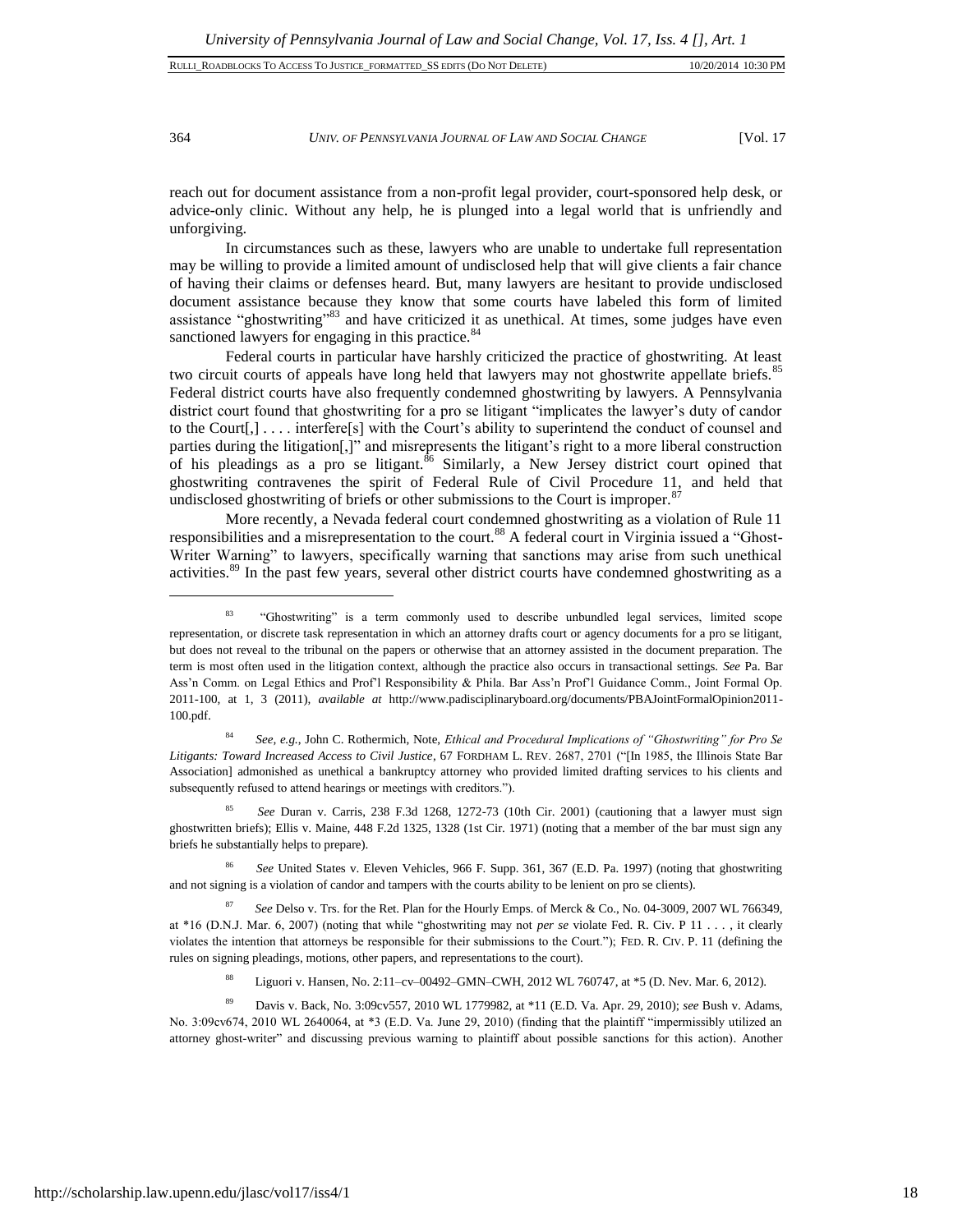l

2014] ROADBLOCKS TO ACCESS TO JUSTICE 365

violation of Rule 11.<sup>90</sup> These decisions have all discouraged well-intentioned lawyers from providing undisclosed document assistance to the poor.

On the other hand, two recent federal circuit court opinions may signal an easing of such harsh judicial treatment when well-intentioned ghostwriting takes place. The Second Circuit Court of Appeals declined to sanction an attorney accused of ghostwriting petitions for pro se litigants.<sup>91</sup> Noting that several ethics bodies, including the ABA, have found ghostwriting to be ethical under appropriate circumstances,  $92$  the Circuit Court found that the ghostwriting lawyer was motivated by a desire to help her clients, rather than to seek unfair advantage in court.<sup>93</sup> Similarly, the Eleventh Circuit Court of Appeals reversed a Florida district court's entry of sanctions against a lawyer who filled in blanks on a Chapter 13 bankruptcy petition for a debtor, without signing the lawyer's name.<sup>94</sup> These two decisions may reflect a new direction emerging among federal courts on the practice of ghostwriting, but it is too early to know for certain.

In contrast to many federal court decisions condemning undisclosed document assistance, the American Bar Association has provided guidance to lawyers that the practice is ethical.<sup>95</sup> In 2007, an ABA formal opinion concluded that undisclosed assistance is not an ethical violation, unless a jurisdiction specifically prohibits the practice<sup>96</sup> or the lawyer does so "in a manner that violates rules that otherwise would apply to the lawyer's conduct."<sup>97</sup> The ABA opinion found that a lawyer may provide legal assistance to litigants appearing pro se before tribunals and help prepare written submissions without disclosing the nature or extent of their assistance.<sup>98</sup> While acknowledging the existence of conflicting professional guidance opinions on

<sup>91</sup> *See In re* Fengling Liu, 664 F.3d 367, 372-73 (2d. Cir. 2011) (noting that the ambiguity in the area prevented clear knowledge of the wrongness of ghostwriting).

- <sup>92</sup> *Id.* at 370-72.
- <sup>93</sup> *Id.* at 373.

- <sup>96</sup> *See id.* at 2 n.6.
- <sup>97</sup> *Id.* at 4.

Virginia federal court criticized ghostwriting assistance provided to a plaintiff, finding that "'ghostwriting' motions for a pro se plaintiff is contrary to the spirit of the Federal Rules of Civil Procedure and the privilege of liberal construction afforded to pro se litigants." Couch v. Jabe, No. 7:09-cv-00434, 2010 WL 1416730, at \*1 n.1 (W.D. Va. Apr. 8, 2010) (emphasis omitted). There has also been strong condemnation by federal courts in Illinois. *See, e.g.*, Thigpen v. Banas, No. 08 C 4820, 2010 WL 520189, at \*1-2 (N.D. Ill. Feb. 11, 2010) (refusing to accept an amended complaint because it was ghostwritten).

<sup>90</sup> *See, e.g.*, Anderson v. Kohl's Corp., No. 2:12–cv–00822, 2013 WL 1874812, at \*2 n.4 (W.D. Pa. May 3, 2013) (noting the quality of the pleadings and threatening a warning to the lawyer if they had been ghostwritten); Kear v. Kohl's Dep't Stores, 12–1235–JAR–KGG, 2012 WL 5417321, at \*1 (D. Kan. Nov. 6, 2012) (noting that undisclosed ghostwriting could work to circumvent Fed. R. Civ. P. 11 and should not be condoned).

<sup>94</sup> *See In re* Hood, 727 F.3d 1360, 1365 (11th Cir. 2013) (holding that filling in blanks on a standard form petition is not drafting a document and the lawyer's assistance was not substantive enough to constitute fraud, even where local rules required the insertion of a statement when drafting documents that were prepared with the assistance of counsel).

<sup>95</sup> ABA Comm. on Ethics & Prof'l Responsibility, Formal Op. 07-446 (2007), *available at* http://www.americanbar.org/content/dam/aba/migrated/legalservices/delivery/downloads/aba\_07\_446\_2007.authcheckda m.pdf (discussing undisclosed legal assistance to pro se litigants).

<sup>&</sup>lt;sup>98</sup> *Id.* ("We conclude that there is no prohibition in the Model Rules of Professional Conduct against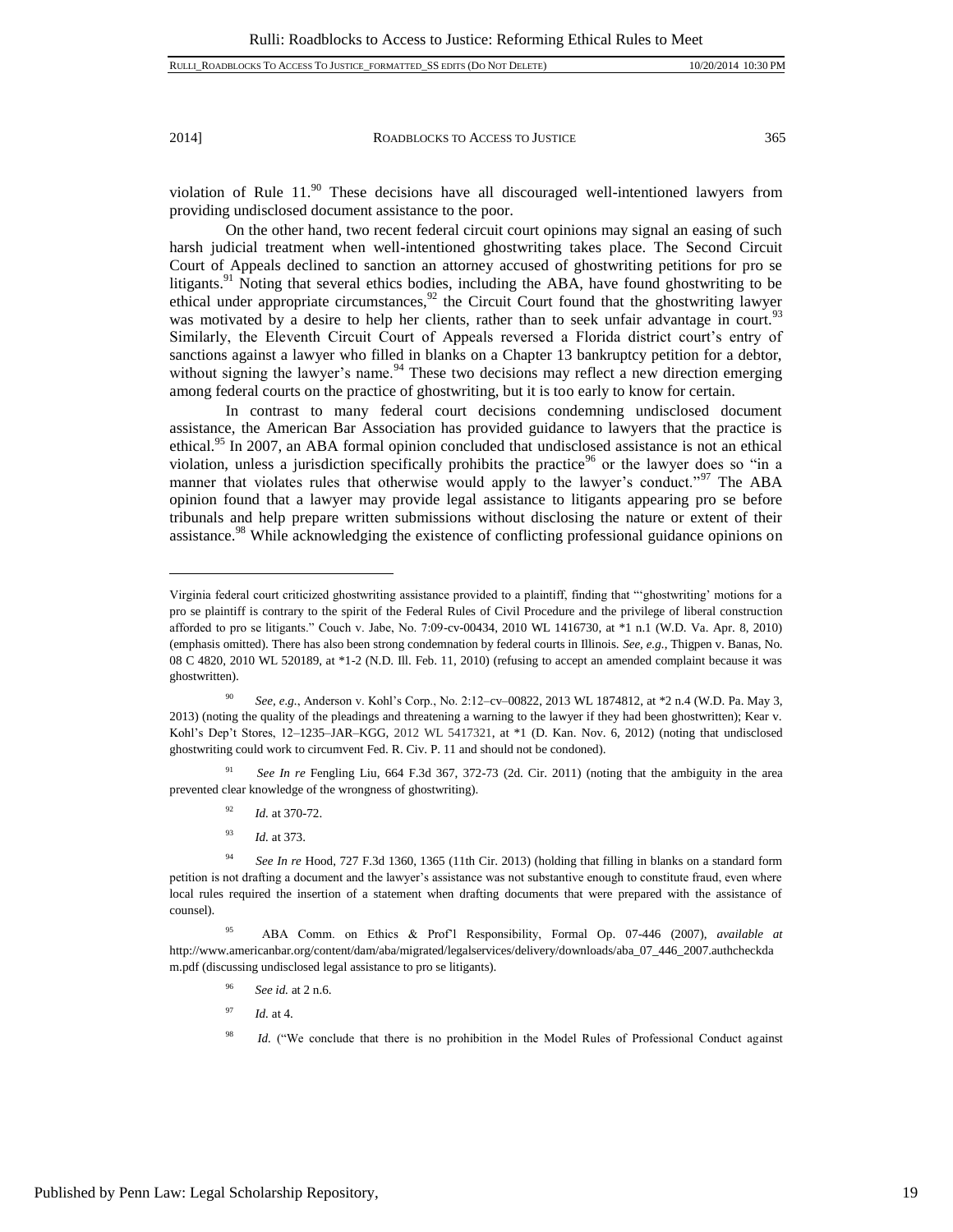| RULLI ROADBLOCKS TO ACCESS TO JUSTICE FORMATTED SS EDITS (DO NOT DELETE) | 10/20/2014 10:30 PM |  |
|--------------------------------------------------------------------------|---------------------|--|
|                                                                          |                     |  |
|                                                                          |                     |  |

 $\overline{a}$ 

366 *UNIV. OF PENNSYLVANIA JOURNAL OF LAW AND SOCIAL CHANGE* [Vol. 17

the subject, the ABA's guidance opinion concluded that attorney ghostwriting is ethical and disclosure is not required by the rules of professional conduct.<sup>99</sup>

In 2011, the Pennsylvania Bar Association Committee on Legal Ethics and Professional Responsibility and the Philadelphia Bar Association Professional Guidance Committee issued a joint formal opinion on the ethics of limited scope engagements.<sup>100</sup> The joint opinion concluded that undisclosed document assistance is not an ethical violation under the Pennsylvania Rules of Professional Conduct and lawyers may provide such limited representation so long as it is reasonable under the circumstances and the client gives informed consent.<sup>101</sup> The joint opinion rejected the notion that ghostwriting provides an unfair advantage to pro se litigants, noting instead that lawyers are encouraged to render public interest legal service under Rule 6.1, and limited scope representation, which is intended to expand access to justice, is envisioned by Rule  $6.5^{102}$  The Pennsylvania bar opinion also supported the ABA's position that attorney disclosure is not required in the absence of a rule or some other source of authority requiring it, $103$  but cautioned that attorneys must understand that all professional responsibility rules that apply to non-limited representation also apply to limited scope arrangements.<sup>104</sup>

undisclosed assistance to pro se litigants, as long as the lawyer does not do so in a manner that violates rules that otherwise would apply to the lawyer's conduct.").

<sup>99</sup> *Id.* at 3-4.

<sup>100</sup> Pa. Bar Ass'n Comm. on Legal Ethics and Prof'l Responsibility & Phila. Bar Ass'n Prof'l Guidance Comm., Joint Formal Op. 2011-100 (2011).

- <sup>101</sup> *Id.* at 16.
- $102$  *Id.* at 4.

<sup>103</sup> The opinion also notes that the Model Rules of Professional Conduct do not require attorney disclosure. *Id.* at 12. It rejects the contention that Pennsylvania Rule of Professional Conduct 3.3—providing that a lawyer shall not knowingly "make a false statement of material fact or law to a tribunal or fail to correct a false statement of material fact or law previously made to the tribunal by the lawyer"—or Pennsylvania Rule of Professional Conduct 8.4—barring a lawyer from "engag[ing] in conduct involving dishonesty, fraud, deceit or misrepresentation" or from conduct "that is prejudicial to the administration of justice"—necessarily prohibits undisclosed ghostwriting, as non-disclosure is not a misrepresentation to the court and is not dishonest so long as it is not abused. *Id.* at 12; PA. RULES OF PROF'L CONDUCT R. 3.3 (2012); PA. RULES OF PROF'L CONDUCT R. 8.4 (2012). To the contrary, Pennsylvania Rules of Professional Conduct 1.2 and 1.6 emphasize the rights of the client to limited scope representation, as well as a lawyer's duty to respect a client's wish that legal assistance be limited or remain confidential or undisclosed. Pa. Bar Ass'n Comm. on Legal Ethics and Prof'l Responsibility & Phila. Bar Ass'n Prof'l Guidance Comm., Joint Formal Op. 2011-100, at 13 (2011).

<sup>104</sup> Pa. Bar Ass'n Comm. on Legal Ethics and Prof'l Responsibility & Phila. Bar Ass'n Prof'l Guidance Comm., Joint Formal Op. 2011-100, at 15 (2011). New Jersey's professional guidance committee has also opined on this subject. *See* N.J. Advisory Comm. on Prof'l Ethics, Op. 713, at 4-5 (2008) *available at* https://www.judiciary.state.nj.us/notices/ethics/ACPE713.pdf (detailing the changes in ghostwriting policies as it applies to New Jersey lawyers). The New Jersey opinion, issued after the ABA 2007 opinion on ghostwriting, acknowledged the ABA's "concern for expanding legal assistance to the unrepresented" that is represented in changes made to the ABA Model Rule 1.2(c) and by the addition of Model Rule 6.5. *Id.* at 2. In examining whether disclosure is required, the Committee acknowledged the applicability of Rule 1.6(a) and the duty of confidentiality to limited representation situations, but also noted the concerns expressed by some courts that "ghostwriting is unethical *per se* as a fraud upon the court" in the absence of notice to the court that attorney assistance was rendered. *Id.* at 3. It noted further that some courts require a limited duty of disclosure, depending on the amount or nature of legal aid rendered. *Id.* at 3. The New Jersey Committee concluded that "[d]isclosure is not required if the limited assistance [to the unrepresented] is part of an organized . . . program designed to provide legal assistance to people of limited means." *Id.* at 4. However, disclosure is required "where such assistance is a tactic by a lawyer or party to gain advantage in litigation by invoking traditional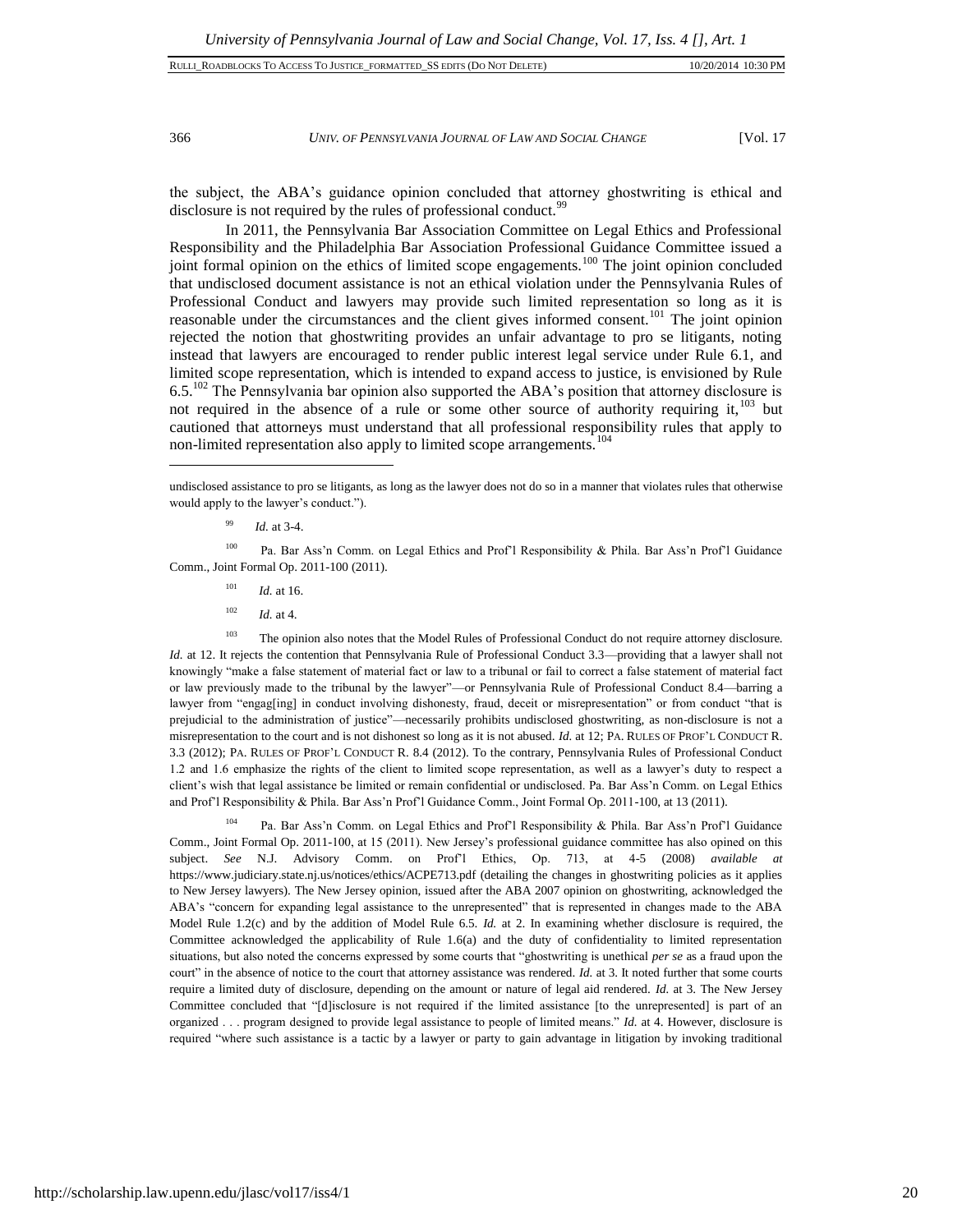Today, lawyers are confronted by split authority in which many federal courts condemn undisclosed document assistance as violating a lawyer's duty of candor to the tribunal, while an increasing number of professional guidance opinions conclude that the practice is ethical as a means of promoting access to our courts. In the face of this split, the Model Rules remain silent. Without affirmative authority, many lawyers are understandably reluctant to provide document assistance to indigent litigants. The Model Rules' failure to expressly address this issue misses an important opportunity to influence the development of state court rules and to shape professional responsibility norms throughout the country.

Concerns that ghostwriting allows deceptive litigants to gain an unfair advantage in litigation simply do not apply to the bulk of honest, indigent litigants who need document assistance because they have no other recourse to protect their legal interests. Model Rule 1.2 could easily be amended to state that it is not an ethical violation for lawyers to provide free undisclosed document assistance to indigent litigants so that they may have the opportunity to have their legal matters fairly heard.<sup>105</sup> To the extent that judicial concerns about such a practice remain, the Model Rules might also offer helpful guidance in a comment or explanatory note suggesting that lawyers consider appending a statement that assistance was provided by a licensed member of the bar (without identifying the lawyer). In this way, lawyers may signal to the court that some measure of limited legal help was provided, without fear of violating ethical concerns and without entering an appearance that might obligate continuing legal help.

In conclusion, the Model Rules instruct lawyers to adhere to a broad range of professional responsibilities associated with full representation when rendering limited assistance, but fail to offer meaningful guidance on how lawyers are reasonably expected to fulfill these duties under real world circumstances in which the poor present a dire need for legal help. Professional guidance opinions are helpful on a case-by-case basis, but the absence of bright line guidance in the Model Rules misses an important opportunity to influence the development of professional norms and the crafting of local court rules that will foster greater legal assistance to the poor.

#### *B. Model Rule 6.5*

Despite the justice gap crisis, there have been relatively few amendments to the Model Rules over the past fifteen years that address the special challenges of delivering legal services to low-income individuals. One notable exception is Model Rule 6.5. A product of the ABA Ethics 2000 Commission's work, Rule 6.5 recognizes that limited legal representation is increasingly delivered in non-traditional settings and a new rule relaxing formal conflict requirements was needed to remove obstacles that discouraged private attorneys from volunteering to provide pro

judicial leniency toward pro se litigants while still reaping the benefits of legal assistance . . . . Similarly, disclosure is required when, given all the facts, the lawyer, not the pro se litigant, is in fact effectively in control of the final form and wording of the pleadings and conduct of the litigation. If neither of these required disclosure situations is present, and the limited assistance is simply an effort by an attorney to aid someone who is financially unable to secure an attorney, but is not part of an organized program, disclosure is not required." *Id.* at 4-5 (emphasis omitted).

<sup>105</sup> The Model Code of Judicial Conduct uses similar language in the comment to Rule 2.2 (Impartiality and Fairness) to clarify that judges do not violate ethical rules when assisting self-represented litigants. MODEL CODE OF JUDICIAL CONDUCT R. 2.2 cmt. ¶ 4 (2011) ("It is not a violation of this Rule for a judge to make reasonable accommodations to ensure pro se litigants the opportunity to have their matters fairly heard.").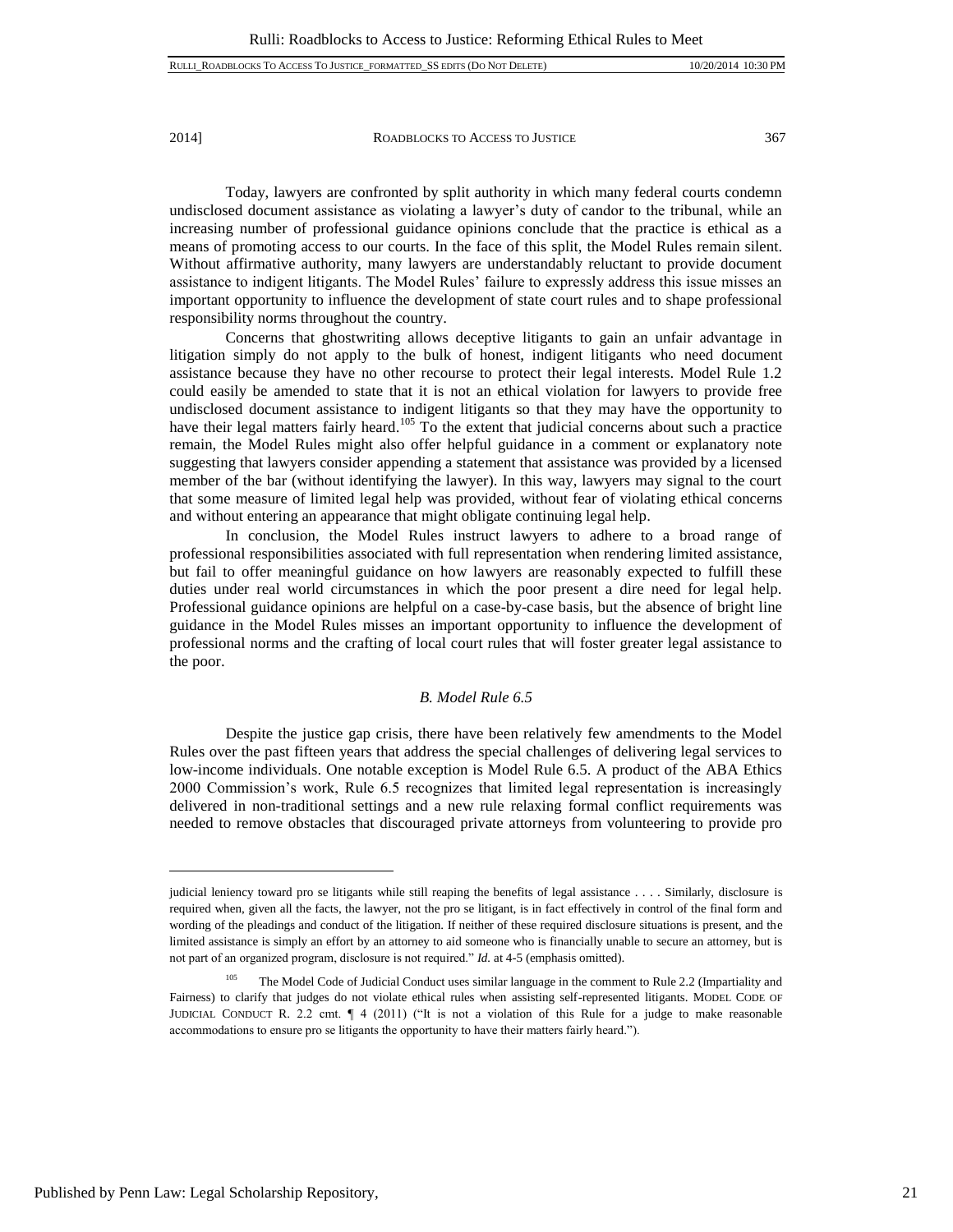368 *UNIV. OF PENNSYLVANIA JOURNAL OF LAW AND SOCIAL CHANGE* [Vol. 17

bono help.<sup>106</sup>

Rule 6.5 acknowledges that lawyers will be called upon to provide short-term legal assistance in courthouses or community settings as part of special projects conducted by nonprofit organizations or court-sponsored programs.<sup>107</sup> Many such projects depend upon the private bar for volunteers, but many lawyers expressed concern that their participation would create unknowing conflicts of interest that would later cause them or their law firms to withdraw or decline representation of paying clients.<sup>108</sup> They also were concerned that their participation might constitute lawyer misconduct since they could not reasonably conduct standard conflict checking of their law firm records from community locations or while engaged in high-volume clinics.<sup>109</sup>

To respond to these concerns, Model Rule 6.5 relaxed formal conflict requirements of Model Rules 1.7, 1.9, and 1.10 in order to facilitate short-term assistance under these special circumstances.<sup>110</sup> At the same time, the rule retained conflict prohibitions for known actual or imputed conflicts,<sup>111</sup> striking a reasonable balance that promotes access to legal help without undermining ethical standards. While Rule 6.5 is a positive step forward in promoting access to justice, the rule is narrowly drawn to address only a lawyer's duty to identify and manage potential conflicts of interest in these settings. It does not offer guidance to lawyers on how to responsibly manage a range of other ethical duties in short-term, non-traditional settings, including duties of competence, diligence, and communication.<sup>112</sup>

Without such guidance, responsible lawyers are uncertain of the boundaries of their ethical duties, causing understandable concerns that chill participation. In Rule 6.5 projects, lawyers are uncertain whether they should, or are required, to execute written limited scope representation agreements. Are lawyers able to fulfill their duty of competence when called upon to advise indigent clients on how to proceed in their cases based upon just a few minutes of consultation, often without an opportunity to review relevant documents? May a lawyer ethically engage in short-term assistance where there are difficult language barriers that impair communication or if it appears to the lawyer that the client lacks the time, sophistication, or capacity to implement what both the lawyer and client agree needs to be done?

While the Model Rules may not be able to anticipate or answer every question that will arise in non-traditional settings, the absence of any guidance is troubling and, more to the point, chilling upon the voluntary efforts of lawyers. Model Rule 6.5 needs more careful thought with an eye toward expanding its reach to address ethical concerns that extend beyond simply managing conflicts of interest. An expanded Model Rule 6.5 that provides guidance on difficult questions such as these will encourage greater participation from the bar in pilot projects and other access to

<sup>109</sup> *Id*.

- <sup>111</sup> MODEL RULES OF PROF'L CONDUCT R. 6.5 (2013).
- <sup>112</sup> *See id.*

<sup>106</sup> *See* ABA ETHICS 2000 COMM'N, ABA CTR. FOR PROF'L RESPONSIBILITY, REPORT TO THE ABA HOUSE OF DELEGATES 8 (2001) *available at* http://www.americanbar.org/content/dam/aba/administrative/professional\_ responsibility/report\_hod\_082001.authcheckdam.pdf (outlining the reasoning for the adoption of Rule 6.5).

<sup>&</sup>lt;sup>107</sup> MODEL RULES OF PROF'L CONDUCT R. 6.5 (2013).

<sup>108</sup> *See* ABA STANDING COMM. ON THE DELIVERY OF LEGAL SERVS., *supra* note 81, at 26.

<sup>110</sup> *See* MODEL RULES OF PROF'L CONDUCT R. 6.5 (2013) (stating a lawyer "is subject to Rules 1.7 and 1.9(a) only if the lawyer knows that the representation involves a conflict of interest" and is subject to Rule 1.10 only if the lawyer knows another lawyer at the firm is disqualified under 1.7 or 1.9(a)).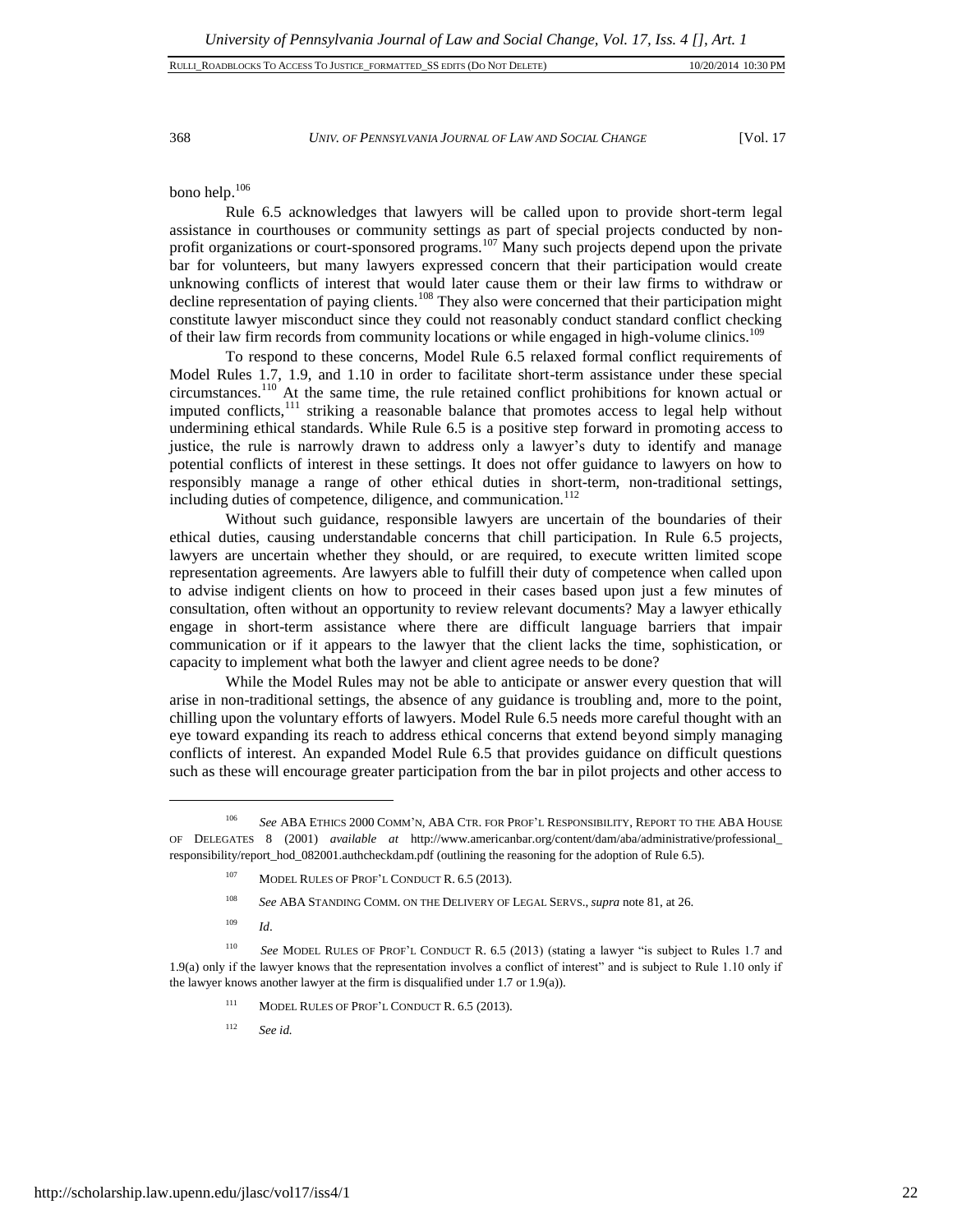$\overline{a}$ 

2014] ROADBLOCKS TO ACCESS TO JUSTICE 369

justice initiatives designed to increase legal representation to the poor. Silence does not provide the ethical guidance or encouragement that lawyers need.

# II. FINANCIAL ASSISTANCE TO INDIGENT CLIENTS

Under Model Rule 1.8(e), lawyers are permitted to advance court costs for their clients and may make repayment contingent upon the outcome of the litigation.<sup>113</sup> Clients are not required to guarantee repayment of advanced costs if the lawyer and the client agree that repayment will depend on the success of the litigation.<sup>114</sup> This principle represents an important change from prior provisions that required that clients remain liable for expenses advanced by the lawyer for their court costs, investigation expenses, medical examinations, and trial presentations.<sup>115</sup> The change was designed to enhance access to courts for personal injury victims seeking court remedies to be made whole. In essence, the change made treatment of court expenses largely indistinguishable from that of contingent attorney's fees.<sup>116</sup>

The treatment of court costs and litigation expenses in Model Rule 1.8 is one of the few places in the Model Rules in which an explicit distinction is drawn based upon the indigent status of a client. Lawyers for the poor may *pay*, and not merely *advance*, court costs and litigation expenses for their indigent clients.<sup>117</sup> This special provision reflects the reality that many legal claims or defenses of the poor are not handled on a contingency basis, and that access to our courts is significantly enhanced when lawyers representing indigents are able to pay such costs outright.<sup>118</sup> Abandoning the rule that clients must remain responsible for court costs and litigation expenses regardless of outcome and authorizing lawyers for the poor to pay gateway expenses are two examples of modest, but important, changes that have fostered access to justice without undermining legitimate ethical concerns.

At the same time, lawyers are not permitted to subsidize lawsuits or guarantee loans to their clients for living expenses because of concerns that financial assistance will create conflicts of interest between lawyers and clients and may encourage unmeritorious lawsuits.<sup>119</sup> The Model

<sup>116</sup> *See* MODEL RULES OF PROF'L CONDUCT R. 1.8 cmt. ¶ 10 (2013); RESTATEMENT (THIRD) OF THE LAW GOVERNING LAWYERS § 36 (2000) (stating that a lawyer shall not extend financial assistance except in the covering of court costs and expenses of litigation).

<sup>117</sup> MODEL RULES OF PROF'L CONDUCT R. 1.8(e)(2) (2013) ("[A] lawyer representing an indigent client may pay court costs and expenses of litigation on behalf of the client.").

<sup>118</sup> Court filing fees may be waived if an indigent client is granted *in forma pauperis* (IFP) status, but some other necessary litigation expenses are generally not included within IFP status. *See, e.g.*, Kenneth R. Levine, *In Forma Pauperis Litigants: Witness Fees and Expenses in Civil Actions*, 53 FORDHAM L. REV. 1461, 1461-64 (1985) (noting that while the federal courts may waive court fees for indigent civil litigants, they must still pay for other necessary expenses such as witness retainers).

<sup>119</sup> *See* MODEL RULES OF PROF'L CONDUCT R. 1.8 cmt. ¶ 10 (2013) (noting that lawyers should not extend

<sup>113</sup> MODEL RULES OF PROF'L CONDUCT R. 1.8(e) (2013).

<sup>114</sup> *See* CHARLES W. WOLFRAM, MODERN LEGAL ETHICS § 9.2.3 (1986).

<sup>115</sup> *See* MODEL CODE OF PROF'L RESPONSIBILITY Canon 10 (1908) (noting that "the lawyer should not purchase any interest in the subject matter of the litigation"); ABA Comm. on Prof'l Ethics & Grievances, Formal Op. 288 (1954) (stating that forwarding living expenses is a violation of multiple canons); MODEL CODE OF PROF'L RESPONSIBILITY DR 5-103(B) (1980) (noting a lawyer may advance financial assistance for the costs of litigation but not for living expenses).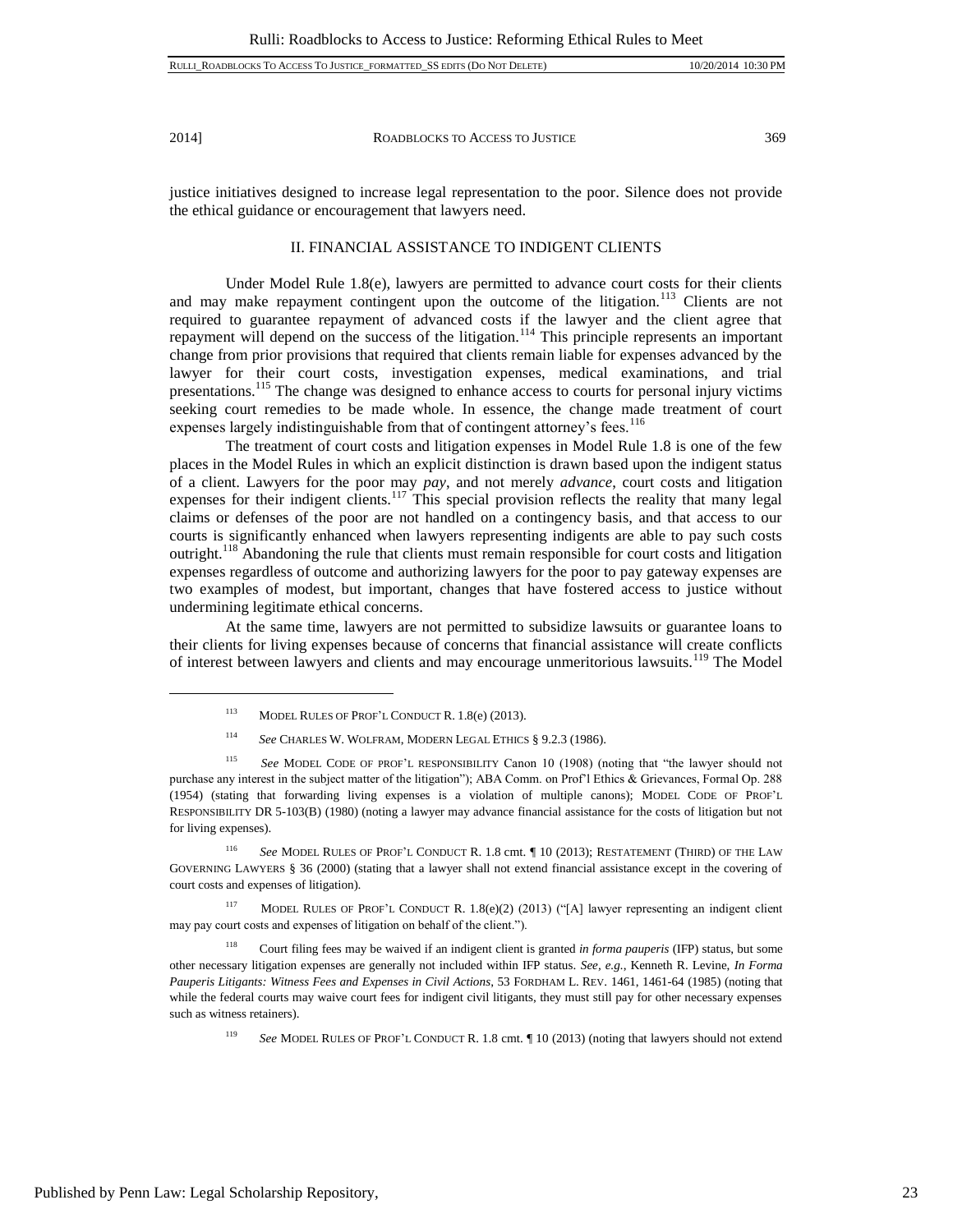| RULLI ROADBLOCKS TO ACCESS TO JUSTICE FORMATTED SS EDITS (DO NOT DELETE) | 10/20/2014 10:30 PM |  |
|--------------------------------------------------------------------------|---------------------|--|
|                                                                          |                     |  |

#### 370 *UNIV. OF PENNSYLVANIA JOURNAL OF LAW AND SOCIAL CHANGE* [Vol. 17

Rules prohibit lawyers from making loans to clients for living expenses, even to indigent clients under dire circumstances, and are ambiguous as to the precise boundaries of court or litigation expenses that are permissible expenditures by lawyers on behalf of their clients. Protectionist rules in this context are grounded on the assumption that the supply of lawyers exceeds demand and permitting financial assistance by lawyers will have adverse consequences on clients and other members of the bar. The ban reflects a fear that financial assistance by lawyers is tantamount to purchasing an interest in litigation which clients will be required to repay, and that lawyers who market their ability to extend funds to clients will gain an unfair advantage.<sup>120</sup> The prohibition also seeks to protect clients who may be unduly influenced by promises of financial assistance when making representational decisions.<sup>121</sup>

Courts have disciplined lawyers for violating this basic prohibition,<sup>122</sup> although they are

<sup>121</sup> *See, e.g.*, Att'y Grievance Comm'n of Md. v. Kandel, 563 A.2d 387, 390 (Md. 1987) ("Clients should not be influenced to seek representation based on the ease with which monies can be obtained, in the form of advancements, from certain law firms or attorneys."); Topps v. Pratt & Callis, P.C., 564 N.E.2d 196, 197-98 (Ill. App. Ct. 1990) (finding an agreement between attorney and client that required attorney to advance living expenses during pendency of client's workers' compensation case violated the Code of Professional Responsibility and was "void as against public policy"); *In re* Rue, 663 So. 2d 1320, 1320 (Fla. 1995) (reinstating a lawyer after ninety-one day suspension "for various offenses including: advancing living expenses to clients"); Att'y Grievance Comm'n of Md. v. Eisenstein, 635 A.2d 1327, 1337 (Md. 1994) ("Advancing non-litigation related expenses smacks of 'purchasing an interest in the subject matter of the litigation' in which the lawyer is involved, and the majority view thus prohibits it. Although we find that the funds advanced by respondent may have been made in part because of the long-standing personal relationship between respondent and his client, we nevertheless find that the loans here violated Rule 1.8(e).") (internal citations omitted); Curtis v. Ky. Bar Ass'n, 959 S.W.2d 94, 95-96 (Ky. 1998) (suspending for sixty days an attorney who gave financial assistance to clients in connection with pending or contemplated litigation and committed other violations).

 $122$  The majority rule is that 1.8(e) does not permit lawyers to make humanitarian loans to their clients even after the lawyer has been retained, but the punishment is rarely more than censure or reprimand. *See, e.g.*, State *ex rel.* Okla. Bar Ass'n v. Smolen, 17 P.3d 456, 457, 462-63 (Okla. 2000) (upholding a sixty-day suspension for attorney who loaned money to client for travel expenses as a violation of 1.8(e) and upholding the constitutionality of the prohibition on lending money to clients); *In re* Arensberg, 553 N.Y.S.2d 859, 859 (1990) (censuring two attorneys for making loans to clients after having been previously warned about this type of conduct); Ligon v. Rees, 364 S.W.3d 28, 39-42 (Ark. 2010) (applying a one year suspension and \$676.60 fine for violations including of Rule 1.8(e)); Att'y Grievance Comm'n of Md. v. Pennington, 733 A.2d 1029, 1038 (Md. 1999) (holding the appropriate sanction for violation of 1.8(e) with no prior discipline to be a reprimand). *But see* Disciplinary Counsel v. Ranke, 956 N.E.2d 288, 290-92 (Ohio 2011) (holding the lawyer would receive an indefinite suspension for violations including of rule 1.8(e)). Disqualifications for violations of Rule 1.8(e) are generally not appropriate. *But see* Waldman v. Waldman, 499 N.Y.S.2d 184, 184 (N.Y. App. Div. 1986) (holding disqualification could be appropriate even when attorney's loan to client for automobile insurance premiums was motivated only by the "attorney's genuine concern for his client's financial plight"). Courts weigh the lawyer's intent for

loans for living expenses because it would encourage lawsuits that would otherwise not be brought).

<sup>&</sup>lt;sup>120</sup> Current restrictions on financial assistance by lawyers are based upon three historical doctrines: champerty (acquisition of a share of another's claim), maintenance (supporting a litigant to carry on a claim), and barratry (incitement or encouragement of another to bring a claim). James E. Moliterno, *Broad Prohibition, Thin Rationale: The "Acquisition of an Interest and Financial Assistance in Litigation" Rules*, 16 GEO. J. LEGAL ETHICS 223, 223-25 (2003) (calling the rules "flawed maintenance, champerty, and barratry rules" and explaining their historical bases). Despite these rules' long history, one court found that there was no risk of unfair competition when a lawyer advanced living expenses. *See In re* Ruffalo, 249 F. Supp. 432, 443 (N.D. Ohio 1965) (holding that the making of loans for living expenses to "relatively few clients" did not "constitute[] a practice calculated to solicit employment by others" or unethical advertising of attorneys services, and that the advances did not constitute the purchase of an interest in the subject matter of the litigation where "the clients had an unconditional obligation to repay the advances").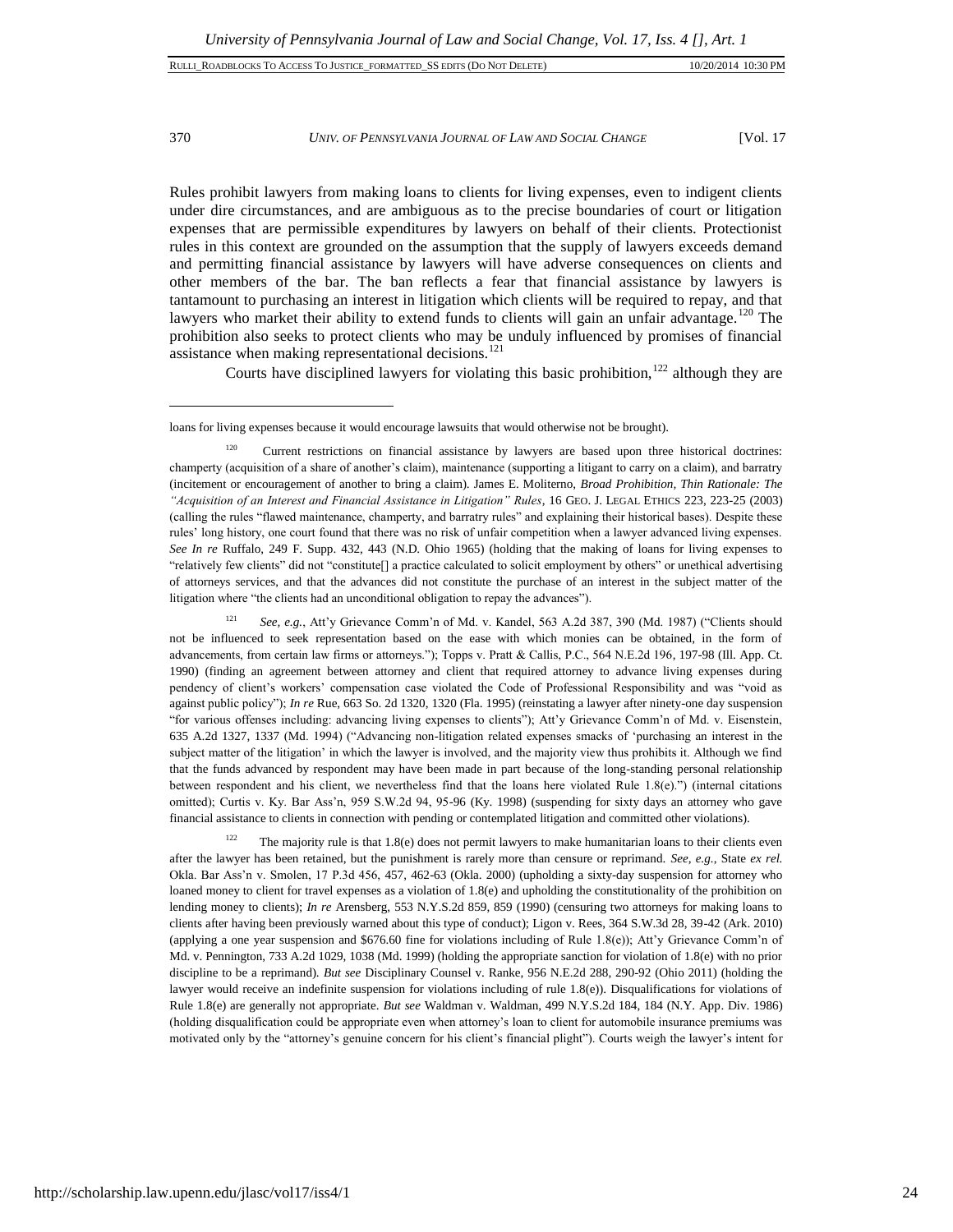$\overline{a}$ 

2014] ROADBLOCKS TO ACCESS TO JUSTICE 371

generally reluctant to disqualify lawyers from further representation if there is no pattern of offending conduct and financial assistance did not impact the representation.<sup>123</sup> Courts have imposed discipline for violations even where an offer of financial help is intended to satisfy "humanitarian needs,"<sup>124</sup> enable a client to pay an electric bill,<sup>125</sup> provide bus tokens for a client's travel to medical appointments,<sup>126</sup> or cover living expenses under difficult circumstances.<sup>127</sup> The irony of this absolute rule, which has not been lost upon some courts, is that advancing money to a client for living expenses or other dire needs is prohibited on the basis that it threatens the independence or judgment of the lawyer, but a lawyer's advancement of even larger sums needed to cover litigation expenses is authorized.<sup>128</sup>

Historically, it was not uncommon for lawyers to lend money to poor clients and this practice was not regarded as illegal or against public policy.<sup>129</sup> Indeed, some courts deemed a

<sup>125</sup> *See In re* Strait, 540 S.E.2d 460, 462 (S.C. 2000) (finding that "advanc[ing] money to a client in order for her to pay her electric bill" was a violation of Rule 1.8(e)).

humanitarian aid of the client against the penalties given. *See* Toledo Bar Ass'n v. McGill, 597 N.E.2d 1104, 1106 (Ohio 1992) (finding that "guaranteeing financial assistance to clients while representing them in connection with contemplated or pending litigation" is bared by DR 5-103(B) and warrants public reprimand, even if the provision merits "reexamin[ation]"). The ban on extending living expenses includes not only loans but also gifts, housing, and other forms of non-litigation based financial assistance. *See In re* Hoffmeyer, 656 S.E.2d 376, 378 (S.C. 2008) ("Rule 1.8(e) prohibits a lawyer from providing 'financial assistance in connection with pending or completed litigation' . . . . The rule does not distinguish between loans and gifts, and the term 'financial assistance' is unambiguous and encompasses both loans and gifts of money."); Gex v. Miss. Bar, 656 So. 2d 1124, 1130 (Miss. 1995) (finding that providing financial assistance and housing while awaiting a delay in settlement violated rule 1.8(e)). *But see* Shade v. Great Lakes Dredge & Dock Co., 72 F. Supp. 2d 518, 520-22 (E.D. Pa. 1999) (finding an attorney who provided plaintiff free use of apartment and paid family related expenses because plaintiff had lost his job, suffered an emotional breakdown, and plaintiff's wife was injured did not warrant a disqualification because the client would not be required to repay the law firm so there was a low risk of conflict of interest).

<sup>123</sup> *See* Hernandez v. Guglielmo, 796 F. Supp. 2d 1285, 1291 (D. Nev. 2011) (noting that most penalties for violation of Rule 1.8(e) are modest and holding that the disqualification of counsel for violation of the rule is "not appropriate unless there is evidence of a pattern of such violations, the loan actually impacted the attorney's handling of the case, or other misconduct was present.").

<sup>124</sup> *See In re* Ballew, 695 S.E.2d 573, 576 (Ga. 2010) ("[T]he State Bar rejects Ballew's assertion that his decision to give the client money for 'humanitarian needs' obviated his obligation to comply with the Bar Rules regarding his trust fund and accounting requirements."); Miss. Bar v. Shaw, 919 So. 2d 51, 55-56 (Miss. 2005) (disciplining for "humanitarian" aid due to policy concerns about competition between lawyers).

<sup>&</sup>lt;sup>126</sup> *See* Rubenstein v. Statewide Grievance Comm., No. CV020516965S, 2003 WL 21499265, at \*9 n.14, \*11 (Conn. Super. Ct. June 10, 2003) (upholding the Grievance Committee's public reprimands against two attorneys who made loans for bus tokens for travel to the doctor and for medical expenses).

<sup>127</sup> *See, e.g.*, *In re* Minor Child K.A.H., 967 P.2d 91, 93-97 (Alaska 1998) (holding that the state's version of Rule 1.8(e) precludes an attorney "from making loans for living expenses to a client after the attorney has been retained.").

<sup>128</sup> *See* Miss. Bar v. Att'y HH, 671 So. 2d 1293, 1298 (Miss. 1995) ("We are sensitive to the concern over leveling the playing field for injured parties. We also recognize the logical inconsistency of asserting that a lawyer's interest in recovering moneys lent to a client for living and medical expenses would affect his judgment while the prospect of losing possibly vast sums advanced in the form of litigation expenses would not. . . . We invite the bench, bar and public to suggest a mechanism for dealing with the problem of the impecunious civil litigant with a viable and valuable claim. In the meantime we enforce our standards of conduct as written.").

<sup>129</sup> *See* Shapley v. Bellows, 4 N.H. 347, 355 (1828) ("And it is not uncommon that attornies [sic] commence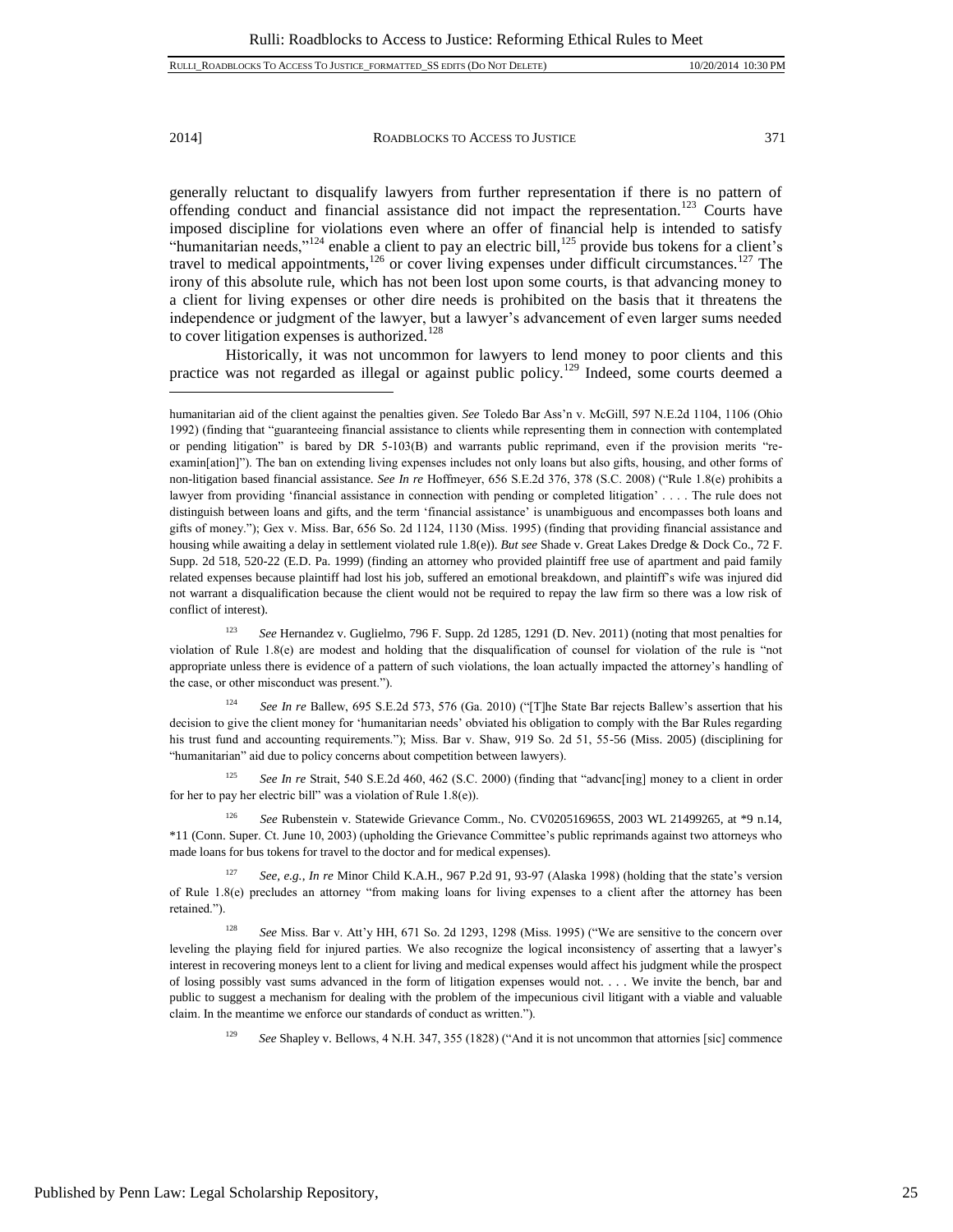# 372 *UNIV. OF PENNSYLVANIA JOURNAL OF LAW AND SOCIAL CHANGE* [Vol. 17

lawyer's offer of financial help to be appropriate and necessary so that an indigent client would not be forced to accept an inadequate settlement simply because of poverty.<sup>130</sup> The Model Rules have strayed far from this noble proposition.

Even if a prohibition on extending financial assistance holds merit in the traditional lawyering model, it is questionable, at best, when applied to the delivery of free legal services to indigent clients. The assumptions that underlie this prohibition simply do not apply when providing free legal assistance to impoverished communities. There is no real concern that lawyers will overreach to obtain clients and in many types of cases involving the poor, such as landlord-tenant evictions or mortgage foreclosures, there is no sizeable monetary recovery that would give substance to ethical concerns.

Poverty presents special ethical and moral challenges for lawyers serving the poor. What should a lawyer do if an indigent client is unable to preserve important legal defenses or protect basic human needs in the courts without short-term financial assistance from the lawyer? Should a humanitarian act of kindness from a lawyer to an indigent client in this dire setting be deemed an act of professional misconduct?

To explore these concerns, consider the plight of an indigent tenant defending against an eviction action brought by her landlord for non-payment of rent.<sup>131</sup> Due to the scarcity of legal help, the tenant proceeds on her own in a housing court where the landlord is likely to be represented by counsel. Although the tenant may have a meritorious warranty of habitability defense based upon deplorable housing conditions, the tenant may not be aware of those defenses and may not know how to present relevant information to the court without legal help. If a judgment for possession is awarded to the landlord, the tenant will be advised of her right to appeal to a higher court of general jurisdiction for a hearing *de novo*. But, to appeal and receive a "supersedeas," or a stay of the eviction, so that she may stay in her home while awaiting her day in court, the tenant will be required to post a bond or pay an amount equal to the lesser of three months of rent or the amount of rent actually in arrears on the date of the filing of the appeal.<sup>132</sup>

If the tenant again seeks legal help again from her local legal aid organization, she may obtain help because the consequences are so dire. Without further court review, the tenant and her

<sup>131</sup> The following example is based upon a common factual situation arising in Philadelphia under the rules and procedures of the First Judicial District of Pennsylvania.

actions for poor people and make advances of money necessary to the prosecution of the suit upon the credit of the cause. Thus a person in indigent circumstances is enabled to obtain justice in cases where, without such aid, he would be unable to enforce a just claim."); *see also* Johnson v. Great N. Ry. Co., 128 Minn. 365, 369 (Minn. 1915) ("But is it champerty or maintenance or against public policy for an attorney to solicit business, to pay money to a poor client for his living expenses during the litigation, or to advise him against a settlement of his case? . . . [W]e are aware of no authority holding that it is against public policy [to advance money to the injured client.]"); People *ex rel.* Chi. Bar Ass'n v. McCallum, 173 N.E. 827, 831 (Ill. 1930) (stating an attorney does not violate ethics laws or offend public policy by lending money to an indigent client for living and medical expenses while case is pending).

<sup>130</sup> *See In re* Teichner, 387 N.E.2d 265, 272 (Ill. 1979) (noting that "offer of financial assistance" by lawyer was not "necessarily improper" and that "[t]his court long ago rejected any rule which would permit indigent plaintiffs to be forced into a hasty, inadequate settlement by their indigency."); *see also* Dupuis v. Faulk, 609 So. 2d 1190, 1193 (La. Ct. App., 1992) ("Nor do we see how a lawyer's guarantee of necessary medical treatment for his client, even for a nonlitigation related illness, can be regarded as unethical, if the lawyer for reasons of humanity can afford to do so."); Att'y Grievance Comm'n of Md. v. Harris, 528 A.2d 895, 903 (Md. 1987) (stating that advances against anticipated settlement of tort claims were acceptable).

<sup>132</sup> *See* PHILA. CIV. R. 1008(b)-(c).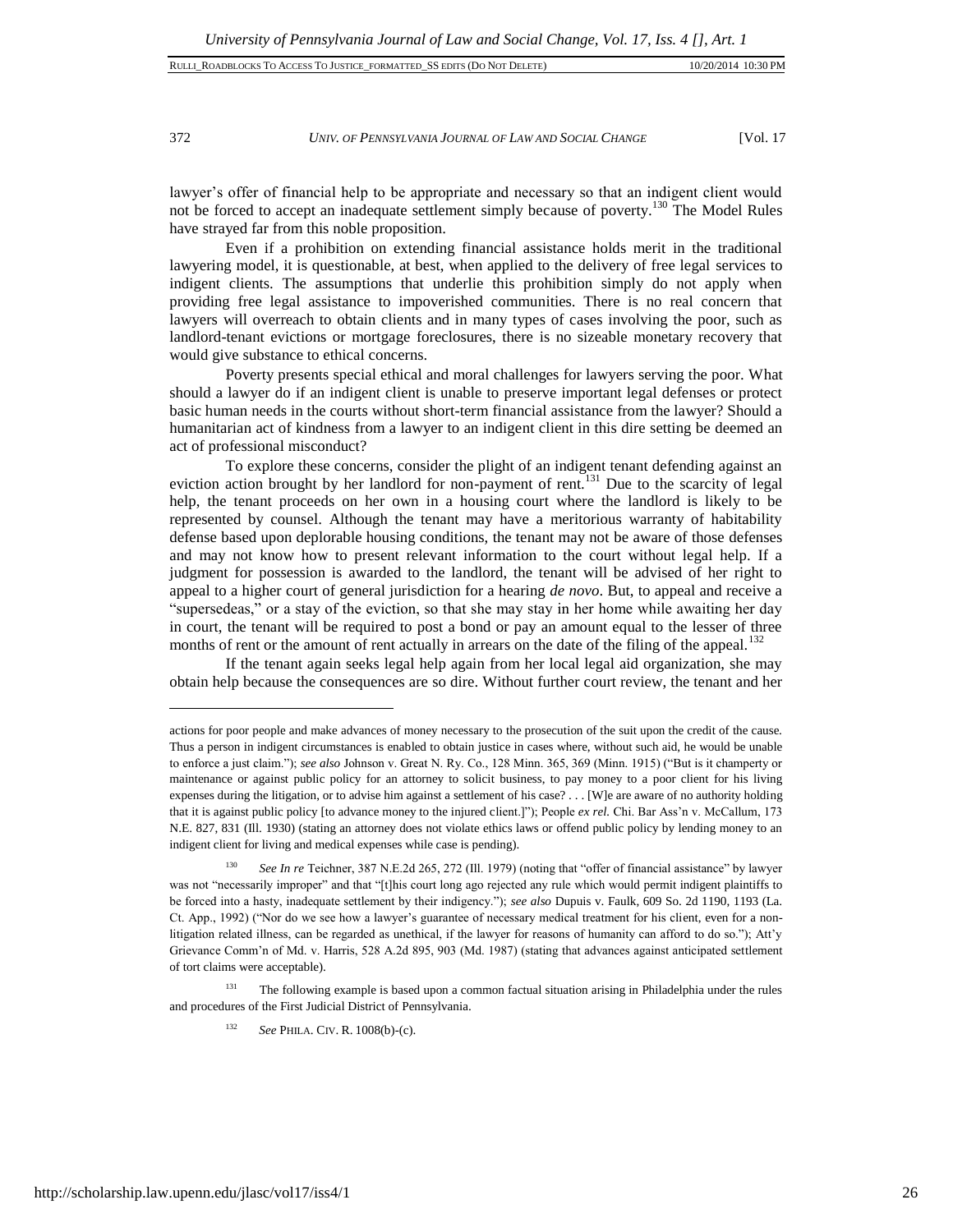children will face homelessness. But, to perfect her appeal and stay of eviction proceedings, the tenant must now pay an amount (or post the required bond), which is beyond her current financial means. Is a court-required bond a litigation expense that a legal aid lawyer may pay, in order to ensure that the tenant has an opportunity to be heard represented by counsel in a formal court? Or, will a lawyer regard payment of the bond for this rental expense as outside the boundaries of permissible court costs?<sup>133</sup>

Assume, further, that court rules require the tenant to also pay monthly rent as it becomes due, but that the tenant experiences a disruption in her disability benefits due to no fault of her own. The legal aid lawyer agrees to also represent the tenant to restore her disability benefits but this process will take time, perhaps two or more months, before the client's public benefits can be restored. May a lawyer provide financial assistance to the client for rental payments as they become due while awaiting the restoration of disability benefits so that the landlord-tenant case may proceed and the tenant's family can remain in their home pending a court determination? Or, must the lawyer stand idly by as the tenant and her family are evicted because monthly rent cannot be posted with the court due to the administrative error of the disability agency?

Let's consider one additional example. A low-income homeowner who is delinquent on real estate tax payments to her local municipality faces legal proceedings to schedule her home for a sheriff's sale to collect the delinquency. Local law permits the homeowner to enter into a repayment agreement and, as long as she stays current with the terms of the agreement, to avoid loss of her home. With the assistance of her pro bono lawyer, the homeowner enters into a payment agreement that sets the terms of monthly payments under local law to stop the sheriff's sale of her home, but the agreement will not go into effect unless the first payment of less than one-hundred dollars is received within thirty days. The low-income homeowner has already spent her modest monthly income on other necessities, and cannot get help from family members to tender this additional payment within thirty days. May the homeowner's lawyer advance this modest sum so that the agreement goes into effect, the client's home is not sold at sheriff's sale, and the client has needed time to budget in the future for this additional expense?

It is in emergency situations such as these that wealthier clients can draw upon a safety net in savings or family resources, so that their legal claims are not lost. Low-income individuals have far fewer options, and often turn to their public interest lawyers for whatever assistance can be obtained. In this setting, does it make sense to have an ethical rule that prohibits a non-profit lawyer from advancing financial assistance that will prevent the homelessness of a client, especially when the same rules permit a lawyer to advance even larger sums to pay the lodging expenses of an out-of-state client to attend a deposition? $134$ 

Some states have forged different responses to this problem. The Louisiana Supreme Court, for example, declined to find an ethical violation where a lawyer extended financial assistance solely for "minor sums" to cover minimal living expenses, to prevent foreclosure, or to

<sup>133</sup> *See* Pa. Bar Ass'n. Comm. on Legal Ethics & Prof'l Resp., Informal Op. 2000-14, at \*2 (2000) (available on WestLaw, 2000 WL 1616267) (finding that it is ethically permissible for lawyer with an indigent client to post bond for the lesser of three months of rent or the amount of the judgment, but not to pay for living costs, because "the posting of the bond is much more akin to court costs and litigation expenses" than "it is to 'financial assistance' prohibited by [Rule 1.8(e)]").

<sup>134</sup> *See* Conn. Bar Ass'n Comm. on Prof'l Ethics, Informal Op. 00-21, at \*1 (2000) (available on WestLaw, 2000 WL 33170670) (stating that the litigation costs that a lawyer may pay include the travel and lodging expenses for an out-of-state client to attend a deposition, despite a 1990 opinion that a lawyer may not advance \$300 in rent to prevent homelessness, even to continue a case that would likely "yield considerably more than \$300").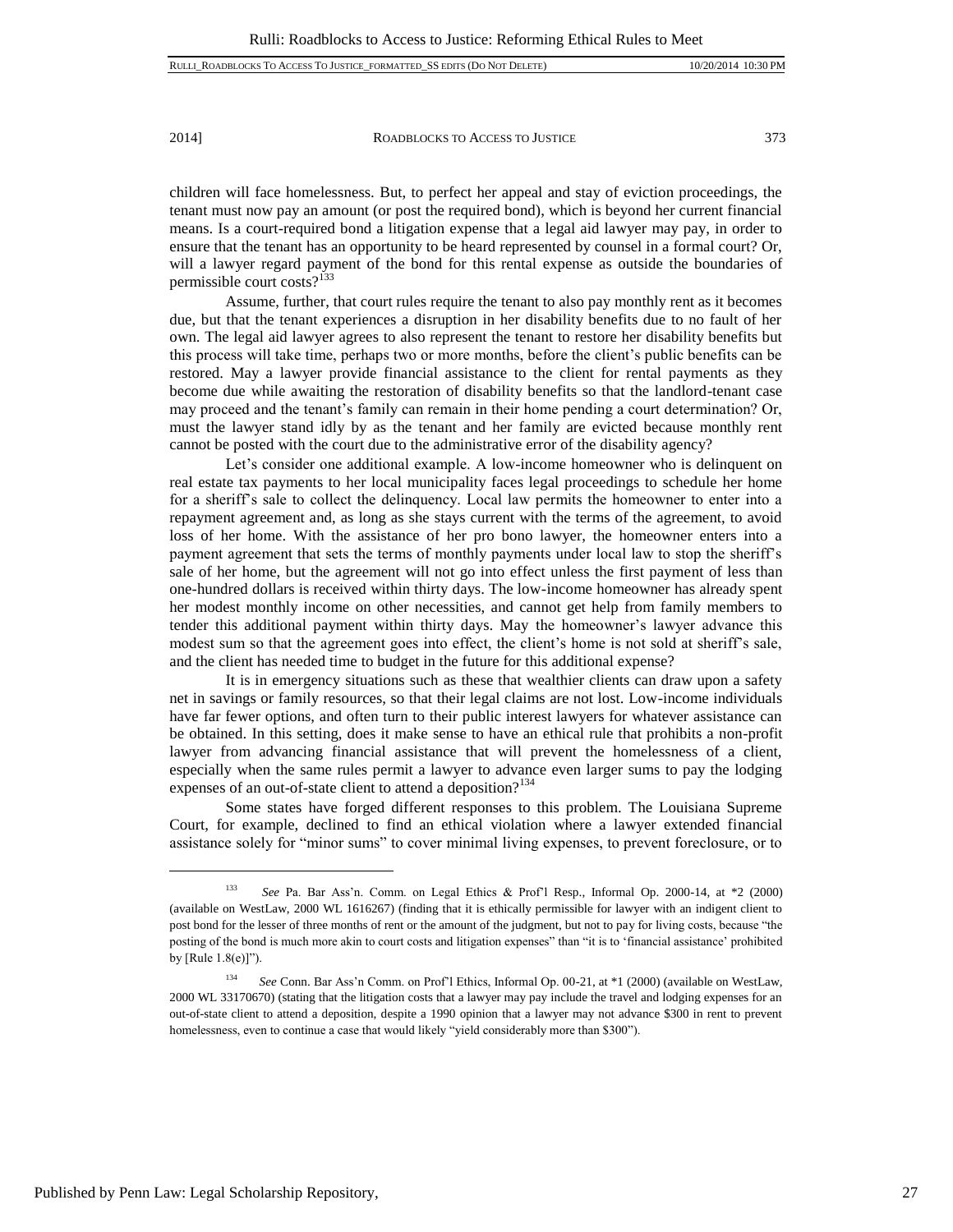# 374 *UNIV. OF PENNSYLVANIA JOURNAL OF LAW AND SOCIAL CHANGE* [Vol. 17

obtain "necessary medical treatment."<sup>135</sup> There, the Court stated that no "bar disciplinary rule can or should contemplate depriving poor people from access to the court so as effectively to assert their claim."<sup>136</sup> Louisiana has adopted an ethical rule that permits the advancement of funds to clients for minimal, necessary living expenses, under appropriate circumstances.<sup>137</sup> Indeed, some have questioned whether a ban on humanitarian, non-interest-bearing loans by lawyers violates constitutional guarantees.<sup>138</sup>

Other states have also departed from the approach taken by the Model Rules. Alabama, for example, allows "emergency" financial assistance by lawyers, provided repayment is not contingent on the outcome of the matter and that the lawyer does not promise financial assistance before being hired.<sup>139</sup> Under Alabama's rule, "[t]he lawyer is never obligated to provide such assistance, [but the lawyer] is obligated to attempt collection from the client regardless of the outcome of the matter."<sup>140</sup> Minnesota permits a lawyer to "guarantee a loan reasonably needed to enable the client to withstand delay in litigation that would otherwise put substantial pressure on the client to settle [the] case because of financial hardship rather than on the merits . . . ."<sup>141</sup> Mississippi allows advancement of medical expenses and living expenses "under dire and necessitous circumstances . . . limited to minimal living expenses of minor sums such as those necessary to prevent foreclosure or repossession or for necessary medical treatment."<sup>142</sup>

 $136$  *Id.* at 446.

l

<sup>138</sup> *See, e.g.*, Dupuis v. Faulk, 609 So. 2d 1190, 1193 (La. App. Ct. 1992) (noting that the "court-adopted bar disciplinary rule which places an unreasonable burden upon an individual's right to enforce claims" may violate the guarantee of access to courts under the state constitution); Oklahoma *ex rel.* Okla. Bar Ass'n v. Carpenter, 863 P.2d 1123, 1132 (Okla. 1993) (Kauger, J., concurring in part and dissenting in part) ("Overreaching for pecuniary gain by an attorney should be vigorously investigated and discipline imposed if warranted. However, the provision of humanitarian, noninterest bearing loans to clients does not warrant discipline. Rule 1.8(e), of the Oklahoma Rules of Professional Conduct, prohibiting such loans, violates both the Oklahoma and the United States Constitutions.") (footnotes omitted). *But see* Oklahoma *ex rel*. Okla. Bar Ass'n v. Smolen, 17 P.3d 456, 463 (Okla. 2000) (rejecting the claim that Rule 1.8(e) violates the federal equal protection guaranty).

<sup>139</sup> ALA. RULES OF PROF'L CONDUCT R. 1.8(e)(3) (2009). The ABA has provided detailed treatment of model rules and modifications adopted by the states. *See* ABA CPR POLICY IMPLEMENTATION COMM., VARIATIONS OF THE ABA MODEL RULES OF PROFESSIONAL CONDUCT: RULE 1.8 (2013) *available at* http://www.americanbar.org/ content/dam/aba/administrative/professional\_responsibility/mrpc\_1\_8.authcheckdam.pdf (cataloging differences in the promulgation of Rule 1.8 between states).

- <sup>140</sup> ALA. RULES OF PROF'L CONDUCT R. 1.8 cmt. (2009).
- <sup>141</sup> MINN. RULES OF PROF'L CONDUCT R.  $1.8(e)(3)$  (2011).

<sup>142</sup> MISS. RULES OF PROF'L CONDUCT R. 1.8(e) (1999). In the wake of disaster relief following Hurricane Katrina, Mississippi relaxed its ethical rules and permitted a \$2,500 cap that a lawyer could advance in living expenses and medical treatment but that must be reported within seven days and would need to be repaid upon successful conclusion of the matter. *In re* Rules of Professional Conduct, No. 89-R-99018-SCT (Miss. Oct. 3, 2005), *available at*

<sup>135</sup> La. State Bar Ass'n v. Edwins, 329 So. 2d 437, 445-46 (La. 1976) (finding that there is no violation for a lawyer already retained by a client who only forwarded small amounts and for which the client remains ultimately liable, and the attorney "did not encourage public knowledge of this practice" to recruit clients).

<sup>137</sup> *See* LA. RULES OF PROF'L CONDUCT R. 1.8(e)(4) (2006) (permitting a lawyer to "provide financial assistance to a client who is in necessitous circumstances, subject to . . . restrictions" such as extending only minimum financial assistance and that it not serve as "an inducement"); *see also In re* Maxwell, 783 So. 2d 1244, 1249 (La. 2001) (noting that advancing "minimal, necessary living expenses" is acceptable and calling for a committee to amend Louisiana Rule 1.8).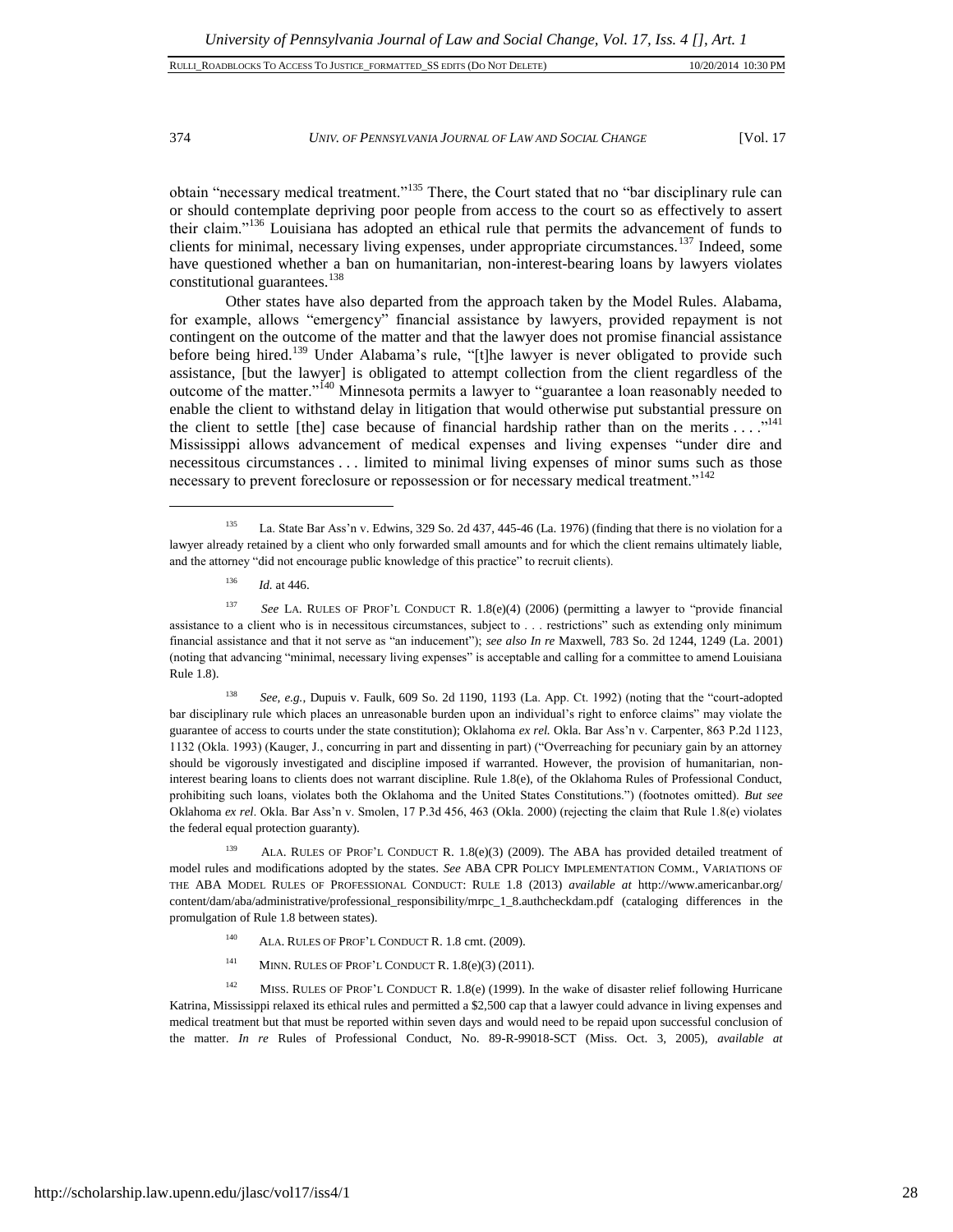In short, several states have departed from the Model Rules' approach and permit a lawyer to advance living expenses or other financial assistance under real hardship circumstances that adversely affect the client's ability to maintain a claim or defense in court. The rules vary in their requirements, but generally limit financial assistance to basic human needs, such as shelter, utilities, or emergency medical expenses. Lawyers may not promise assistance as a means of obtaining a client and may not extend financial assistance prior to being retained.<sup>143</sup>

A different approach to this problem is to fashion a special rule only for approved providers of free legal assistance, such as legal aid offices, law school clinical programs, and approved pro bono organizations. New Jersey has adopted this approach.<sup>144</sup> New Jersey's ethical rules permit approved provider organizations or lawyers rendering qualifying pro bono services to provide financial assistance to indigent clients whom they are representing for free.<sup>145</sup>

The time has come to revisit the Model Rules' financial assistance prohibitions that unnecessarily restrict lawyers for the poor from being able to safeguard the claims of their clients and to ensure access to the courts under dire circumstances. There are at least two approaches deserving of serious consideration. The first approach, adopted by Louisiana, is a broad-based rule applicable to all licensed lawyers that permits financial assistance when assisting clients who experience dire circumstances that threaten access to the court and where modest assistance is needed to meet emergency needs, such as shelter, utilities, or health. Safeguards can be imposed in such a rule to protect against overreaching and to minimize conflict of interest concerns.

A second approach, adopted by New Jersey, is to craft a special rule for recognized providers of legal services to the poor that relaxes restrictions on financial assistance when such assistance is provided in the course of delivering free legal services to indigent clients. New Jersey's approach is similar to that adopted by Model Rule 6.5, which relaxes conflict rules for lawyers serving the poor in special projects sponsored by the courts or legal aid providers.<sup>146</sup> In this limited universe, a special rule such as New Jersey's largely eliminates the risks associated with extending financial assistance to clients and represents valuable progress in promoting access to the courts.

http://courts.ms.gov/rules/ruleamendments/2005/sn127102.pdf; MISS. RULES OF PROF'L CONDUCT R. 1.8(e) (1999).

<sup>143</sup> *See, e.g.*, LA. RULES OF PROF'L CONDUCT R. 1.8(e)(4) (2006) (restricting loans to a client, outside litigation expenses, to those necessary due to a client having financial "circumstances" that would "adversely affect the client's ability to initiate and/or maintain the cause," those that provide only "minimum . . . necessary" living requirements, and those that do not induce the client to employ the lawyer).

<sup>144</sup> *See, e.g.*, N.J. RULES OF PROF'L CONDUCT R. 1.8(e)(3) (2004) ("[A] non-profit organization . . . may provide financial assistance to indigent clients whom it is representing without fee.").

<sup>&</sup>lt;sup>145</sup> N.J. Rules of Prof'l Conduct R. 1.8(e) (2004). In 2012, the New Jersey Bar Association proposed an update to its Rule 1.8(e) in order to clarify and expand the number of groups able to provide financial aid to clients. *See*  EMILY GOLDBERG & KAREN SACKS, N.J. STATE BAR ASS'N PRO BONO TASK FORCE, CLOSING THE JUSTICE GAP 58 (2012) (proposing altering the rules to allow "a legal services or public interest organization, a law school clinical or pro bono program, or an attorney providing qualified pro bono service as defined in R. 1:21-XX(a)" to provide financial assistance those "clients whom the organization, program, or attorney is representing without fee.").

MODEL RULES OF PROF'L CONDUCT R. 6.5 (2013).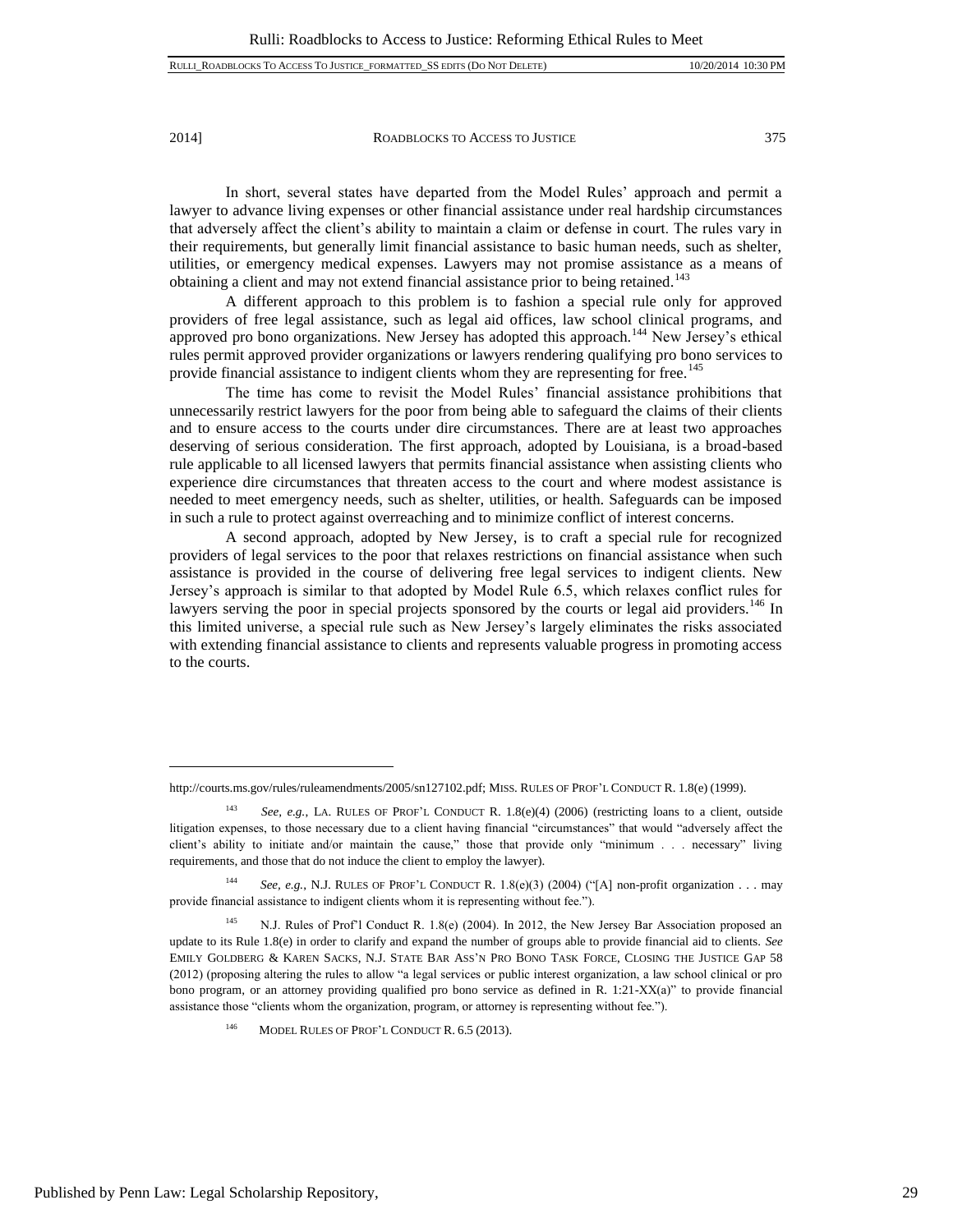376 *UNIV. OF PENNSYLVANIA JOURNAL OF LAW AND SOCIAL CHANGE* [Vol. 17

# III. WITHDRAWAL OF REPRESENTATION

The justice gap is severe in almost all trial courts, but is perhaps most dire in family courts where the overwhelming number of litigants are unrepresented in critical matters affecting the best interests of their children. Family court judges are called upon to make incredibly important decisions that hold long-term consequences for the well-being of families without having the benefit of carefully marshaled facts or legal arguments provided by knowledgeable attorneys. Legal aid programs are stretched far beyond their limited resources in family courts and nowhere is the need greater for pro bono legal assistance.<sup>147</sup>

At the same time, pro bono programs routinely report that it is difficult to secure volunteer lawyers in child custody cases.<sup>148</sup> While personal rewards from helping children obtain stability and gain prosperity through family court proceedings are great, many lawyers avoid volunteering for child custody cases. The reasons are many, but one important factor is the real concern that a lawyer's offer of representation in one discrete family court hearing will obligate the lawyer to months or years of continuing pro bono service, extending beyond the lawyer's available time or resources.<sup>149</sup> Lawyers are acutely aware that volunteering for one child custody hearing may require their continued assistance in prolonged, subsequent custody modifications and enforcement disputes that frequently drag on for years, sometimes only ending when the child turns eighteen years of age.

The American Bar Association's Standing Committee on Pro Bono and Public Service has studied factors that discourage pro bono service. In a report published in 2013, the ABA committee found that fifty-nine percent of lawyers polled believed that greater opportunities to provide limited scope representation would encourage lawyers to do more pro bono.<sup>150</sup> Lawyers who were surveyed identified time constraints as a top factor discouraging greater pro bono services.<sup>151</sup> The ABA report found that more lawyers would volunteer their services to the poor if they could be assured that their service was not open-ended and could be reasonably limited in ways that would still provide a valuable service.<sup>152</sup>

Instead of addressing this recurring input from lawyers, the Model Rules retain onerous requirements for withdrawal of representation once a lawyer's entry of appearance is entered and fail to create relaxed rules for short-term, limited representation. As a result, many lawyers are

<sup>148</sup> *See* ABA STANDING COMM. ON PRO BONO & PUBLIC SERV. & ABA FAMILY LAW SECTION, ENHANCING THE REPRESENTATION OF CHILDREN IN CUSTODY CASES: RESOURCE AND LESSONS LEARNED FROM THE ABA CHILD CUSTODY AND ADOPTION PRO BONO PROJECT 2001-2008, at 24 (2008).

<sup>149</sup> *See* Michele N. Struffolino, *Taking Limited Representation to the Limits: The Efficacy of Using Unbundled Legal Services in Domestic-Relations Matters Involving Litigation*, 2 St. Mary's J. on Legal Malpractice & Ethics 166, 260 (2012) ("The unique legal and emotional challenges involved in domestic-relations cases requiring more than perfunctory court involvement make it almost impossible for the attorney to conclude that offering some representation, leaving the litigant pro se status for aspects of the case, is reasonable.").

<sup>150</sup> BUCZEK ET AL., *supra* note 52, at vii-viii (detailing factors that lawyers believed would encourage or discourage pro bono service).

 $151$  *Id.* at viii.

<sup>152</sup> *See id.* at 26 ("Attorneys surveyed were asked to rate how influential they believed specific statements about actions referral organizations could take to encourage pro bono were. [Fifty-nine percent] of attorneys believed that providing limited scope representation opportunities was highly influential.").

<sup>147</sup> *See* LEGAL SERVS. CORP., *supra* note 55, at 15, 18-19.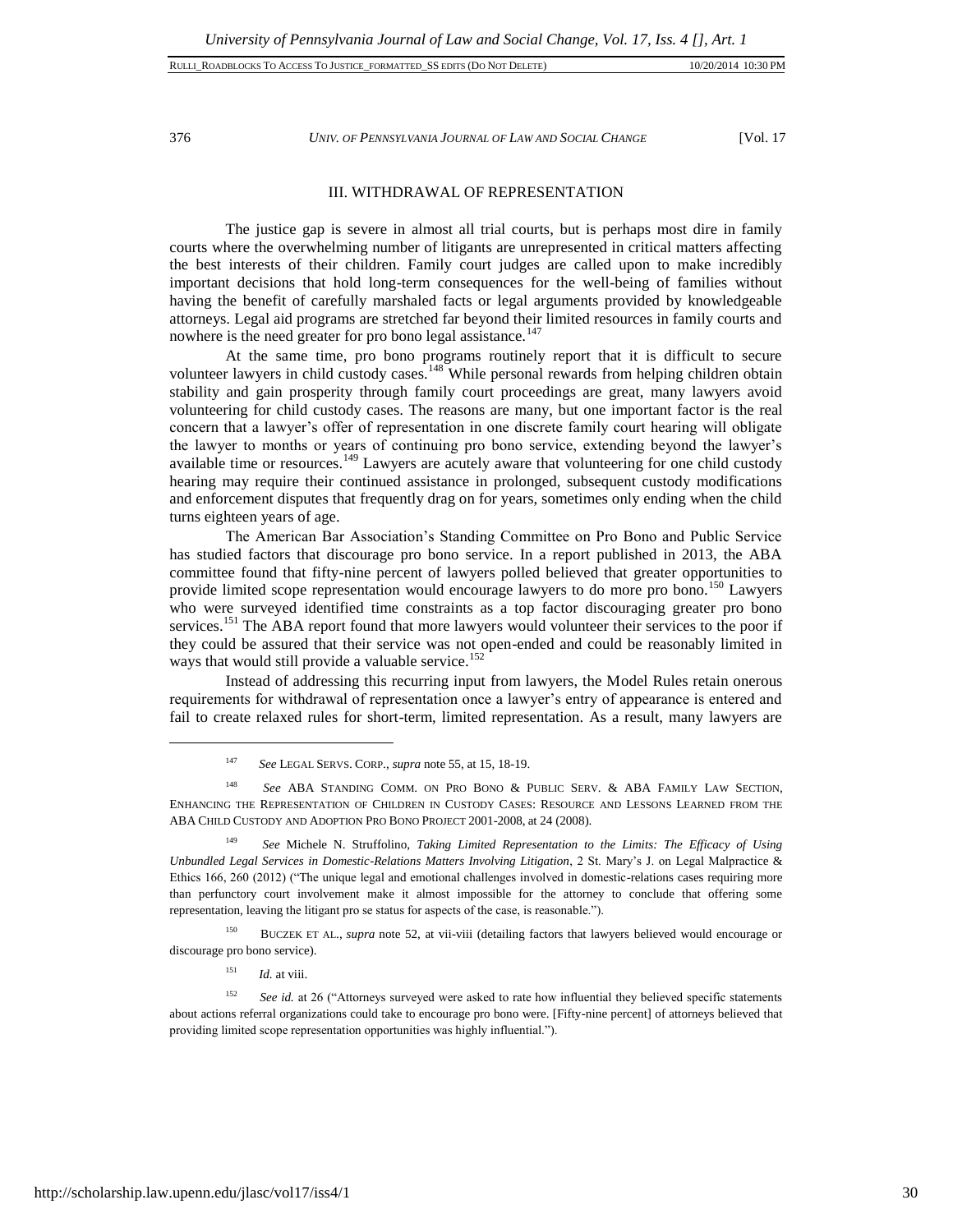reluctant to appear in court solely to argue a motion or to provide limited representation in a specific one-day hearing, for fear of obligating themselves for continuing responsibility beyond that originally intended. Judges are understandably reluctant to allow lawyers to withdraw their appearances when they know that to do so will leave an unrepresented litigant with little hope of obtaining new counsel.

It is apparent that more lawyers would be willing to lend their assistance for family court hearings if they could be assured that their voluntary service would conclude at the end of the day or at the end of a particular event or stage of the proceedings. But such an assurance, even if consented to by an indigent client, is subject to ethical constraints and court rules that make withdrawal of a lawyer's representation difficult and uncertain.<sup>153</sup>

Generally, lawyers may not withdraw their representation from a court case without simultaneously entering the appearance of a new counsel or securing the consent of the tribunal. The fact that a volunteer lawyer does not wish to continue beyond a point mutually agreed upon between the lawyer and client is not sufficient reason under model ethical rules to assure that the lawyer will be permitted to withdraw. Model Rule  $1.16(c)$  provides that where a lawyer has entered an appearance on behalf of a client and the rules of the tribunal require approval of the withdrawal by the tribunal, the lawyer shall continue to provide representation even though there is good cause for terminating the representation. <sup>154</sup> As a general matter, courts look to several factors when deciding whether to approve a lawyer's withdrawal of representation, such as whether there is a simultaneous entry of appearance of successor counsel, motions are outstanding, or a trial date been set.<sup>155</sup> A "decision whether to allow" a lawyer's proposed withdrawal of representation lies within "the sound discretion" of the court and will not be altered on appeal absent an abuse of discretion.<sup>156</sup>

As a result, a lawyer cannot be assured that withdrawal will be permitted simply because the lawyer and client agree to limit the extent of a lawyer's pro bono service. Indeed , many judges may consider themselves duty-bound to deny withdrawal despite client consent if it is likely to adversely affect the client's interests. When a client has the resources to hire new counsel, or possesses the education, training, or sophistication to self-represent effectively, adverse consequences are not generally present. But, when a client is indigent, lacks basic understanding of legal matters, and has nowhere else to turn for legal help, the withdrawal of representation by a volunteer lawyer will almost always have a material adverse effect on the client's interests. Under this standard, courts are entitled to routinely deny withdrawals by volunteer lawyers, and lawyers have little recourse.<sup>157</sup>

- <sup>155</sup> *See, e.g.*, *In re* Kiley, 947 N.E.2d at 5.
- <sup>156</sup> *Id*.

 $\overline{a}$ 

<sup>157</sup> A New Jersey court denied a lawyer's motion to withdraw when it viewed the client as being significantly disadvantaged if forced to proceed pro se due to the extensive factual and procedural history and substantial discovery required as well as the likelihood of not being able to retain new counsel or new counsel not being able to become familiar with the case in a timely manner. *See* Cuadra v. Univision Commc'ns, Inc., No. 09-4946 (JLL), 2012 WL 1150833, at \*9 (D.N.J. 2012) ("Even if counsel had provided good cause to withdraw, the other factors weigh against granting this motion. The prejudice that withdrawal would cause to the parties, the harm to the administration of justice, and delay of resolution of this case all demonstrate that the Court should exercise its discretion [to continue

<sup>153</sup> *See* MODEL RULES OF PROF'L CONDUCT R. 1.16 (2013) (providing the rules guiding declining or terminating representation).

<sup>154</sup> *Id.*; *see also, e.g.*, *In re* Kiley, 947 N.E.2d 1, 4-5 (Mass. 2011) (noting that the tribunal's approval itself may be required before a lawyer may withdraw).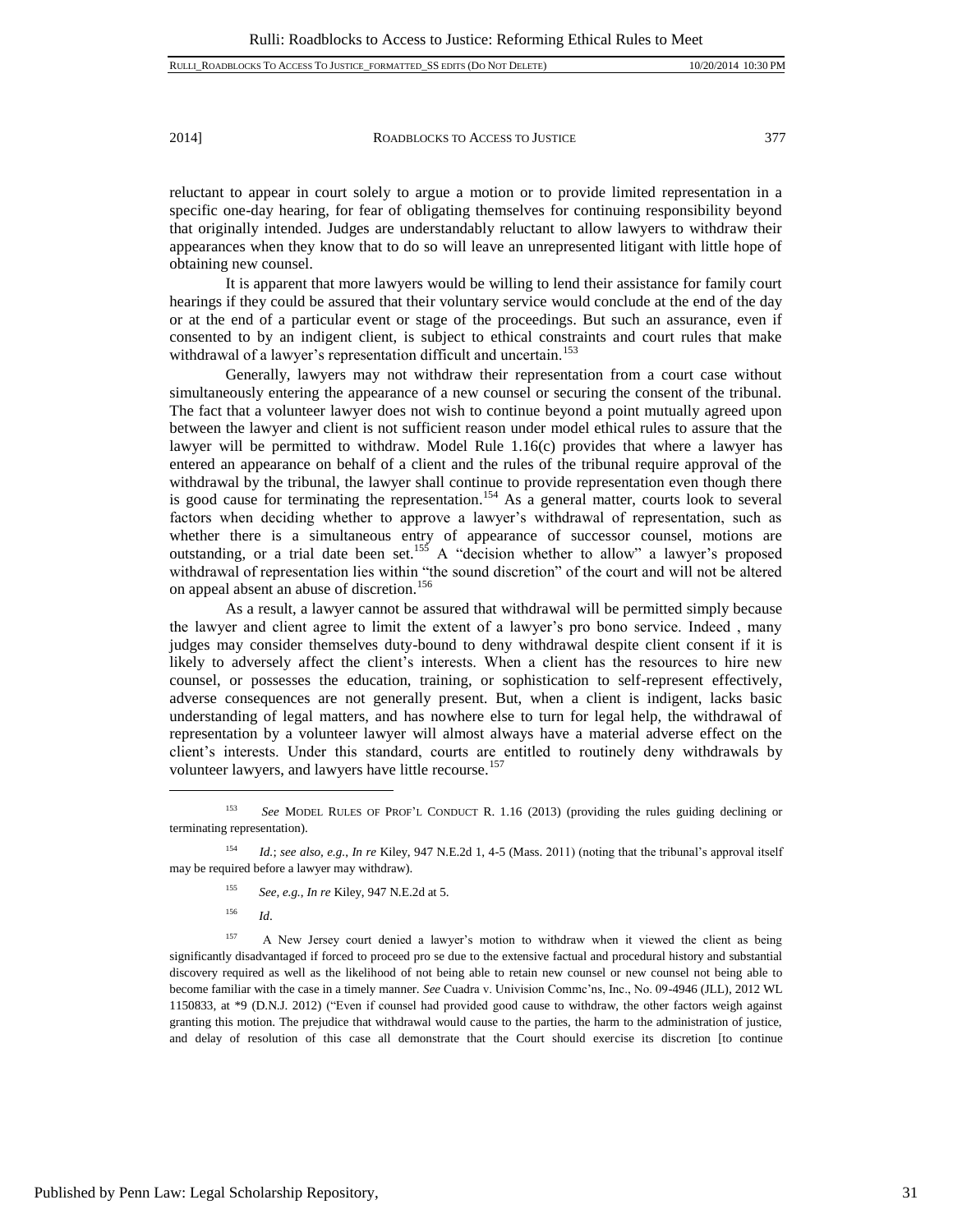| RULLI ROADBLOCKS TO ACCESS TO JUSTICE FORMATTED SS EDITS (DO NOT DELETE) | 10/20/2014 10:30 PM |
|--------------------------------------------------------------------------|---------------------|
|                                                                          |                     |

#### 378 *UNIV. OF PENNSYLVANIA JOURNAL OF LAW AND SOCIAL CHANGE* [Vol. 17

While courts have long permitted lawyers to withdraw representation when a client fails to pay the fees of the lawyer, they are less willing to permit a volunteer lawyer to withdraw representation of an indigent client because of the additional burdens that such withdrawal places upon the courts and the client.<sup>158</sup> As a result, cases that are likely to involve multiple or recurring hearings or which will last for long periods of time, such as child custody disputes, are less likely to attract pro bono legal assistance even though the stakes in such cases are high and legal help is so vital to a proper determination.

This is certainly not a new development. Nonetheless, the Model Rules remain silent in the face of this important concern.<sup>159</sup> Model Rule 6.5 fails to address this issue in the context of short-term assistance in innovative projects, even though modifications would likely promote greater pro bono assistance in our family courts.<sup>160</sup> In the void left by the Model Rules, some states are beginning to develop new approaches.

New Hampshire, for example, has endorsed limited entries of representation to encourage greater short-term legal assistance and has added an additional paragraph to its ethics Rule 1.16, which provides for automatic termination of representation:

(e) The representation of a lawyer having entered a limited appearance as authorized by the tribunal under a limited representation agreement under Rule  $1.2(f)(1)$ , shall terminate upon completion of the agreed representation, without the necessity of leave of court, upon providing notice of completion of the limited representation to the court.<sup>161</sup>

Under this rule, lawyers are more likely to volunteer because they are ensured that their service will be limited to the specific matters or events, which were agreed upon with their clients. Similarly, California has adopted a specific rule that provides for limited entries of appearance and that establishes a streamlined procedure for being relieved as the attorney of record upon completion of tasks specified in the notice of limited scope representation.<sup>162</sup>

Innovations such as these signal the importance of responding to the concerns of lawyers who want to volunteer but also want to limit their service within reasonable boundaries upon which they may confidently rely. The Model Rules should play a valuable role in recommending thoughtful responses to this problem for states to consider. While ethical rules relaxing constraints on withdrawal of representation in these special settings will not preempt specific court rules governing this practice, ethical rules are likely to be persuasive in encouraging courts to take into

- <sup>160</sup> *See* MODEL RULES OF PROF'L CONDUCT R. 6.5 (2013).
- <sup>161</sup> N.H. RULES OF PROF'L CONDUCT R.  $1.16(e)$  (2013).

<sup>162</sup> CAL. RULES OF COURT R. 3.36 (2006) (providing the new California procedure governing limited scope appearances by attorneys).

representation]"); *see also* Gerold v. Vehling, 89 A.3d 767, 771 (Pa. Commw. Ct. 2014) ("[T]he question of whether an attorney should be permitted to withdraw an appearance is within the discretion of the trial court . . . .")*.*

<sup>158</sup> *See* MODEL RULES OF PROF'L CONDUCT R. 1.16(b)(5) (2013) (noting that the lawyer may withdraw when "the client fails substantially to fulfill an obligation to the lawyer regarding the lawyer's services and has been given reasonable warning that the lawyer will withdraw unless the obligation is fulfilled").

Neither Model Rule 1.2 governing limited scope representation nor Model Rule 1.16 governing withdrawal of representation speaks to this question. *See* MODEL RULES OF PROF'L CONDUCT R. 1.2 (2013); MODEL RULES OF PROF'L CONDUCT R. 1.16 (2013).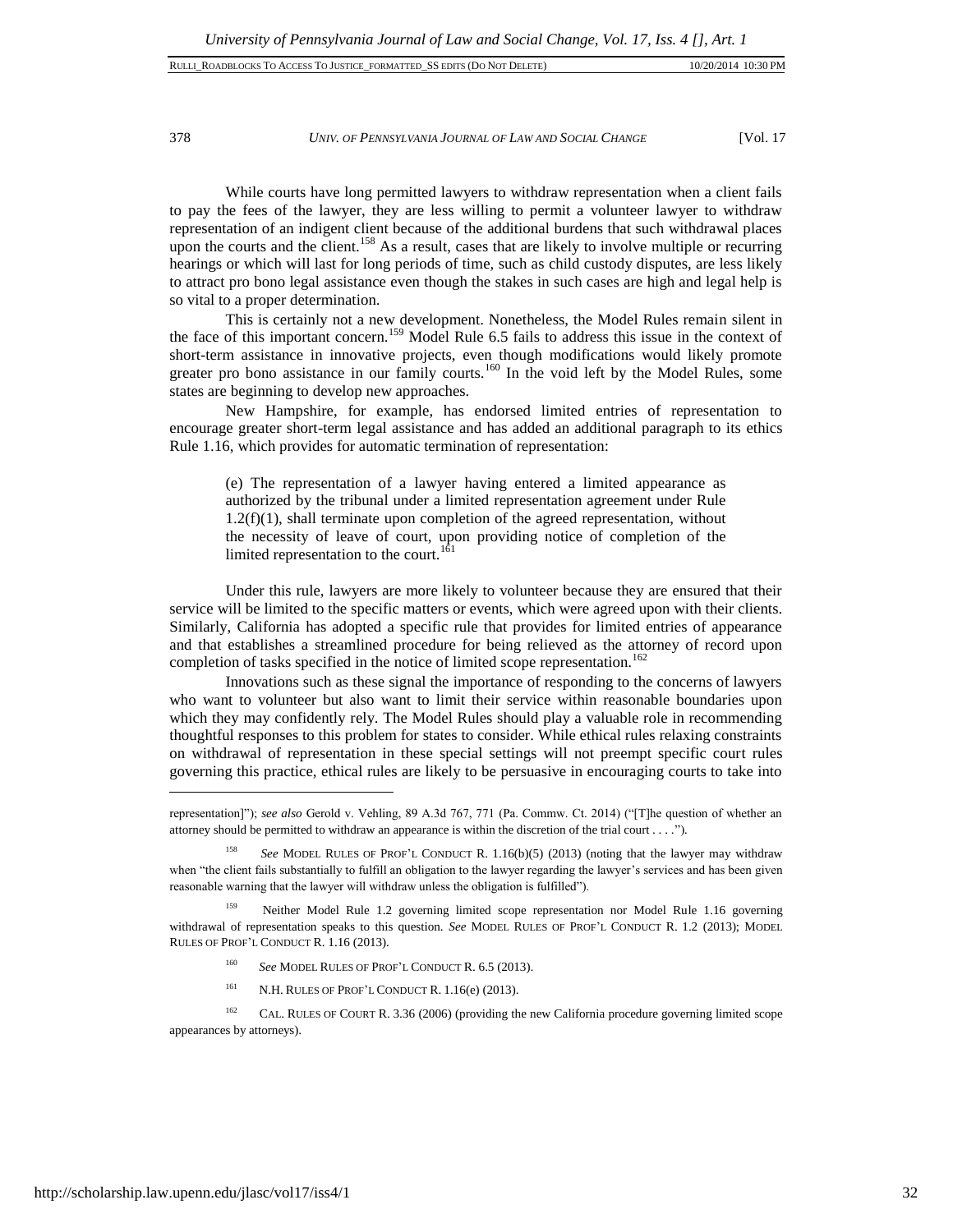account access to justice needs when crafting local rules governing the withdrawal of free legal representation to the poor.

# IV. CONCLUSION

Our challenge is to ensure equal justice under law in every courtroom.<sup>163</sup> Some believe that poverty will always be with us and that ethical rules should not attempt to address this problem.<sup>164</sup> To the contrary, this Article asserts that the Model Rules of Professional Conduct have the ability to play a very important role in shaping needed change among the states to achieve access to justice. Although the organized bar has been a staunch advocate for expanding access to lawyers, it has acted too slowly in adapting the Model Rules to the special needs of lowincome individuals who are directly affected by the nation's justice gap. The Model Rules continue to be largely situated in a traditional lawyering paradigm which has grown increasingly distant from how legal services are actually delivered to the poor. Ethical rules must adjust more quickly to the realities of a delivery system that unbundles its services in diverse settings and attempts triage under very difficult circumstances.

To make meaningful progress against the justice gap, we must step up our efforts to boost public funding for civil legal assistance while also advocating for a right to counsel when basic human needs are at stake. We must also undertake bold innovations in the manner and places in which we provide legal help to the poor. This means expanding limited scope representation and unbundled legal services in nontraditional settings and adopting new measures to assist unrepresented individuals. Low-income individuals who cannot obtain full representation are turning to limited assistance when it is available from help desks, telephone hotlines, community fairs, and advice-only clinics. Ethical constraints that restrict the provision of legal services to the poor in these settings must be reexamined. The Model Rules should lift unnecessary restrictions and provide greater flexibility to lawyers who struggle to provide some measure of legal help in such demanding circumstances.

This Article has highlighted three areas of the Model Rules to illustrate the need for comprehensive and modern reforms. In such areas as document assistance to unrepresented litigants, financial assistance to indigent clients, and withdrawal of representation in limited scope representation, the Model Rules' approach of restrictions, silence, and ambiguity coalesce to impede access to justice. While occasional professional guidance opinions offer valuable help on a case-by-case basis, the time has come for a comprehensive review of the Model Rules from the perspective of providing greater legal assistance to those who have so little access to our civil justice system. The surprisingly few changes in the Model Rules over the past fifteen years directed at promoting access to justice are simply not enough to constitute a meaningful response to the challenges that confront our legal system in a justice gap crisis.

This Article proposes that the ABA appoint a blue ribbon commission to conduct a comprehensive and systematic review of the entire Model Rules from an access to justice perspective. The commission should include leaders of the judiciary and legal aid and pro bono

<sup>163</sup> *See generally* Randall T. Shepard, *The Self-Represented Litigant: Implications for the Bench and Bar*, 48 FAM. CT. REV. 607 (2010) (exploring the challenge of providing equal access to justice when self-representation is increasing).

<sup>164</sup> *See* Wendy Watrous, *Lawyer or Loan Shark? Rule 1.8(E) of Louisiana's Rules of Professional Conduct Blurs the Line*, 48 LOY. L. REV. 117, 142 (2002) (stating that the rules of professional conduct "cannot and should not" help solve poverty and should instead "focus first and foremost" on regulating lawyers).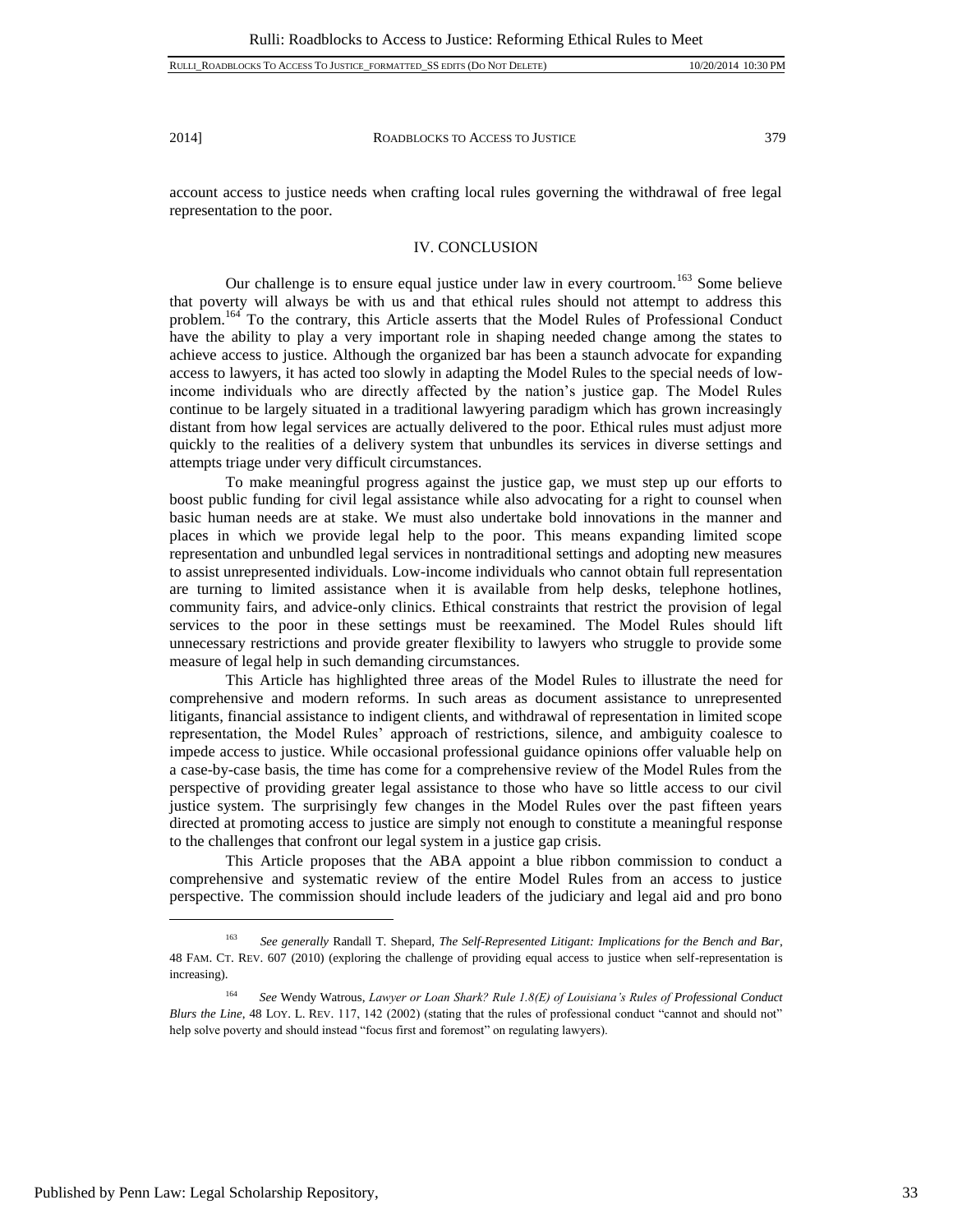#### 380 *UNIV. OF PENNSYLVANIA JOURNAL OF LAW AND SOCIAL CHANGE* [Vol. 17

communities so that it will have a deep and practical understanding of how legal services are increasingly delivered to the poor. The commission's review should be heavily influenced by the well-intended motivations of non-profit lawyers trying under difficult circumstances to expand this country's delivery of civil legal assistance in non-traditional settings, often at high speed and to large audiences. The three areas of the Model Rules discussed in this Article are offered to highlight some of the ways in which ethical constraints grounded in a traditional, profitmotivated, lawyering paradigm do not serve the needs of indigent clients.

There is much work for such a newly-constituted commission. Many areas of our ethical rules require revisions or additions in light of a rapidly changing legal environment affecting the poor. Since the appointment of the Ethics 2000 Commission, the Model Rules have been amended on roughly ten occasions, but relatively few adopted changes have related to access to justice concerns. These revisions have mostly addressed multijurisdictional practice, corporate responsibility, client protection, and technology and global practice developments.<sup>165</sup> Even the Ethics 2000 Commission, which was charged with the responsibility to review the need to expand access to legal services for low and moderate income persons as part of a comprehensive review of the model rules, only produced three major changes relating to access to justice for the poor. Model Rule 5.4 (permitting the sharing of court-awarded fees with a non-profit organization),<sup>166</sup> Model Rule 6.1 (adding to the first sentence regarding a lawyer's professional responsibility to provide legal service to those unable to pay),  $167$  and Model Rule 6.5 (crafting a new rule relaxing conflict of interest and imputation rules in short-term, limited legal services delivered in nonprofit or court-sponsored projects)<sup>168</sup> were welcome additions, but these changes simply do not go far enough in promoting access to justice.

This Article suggests that there are many topics in the Model Rules that would benefit from comprehensive review viewed through an access to justice lens. In addition to those items already discussed in this Article, a blue-ribbon commission might want to revise anti-solicitation rules that have never applied well to the provision of free legal services to the poor.<sup>169</sup> The Model Rules should affirmatively encourage, rather than hinder, the activities of lawyers designed to reach out to low-income communities to inform and advise residents and to sign up clients who need free legal help to protect their incomes, shelter, and safety.

A high-level commission might also undertake a comprehensive (and overdue) review of the ethical dimensions of onerous congressional restrictions imposed upon lawyers in legal aid organizations that receive federal funds from the Legal Services Corporation (LSC). In 1996 Congress enacted sweeping restrictions upon lawyering activities that legal aid lawyers may undertake with federal funds, and also barred lawyers from providing legal help to certain disfavored poverty populations, even with non-federal funds.<sup>170</sup> As a result, legal aid lawyers are

- <sup>166</sup> MODEL RULES OF PROF'L CONDUCT R. 5.4 (2013).
- <sup>167</sup> MODEL RULES OF PROF'L CONDUCT R. 6.1 (2013).
- <sup>168</sup> MODEL RULES OF PROF'L CONDUCT R. 6.5 (2013).
- <sup>169</sup> *See, e.g.*, MODEL RULES OF PROF'L CONDUCT R. 7.3 (2013) (prohibiting certain methods of solicitation).

<sup>170</sup> Congress imposed a broad range of onerous restrictions on lawyers employed by LSC-funded programs which applied for the first time to activities undertaken with private or non-LSC government funds, as well as with LSC funds. These restrictions include limitations on class actions, lobbying and rule-making, attorney's fees, in-person solicitation of clients, most welfare reform activities, and representation of disfavored populations. *See* Omnibus Consolidated Rescissions and Appropriations Act of 1996, Pub. L. No. 104-134, § 504(a), 110 Stat. 1321, 1321-50 to

<sup>&</sup>lt;sup>165</sup> *See supra* note 8 and accompanying text.